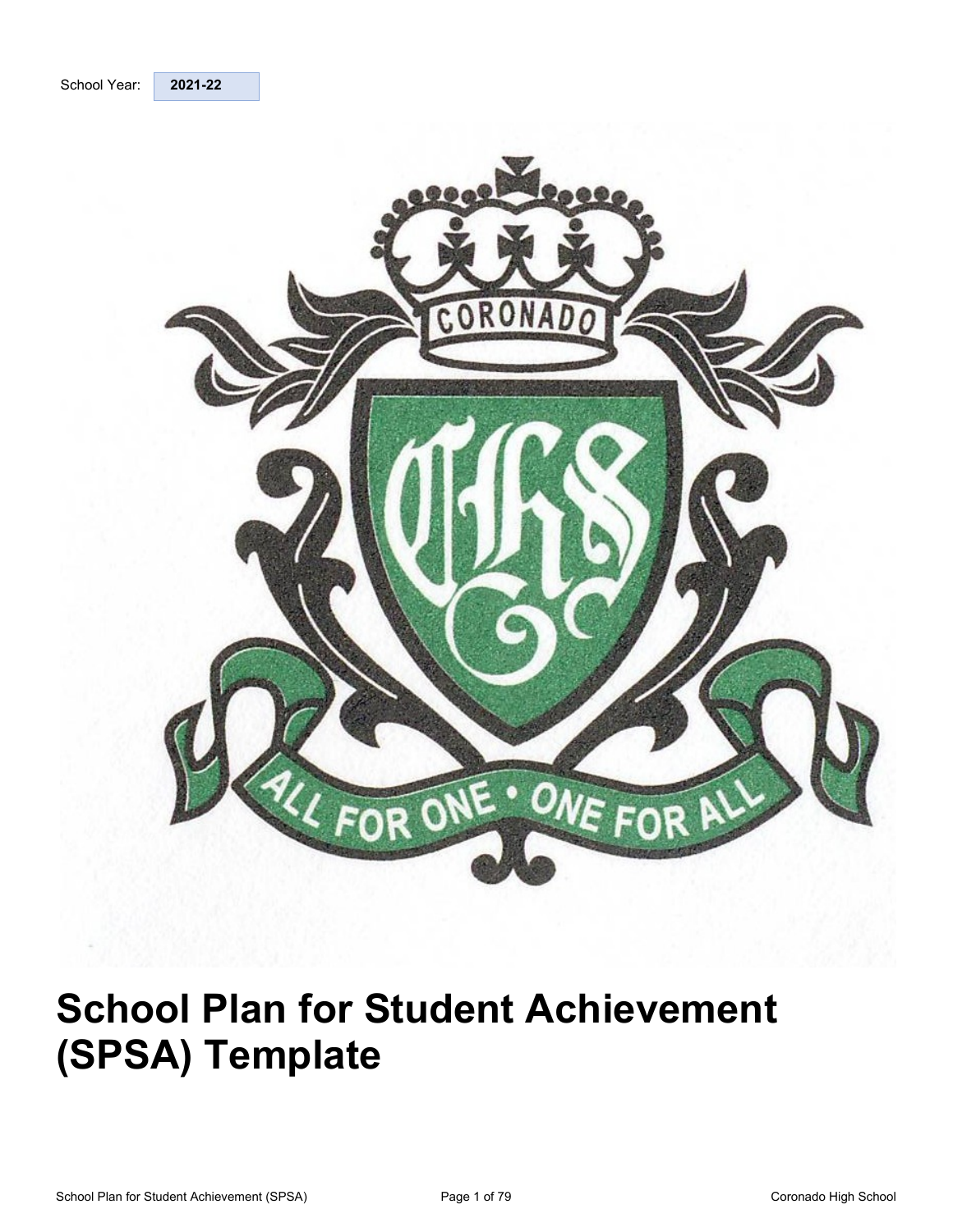Instructions and requirements for completing the SPSA template may be found in the SPSA Template Instructions.

| <b>School Name</b>   | County-District-School<br>(CDS) Code | <b>Schoolsite Council</b><br>(SSC) Approval Date | Local Board Approval<br>Date |
|----------------------|--------------------------------------|--------------------------------------------------|------------------------------|
| Coronado High School | 37 68031 3731478                     | April 19, 2022                                   | May 2022                     |
|                      |                                      |                                                  |                              |
|                      |                                      |                                                  |                              |

## <span id="page-1-0"></span>**Purpose and Description**

Briefly describe the purpose of this plan (Select from Schoolwide Program, Comprehensive Support and Improvement, Targeted Support and Improvement, or Additional Targeted Support and Improvement)

Schoolwide Program

Briefly describe the school's plan for effectively meeting the ESSA requirements in alignment with the Local Control and Accountability Plan and other federal, state, and local programs.

The three goals outlined in this SPSA (Learning, Communication and Support) directly align to Coronado Unified School District's Board Goals, three LCAP goals, the LRP goals, and the LCAP Federal Addendum.

CUSD Vision: We inspire, innovate, and create limitless opportunities to thrive. CUSD Mission: Quality Education for Life - Through rigorous academic standards, high expectations, and a coordinated curriculum, the Coronado Unified School District, in partnership with our community, will graduate students with the knowledge and skills necessary to excel in higher education, careers, society, and life with the confidence not only to dream, but to determine their future.

Our Board Goals:

1. LEARNING: Integrate personalized learning with assessment methods that will prepare all students for academic and vocational success.

2. COMMUNICATION: Communicate openly, freely, and accurately to engage and involve all shareholders.

3. SUPPORT: Maintain safe and supportive schools where students and staff thrive.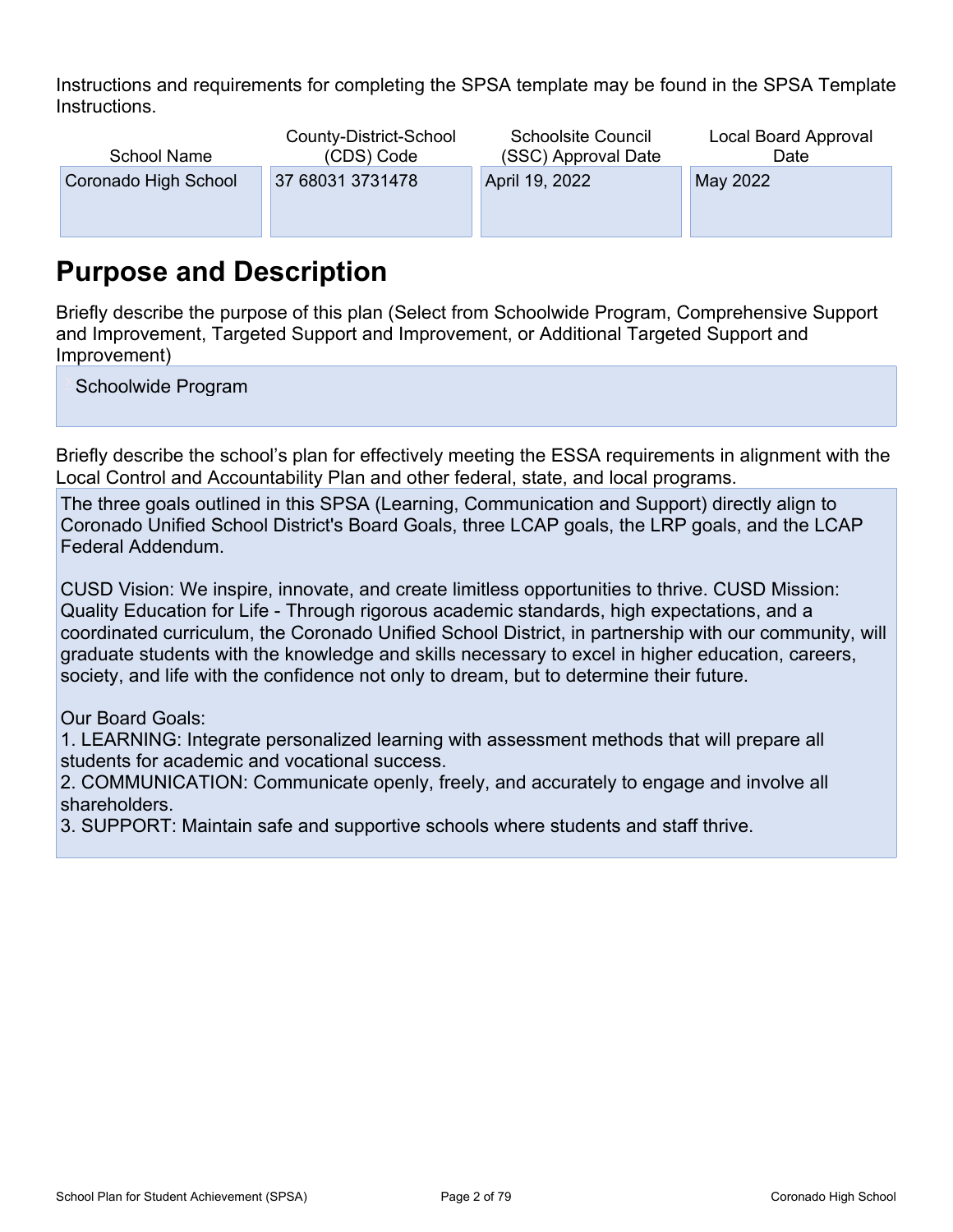## <span id="page-2-0"></span>**Table of Contents**

| Instructions. 68 |  |
|------------------|--|
|                  |  |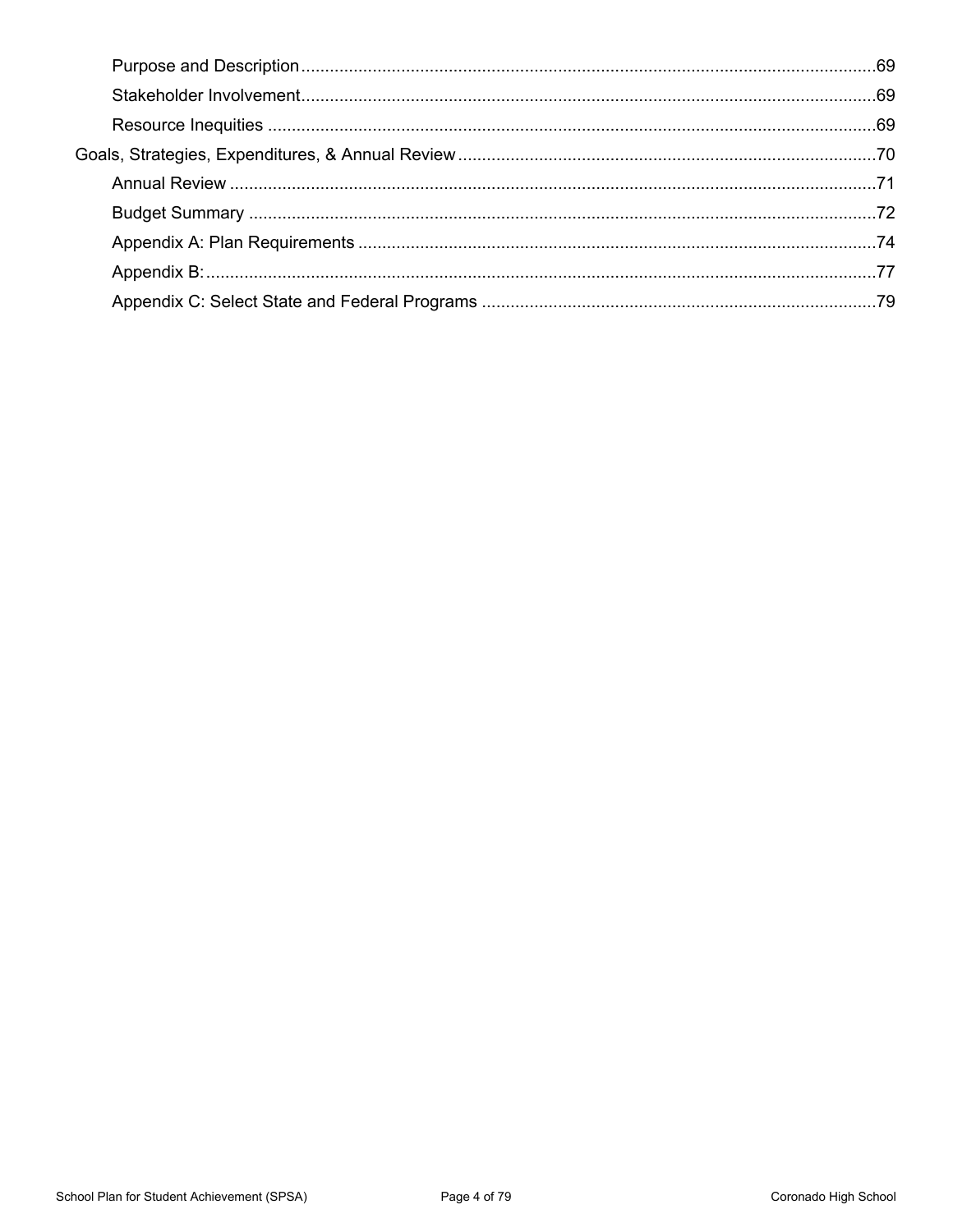## <span id="page-4-0"></span>**Comprehensive Needs Assessment Components**

### <span id="page-4-1"></span>**Data Analysis**

Please refer to the School and Student Performance Data section where an analysis is provided.

### <span id="page-4-2"></span>**Surveys**

This section provides a description of surveys (i.e., Student, Parent, Teacher) used during the schoolyear, and a summary of results from the survey(s).

CUSD facilitates multiple surveys throughout the year to gather feedback from parents, staff and students via Thought exchange.

### <span id="page-4-3"></span>**Classroom Observations**

This section provides a description of types and frequency of classroom observations conducted during the school-year and a summary of findings.

All year 1 and 2 teachers (non-tenured) receive three formal observations and post observation meetings by a site administrator per year. All intermediate teachers (year 3-6) receive one formal observation and post observation meeting by a site administrator per year. All experienced teachers (year 7+) receive one formal observation or three informal observations and post observation meeting by a site administrator every other year. All teachers write a series (between 2 to 3 depending on years of experience) of SMART goals per year and submit data and narrative reflection to show progress for their professional goals. Administrators support effective goal creation and provide support of teachers to meet their goals. Nearly 100% of teachers annually meet their goals. No teachers are currently on a support plan as outlined by contract language for the evaluation process. Frequent informal walkthrough observations of teachers occur on a daily and weekly basis.

Per negotiations, evaluation of intermediate and experienced teachers has been suspended for the 21/22 school year. Year 1 and 2 teachers are completing the process as listed above using the new observation and evaluation tool that is being piloted in the 2021-2022 school year. Additionally, three volunteer tenured teachers are part of the pilot process. All teachers have written goals using the new tool which may be full implemented in the 2022-2023 school year.

Site administrators can request a full goals and evaluation program for any intermediate or experienced teacher based on need. Per negotiations in Spring of 2021, a new observation and evaluation system is being piloted in the 2021-2022 school year. Full implementation will occur in the 2022-2023 school year.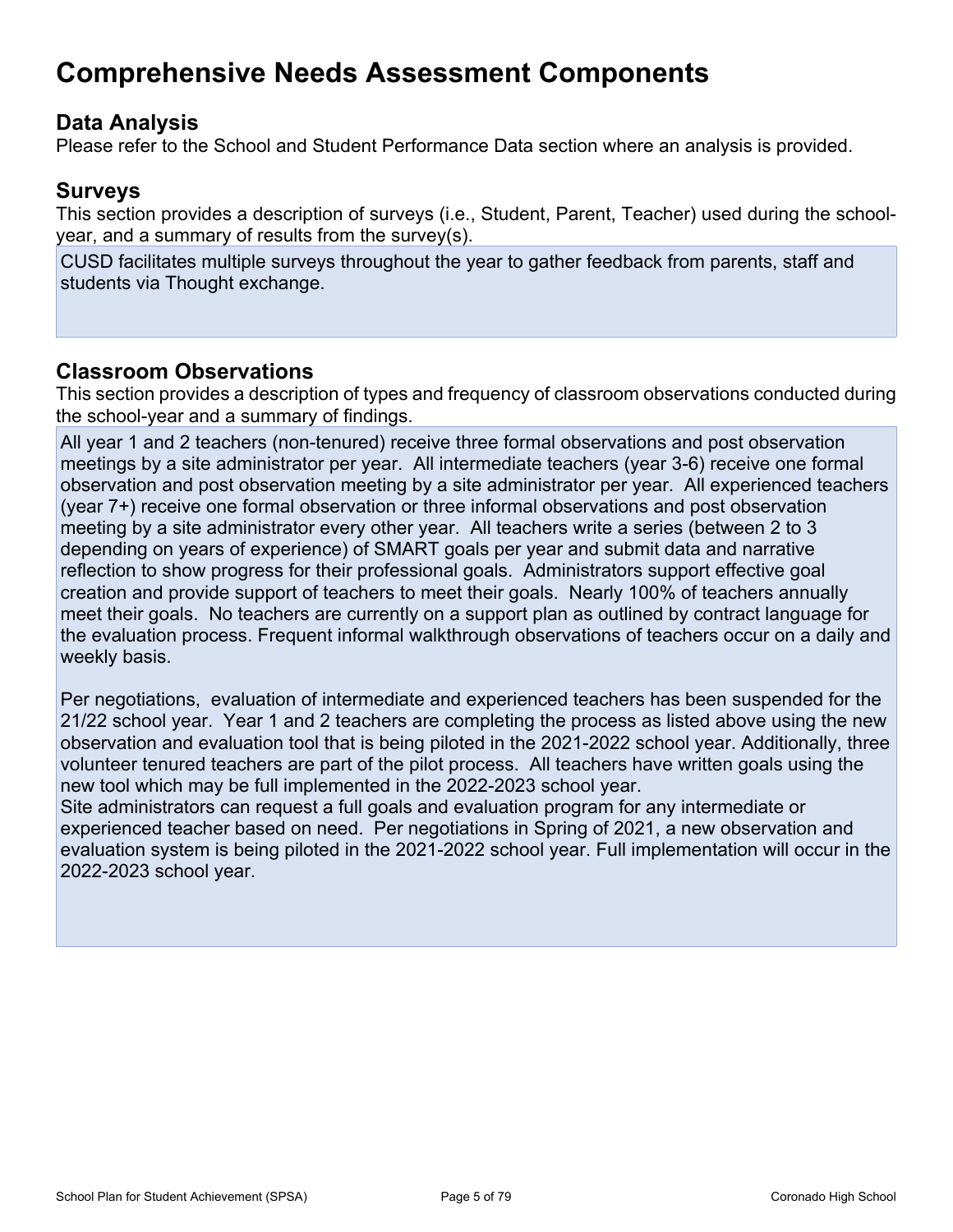### <span id="page-5-0"></span>**Analysis of Current Instructional Program**

The following statements are derived from the Elementary and Secondary Education Act (ESEA) of 1965 and Essential Program Components (EPCs). In conjunction with the needs assessments, these categories may be used to discuss and develop critical findings that characterize current instructional practice for numerically significant subgroups as well as individual students who are:

- Not meeting performance goals
- Meeting performance goals
- Exceeding performance goals

Discussion of each of these statements should result in succinct and focused findings based on verifiable facts. Avoid vague or general descriptions. Each successive school plan should examine the status of these findings and note progress made. Special consideration should be given to any practices, policies, or procedures found to be noncompliant through ongoing monitoring of categorical programs.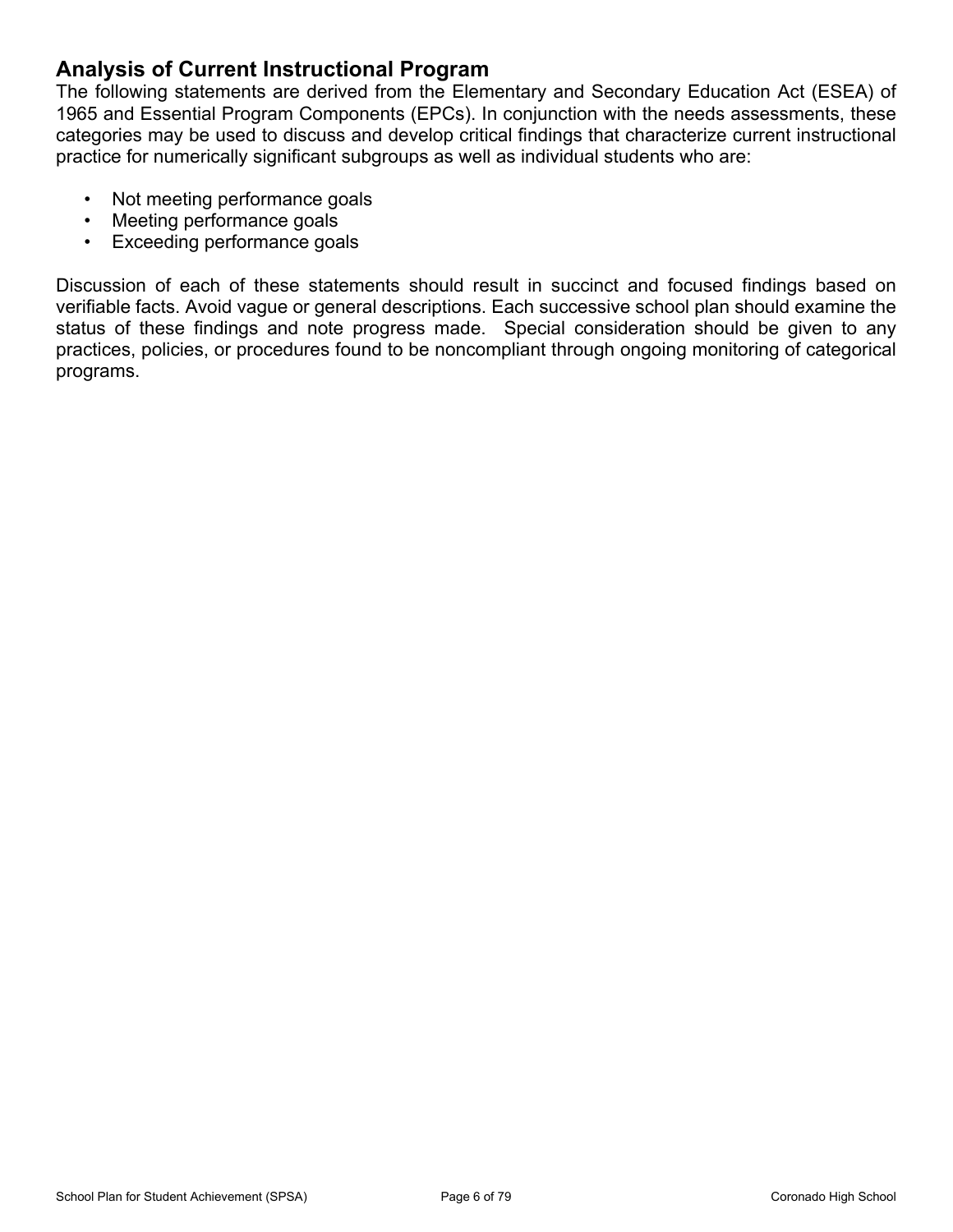### **Standards, Assessment, and Accountability**

Use of state and local assessments to modify instruction and improve student achievement (ESEA)

The math department writes and revises common assessments across all courses. Assessment data is analyzed and instructional decisions are made to support areas of weaknesses as shown by the data. CAASSP testing was administered in April 2022.

The English department implemented year 1 of the CommonLit assessment for all students. English teachers utilized CommonLit resources to support student learning in areas of deficiency. A Read180 ELA intervention class was put into place at the start of Term 2. CAASSP testing was administered in April 2022

The science department has embedded NGSS in common assessments and reviews assessment data to determine standards that need more support. The CAST assessment was administered to all 11th grade students and 60 12th grade students in April 2022.

The arts and elective departments use CTE aligned rubrics to assess project-based learning. CHS has submitted new UC A-G applications so that more of our CTE/electives offerings are recognized by the UC system. This activity will continue in 22-23 to add another 2 to 5 courses as UC A-G approved.

The faculty of World Languages aligns its curriculum with ACTFL standards as well as the California World Language Framework. It also verifies that its teaching units correspond with AP World Language themes. With a new DoDEA grant funding, CHS has adopted the STAMP assessment and Common assessments are consistently revised and maintained within the department.

The social science department uses test data to revise assessments based on student achievement. The department also uses data to review/reteach difficult topics as well as to target areas in curriculum to modify or revamp.

The PE/NJROTC department uses Fitnessgram (suspended due to COVID) testing results to look at curriculum and design lesson plans to insure students have the best opportunity to pass the Fitnessgram test.

The special education department provides co-teaching opportunities to students with disabilities by working side by side with English and mathematics teachers in their classrooms.

Use of data to monitor student progress on curriculum-embedded assessments and modify instruction (EPC)

Based on student assessment and grading data, CHS continues to focus on efficiency of support classes. The important classes CHS support classes are: Foundations of Integrated Math, Read 180, and learn to learn curriculum has been added to the success skills course (success skills is now targeted for specific student that through assessment data show a learning weakness that needs support). More students are able to meet IM1 graduation requirement or successfully build the foundational knowledge needed to continue in IM2 and IM3.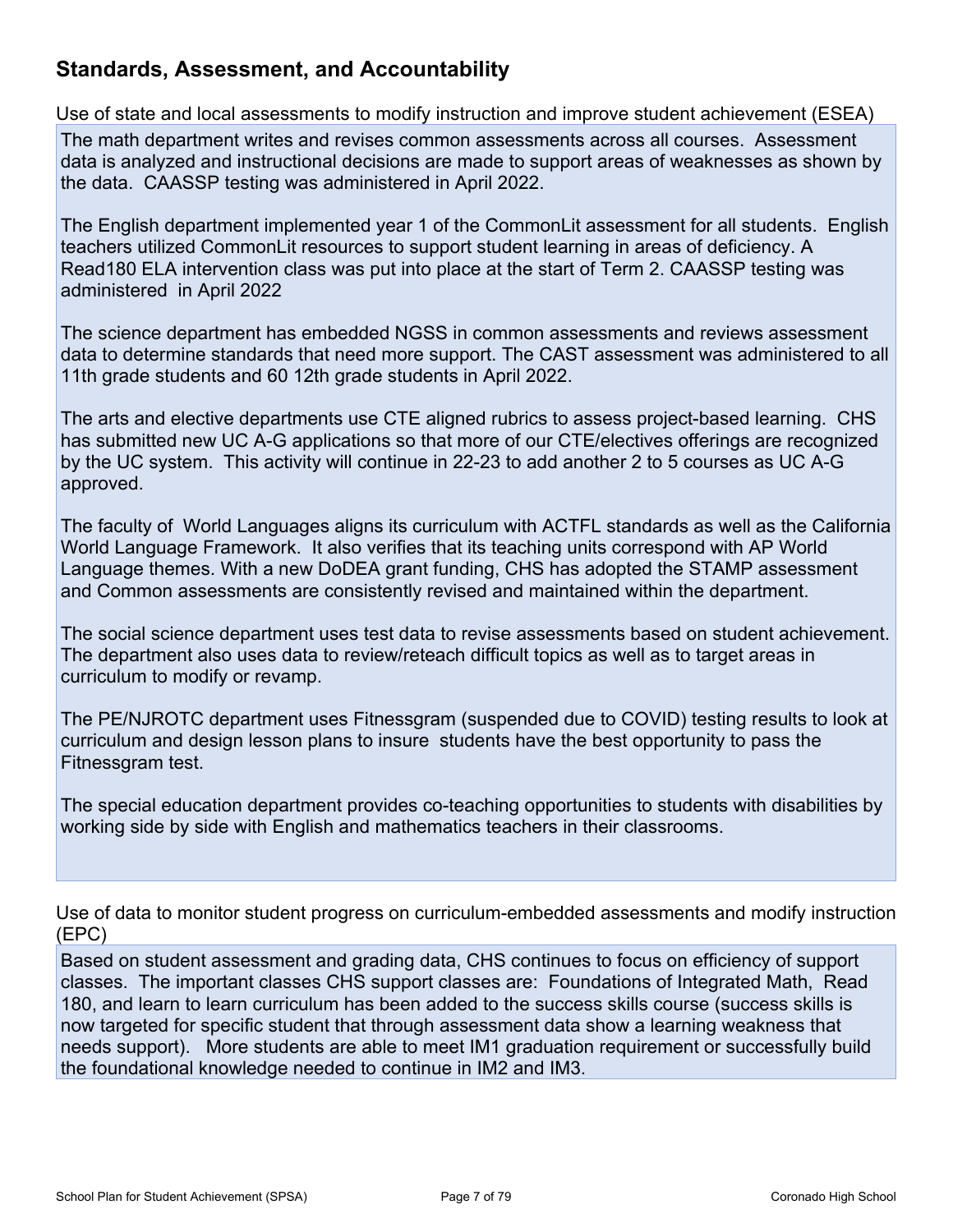## **Staffing and Professional Development**

Status of meeting requirements for highly qualified staff (ESEA)

All CHS teachers attend weekly, Wednesday afternoon meetings. The meetings rotate between department, staff, and professional learning time.

Sufficiency of credentialed teachers and teacher professional development (e.g., access to instructional materials training on SBE-adopted instructional materials) (EPC)

100% highly-qualified teachers.

Alignment of staff development to content standards, assessed student performance, and professional needs (ESEA)

All CHS teachers attend weekly, Wednesday afternoon meetings. The meetings rotate between department, staff, and professional learning time.

All professional learning time has been focused on adjustments to lessons/units and assessments due to the change to the 4x4. Additionally, time is provided for creating new pacing guides for the 4x4 and grading time.

Ongoing instructional assistance and support for teachers (e.g., use of content experts and instructional coaches) (EPC)

2021-2022 Ongoing content expert supports:

CUSD has five TOSA's: CHS Learning Coach, Science/Math, English/EL, Technology, Arts Integration, and Career Exploration/CTE.as well as a SPED Coordinator

The Arts teachers request training on the new California Arts Standards and COSA (Coronado School of the Arts) has a Director of Programs

CHS teachers have access to release days and professional learning opportunities, as needed and requested.

Teacher collaboration by grade level (kindergarten through grade eight [K–8]) and department (grades nine through twelve) (EPC)

Mathematics teachers - consistent collaboration and content/assessments/pacing alignment Science is completing year one with the new NGSS aligned Savvas textbook and curriculum. Intra department teams work together to write NGSS lessons/units and common assessments. Arts department is continuing the early stages of planning and implementing the new California Arts Standards.

All departments have a monthly department meetings.

Special education department collaboration and alignment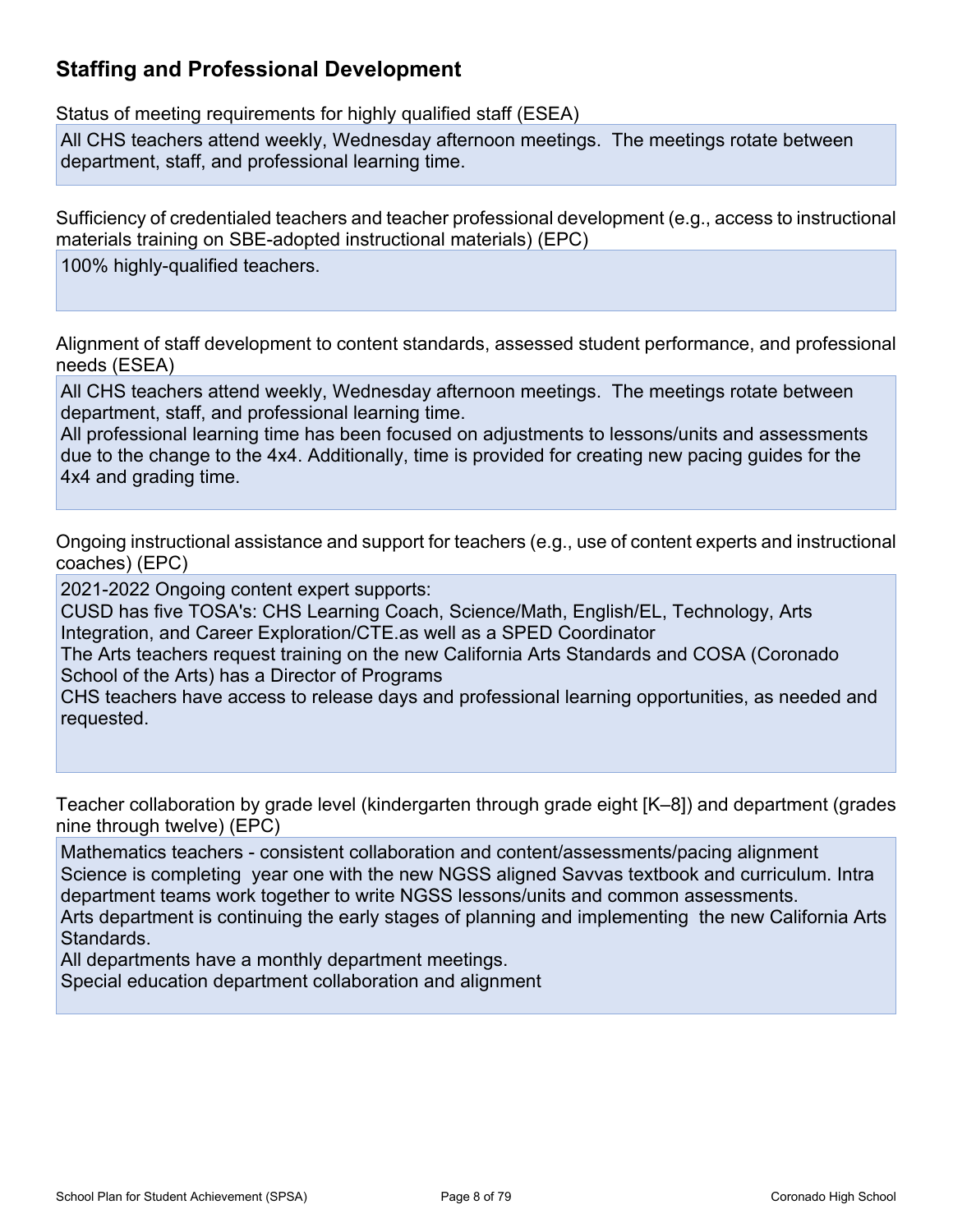## **Teaching and Learning**

Alignment of curriculum, instruction, and materials to content and performance standards (ESEA)

Math has 100% alignment of lessons, units, pacing and assessments.

World languages are inconsistently aligned, however, standards are aligned. Increased collaboration has occurred, thus increasing content alignment..

English courses are inconsistently aligned. The English standards delivered are aligned, but the text/novel or lessons used to address the standards may vary by teacher. Currently some English teachers are using standards based grading.

Social Science courses are inconsistently aligned, however, this year the Social Studies department adopted new curriculum embedding aligned instruction. T

Science is completing year one with the new NGSS aligned Savvas textbook and curriculum.

In 20-21 students show a weakness of College and Career Readiness as measured by the California Dashboard - specifically in the area of UC A\_G completion rates. CHS implemented a new 4 x 4 bell schedule in 21/22 allowing more students to access the full CTE pathways offered at CHS. The bell schedule changed from 6 period to 8 periods per year.

Adherence to recommended instructional minutes for reading/language arts and mathematics (K–8) (EPC)

NA

Lesson pacing schedule (K–8) and master schedule flexibility for sufficient numbers of intervention courses (EPC)

NA

Availability of standards-based instructional materials appropriate to all student groups (ESEA)

All courses at CHS are standards-aligned for a student as they matriculate through high school. Examples are College Preparatory Mathematic textbooks for Mathematics, the new adoption of science textbooks, Savvas, which aligns with NGSS, and new social studies texbooks from National Geographic Learning, a Cengage Learning Company. Additionally, AP History courses adopted new text books in 21-22.

Use of SBE-adopted and standards-aligned instructional materials, including intervention materials, and for high school students, access to standards-aligned core courses (EPC)

All courses at CHS are standards-aligned for a student as they matriculate through high school. Examples are College Preparatory Mathematic textbooks for Mathematics, the new adoption of science textbooks, Savvas, which aligns with NGSS, and new social studies texbooks from National Geographic Learning, a Cengage Learning Company. Additionally, ELD and intervention resources are available through Read 180, foundational classes, and courses for basic credit.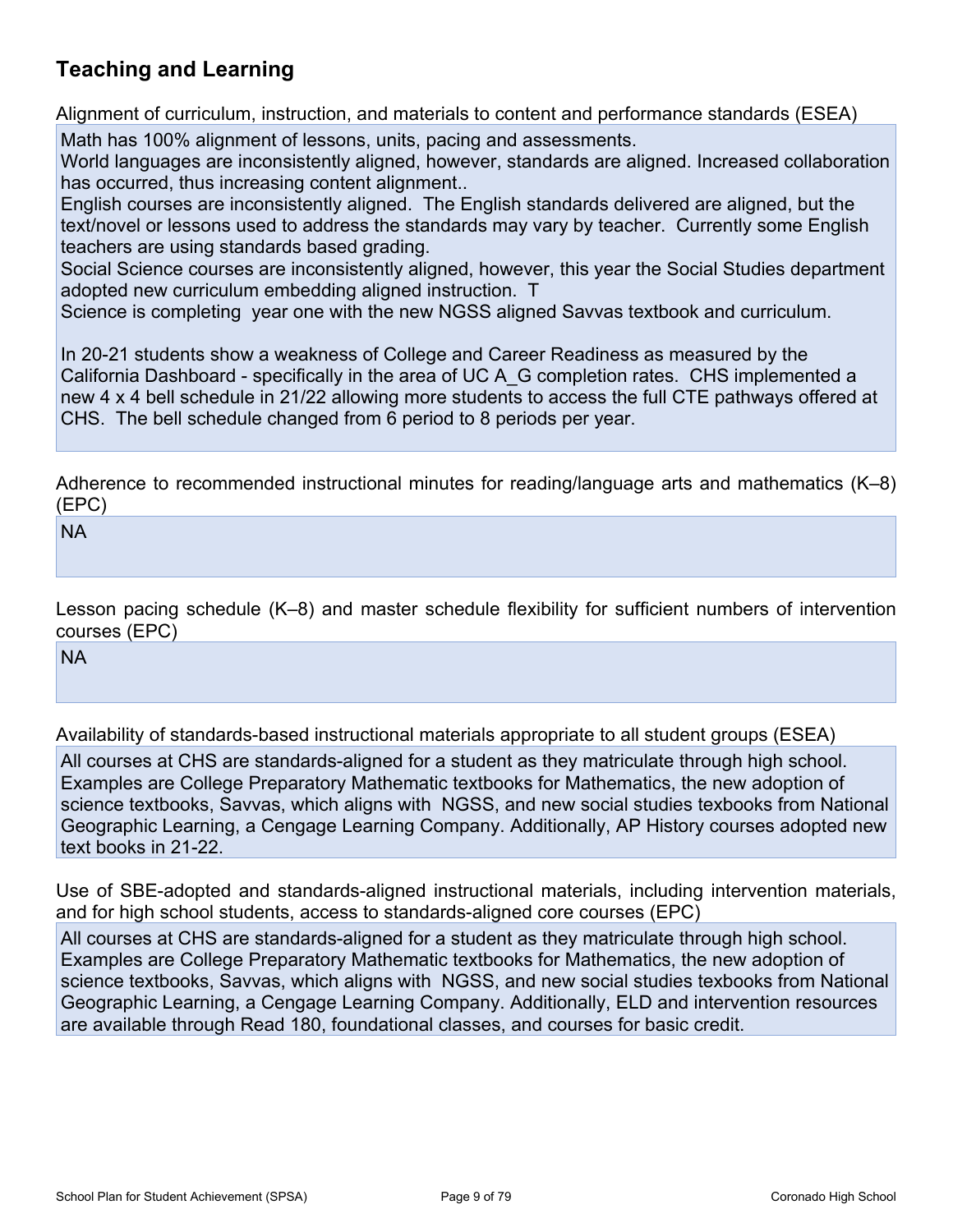## **Opportunity and Equal Educational Access**

Services provided by the regular program that enable underperforming students to meet standards (ESEA)

CHS offers Co-taught Math and English classes for all grade levels to provide specialized academic instruction to underperforming students. Foundations of Integrated Math Leveled Integrated Math 1 Read 180 - 9th Grade Success Skills Study Skills

In 2019, CHS had a weakness of suspension rate for low socioeconomic, hispanic and students with disabilities subgroups as measured by the CA Dashboard. Due to small subgroup size measuring effectiveness of interventions can be challenging to determine if based on year-by-year data. CHS will review data over a multi-year process to determine growth is supporting those subgroups. CHS is implementing MTSS professional development that may have a positive impact on this measurement.

Evidence-based educational practices to raise student achievement

Co-taught educational environment. Access to tutoring and teacher support opportunities Curriculum containing universal access

## **Parental Engagement**

Resources available from family, school, district, and community to assist under-achieving students (ESEA)

Monthly PTO meeting with access to site principal for important issues. Support classes and interventions. District English Language Acquisition Committee (DELAC), School Site Council (SSC), Clinical and ERHMS Counselors, Coronado SAFE Harbor counseling, MFLC, Coronado Library, Coronado Community Center, Tutoring. PSAT is administered to all students (grades 9-11) and scores are sent home.

Involvement of parents, community representatives, classroom teachers, other school personnel, and students in secondary schools, in the planning, implementation, and evaluation of ConApp programs (5 California Code of Regulations 3932)

NA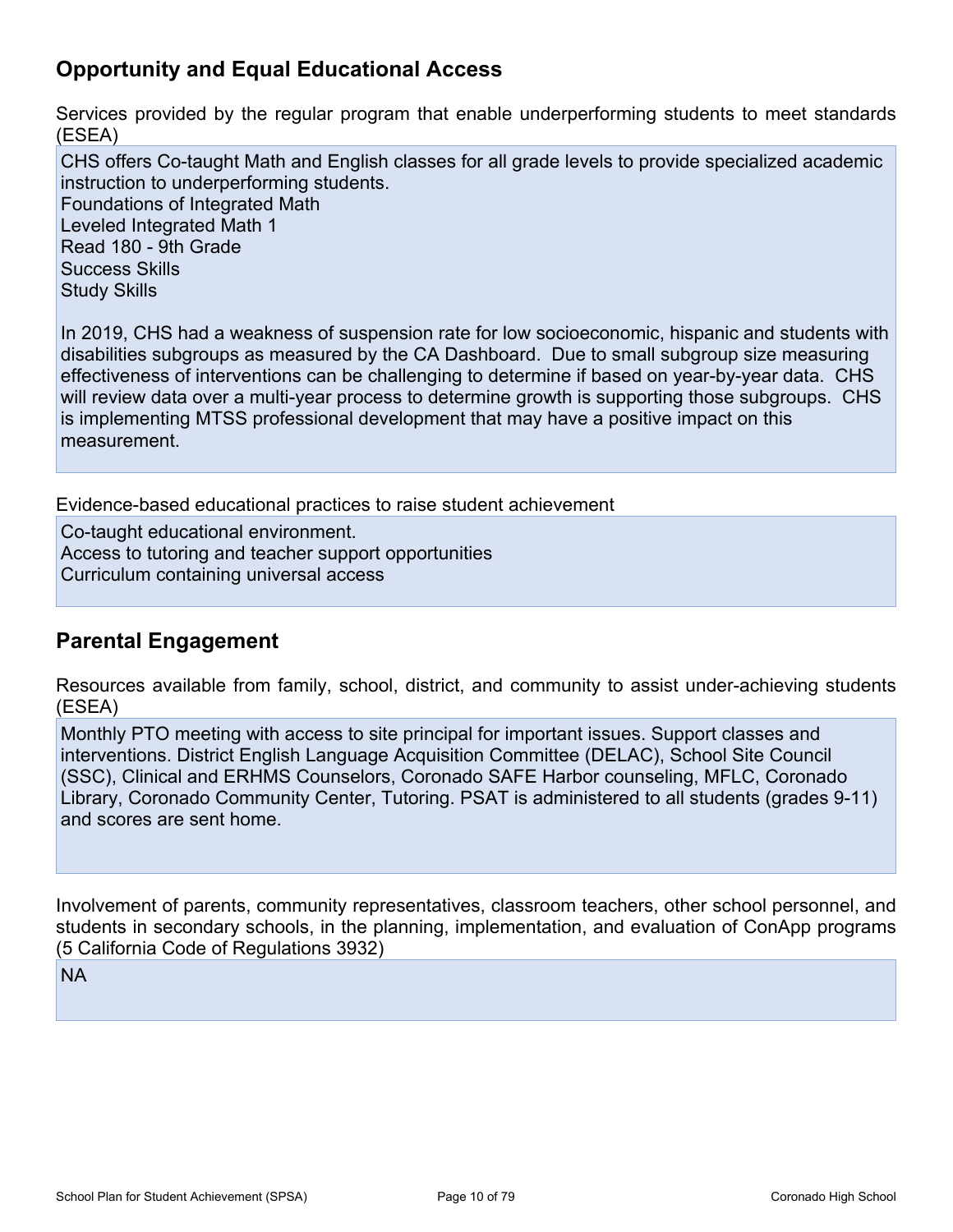### **Funding**

Services provided by categorical funds that enable underperforming students to meet standards (ESEA)

NA

Fiscal support (EPC)

NA

## <span id="page-10-0"></span>**Stakeholder Involvement**

How, when, and with whom did the school consult as part of the planning process for this SPSA/Annual Review and Update?

#### **Involvement Process for the SPSA and Annual Review and Update**

Our SSC (School Site Council) meet at a minimum of quarterly during the 21/22 school year to review the School Safety Plan and Single Plan for Student Achievement.

The SSC members are: **Principal** 2 teachers (in year 1 in year 1) 1 counselor (in year 1 of term) 1 classified staff member (year 2 of term) 2 parents (all in year 1 of term) 2 students (1 in year 1 of term )

Additional participants involved in the SPSA review process (non voting members): 2 Assistant Principals Islander Leadership Team/department chairs PTO executive committee

SSC meeting dates: October 2021 Via Zoom February 2022 - Via Zoom March 2022 - Via Zoom April 2022 -Via Zoom

Key actions and goals were updated through SSC meetings with input from staff, students, and parents.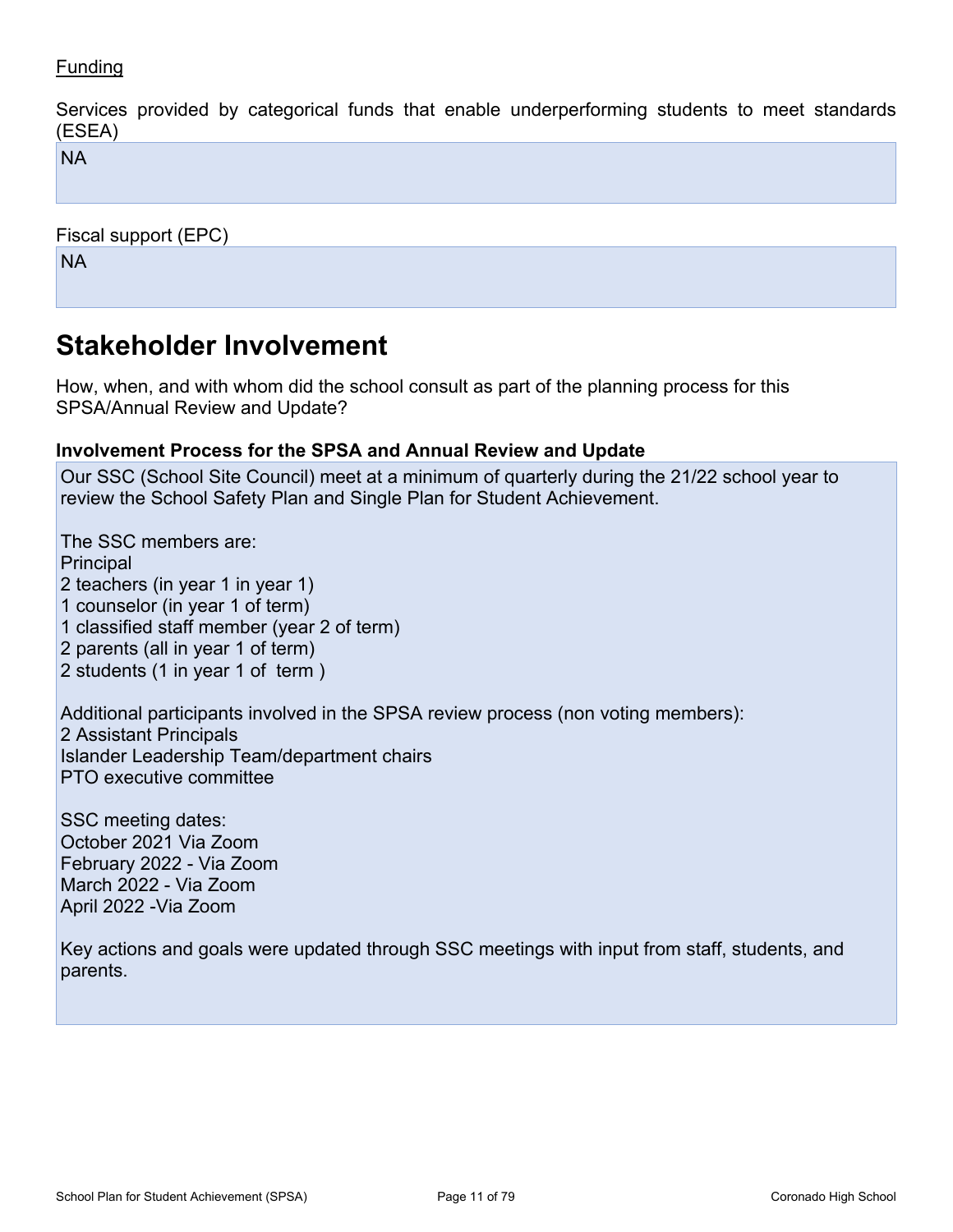## <span id="page-11-0"></span>**Resource Inequities**

Briefly identify and describe any resource inequities identified as a result of the required needs assessment, as applicable.

NA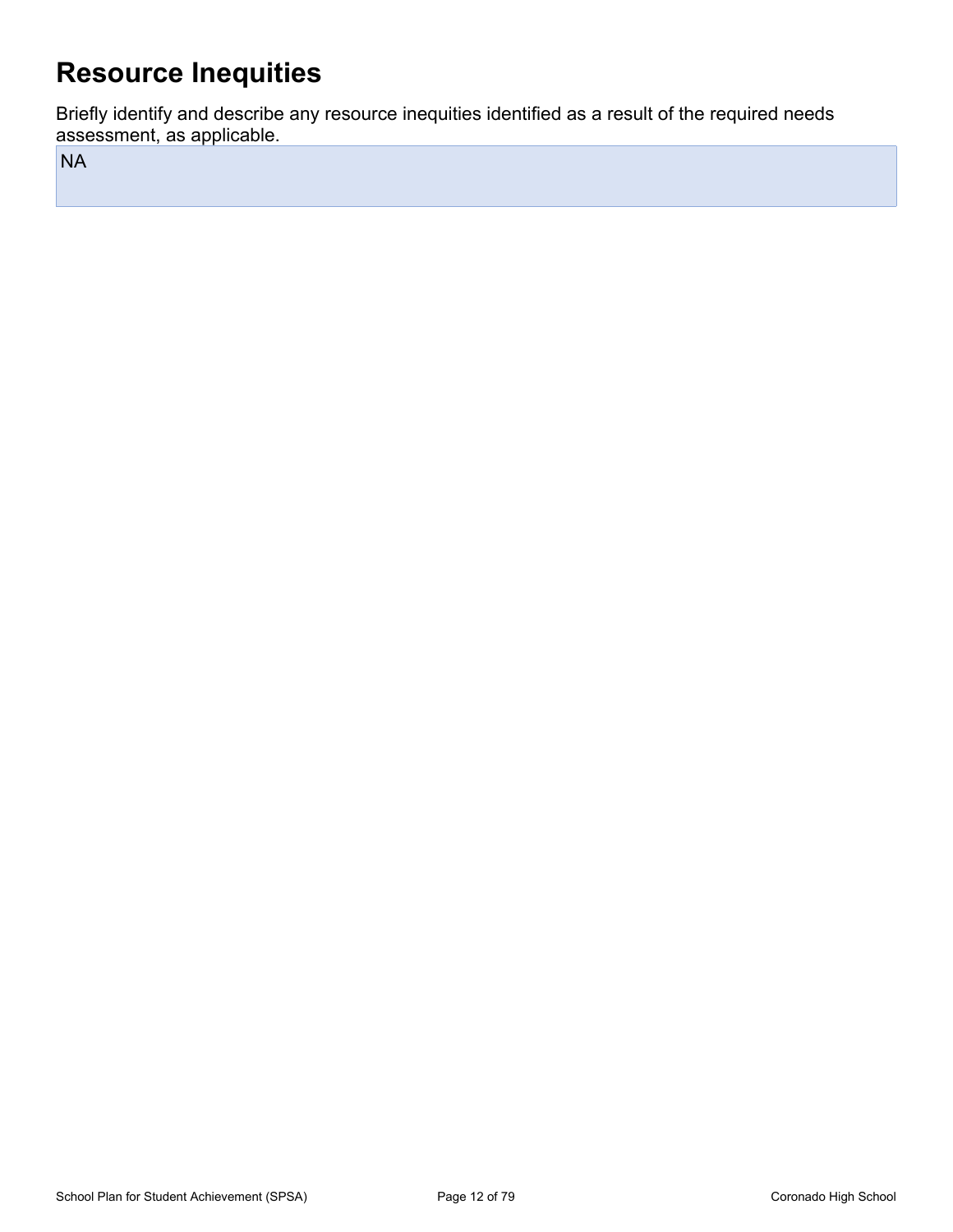<span id="page-12-0"></span>

|                             | <b>Student Enrollment by Subgroup</b> |                              |                         |                           |                                                                                                                                         |                |  |  |  |  |  |  |
|-----------------------------|---------------------------------------|------------------------------|-------------------------|---------------------------|-----------------------------------------------------------------------------------------------------------------------------------------|----------------|--|--|--|--|--|--|
|                             |                                       | <b>Percent of Enrollment</b> |                         | <b>Number of Students</b> |                                                                                                                                         |                |  |  |  |  |  |  |
| <b>Student Group</b>        | $18-19$                               | $19 - 20$                    | $20 - 21$               | $18-19$                   | $19 - 20$<br>7<br>$\mathbf{0}$<br>16<br>17<br>27<br>24<br>24<br>25<br>248<br>255<br>3<br>4<br>690<br>643<br>90<br>106<br>1,162<br>1,135 | $20 - 21$      |  |  |  |  |  |  |
| American Indian             | 0.6%                                  | $0\%$                        | $0.2\%$                 |                           |                                                                                                                                         | $\overline{2}$ |  |  |  |  |  |  |
| African American            | 1.38%                                 | 1.5%                         | $0.9\%$                 |                           |                                                                                                                                         | 10             |  |  |  |  |  |  |
| Asian                       | 2.32%                                 | 2.11%                        | 2.1%                    |                           |                                                                                                                                         | 22             |  |  |  |  |  |  |
| <b>Filipino</b>             | 2.07%                                 | $2.2\%$                      | $2.2\%$                 |                           |                                                                                                                                         | 24             |  |  |  |  |  |  |
| Hispanic/Latino             | 21.34%                                | 22.47%                       | 23.8%                   |                           |                                                                                                                                         | 256            |  |  |  |  |  |  |
| <b>Pacific Islander</b>     | 0.26%                                 | 0.35%                        | $0.7\%$                 |                           |                                                                                                                                         | 7              |  |  |  |  |  |  |
| White                       | 59.38%                                | 56.65%                       | 55.9%                   |                           |                                                                                                                                         | 601            |  |  |  |  |  |  |
| <b>Multiple/No Response</b> | 7.75%                                 | 9.34%                        | 7.9%                    |                           |                                                                                                                                         | 85             |  |  |  |  |  |  |
|                             |                                       |                              | <b>Total Enrollment</b> |                           |                                                                                                                                         | 1,075          |  |  |  |  |  |  |

## <span id="page-12-1"></span>**Student Enrollment Enrollment By Student Group**

### **Student Enrollment Enrollment By Grade Level**

| <b>Student Enrollment by Grade Level</b> |                           |           |           |  |  |  |  |  |  |  |
|------------------------------------------|---------------------------|-----------|-----------|--|--|--|--|--|--|--|
|                                          | <b>Number of Students</b> |           |           |  |  |  |  |  |  |  |
| Grade                                    | $18-19$                   | $19 - 20$ | $20 - 21$ |  |  |  |  |  |  |  |
| Grade 9                                  | 297                       | 290       | 258       |  |  |  |  |  |  |  |
| Grade 10                                 | 282                       | 280       | 271       |  |  |  |  |  |  |  |
| Grade 11                                 | 292                       | 280       | 270       |  |  |  |  |  |  |  |
| Grade 12                                 | 291                       | 285       | 276       |  |  |  |  |  |  |  |
| <b>Total Enrollment</b>                  | 1,162                     | 1,135     | 1,075     |  |  |  |  |  |  |  |

#### **Conclusions based on this data:**

- **1.** Currently, enrollment has declined to 1050 in 2021-2022 from 1075 in the 2020-2021 school year. Decrease in 25 students that is not reflected in this data.
- **2.** We continue a small total enrollment decline
- **3.** We have a small increase in Hispanic/Latino population all other subcategories have stayed similar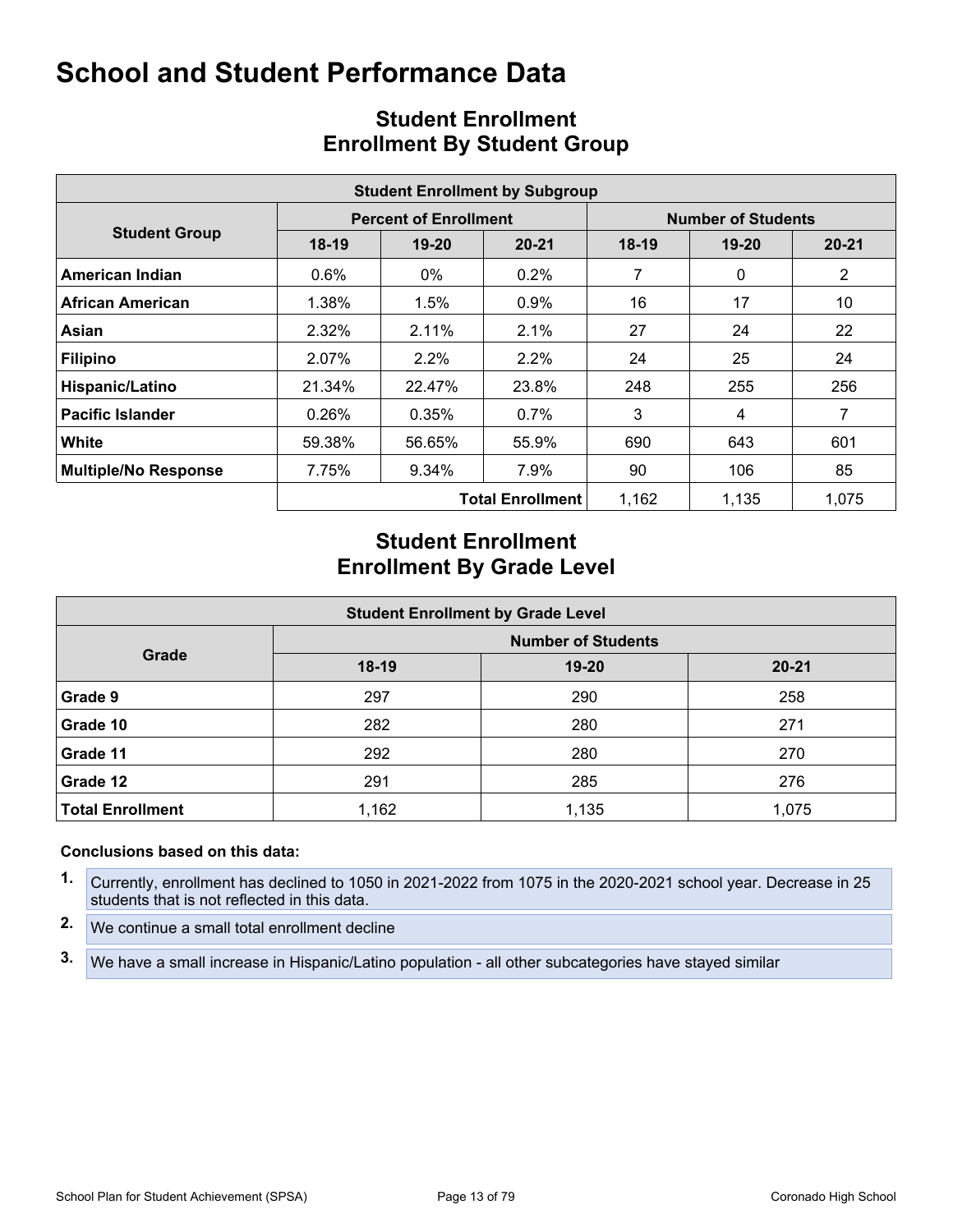### **Student Enrollment English Learner (EL) Enrollment**

| <b>English Learner (EL) Enrollment</b>               |         |                           |           |                            |           |           |  |  |  |  |
|------------------------------------------------------|---------|---------------------------|-----------|----------------------------|-----------|-----------|--|--|--|--|
|                                                      |         | <b>Number of Students</b> |           | <b>Percent of Students</b> |           |           |  |  |  |  |
| <b>Student Group</b>                                 | $18-19$ | $19 - 20$                 | $20 - 21$ | $18-19$                    | $19 - 20$ | $20 - 21$ |  |  |  |  |
| <b>English Learners</b>                              | 8       | 13                        | 14        | $0.7\%$                    | 1.1%      | 1.3%      |  |  |  |  |
| <b>Fluent English Proficient (FEP)</b>               | 160     | 146                       | 153       | 13.8%                      | 12.9%     | 14.2%     |  |  |  |  |
| <b>Reclassified Fluent English Proficient (RFEP)</b> | 6       | 4                         | 5         | 46.2%                      | 50.0%     | 38.5%     |  |  |  |  |

#### **Conclusions based on this data:**

**1.** CHS has a stable cohort of EL students.

**2.** One percent of the student population are English Learners.

**3.** A majority of the bilingual students at CHS are IFEP.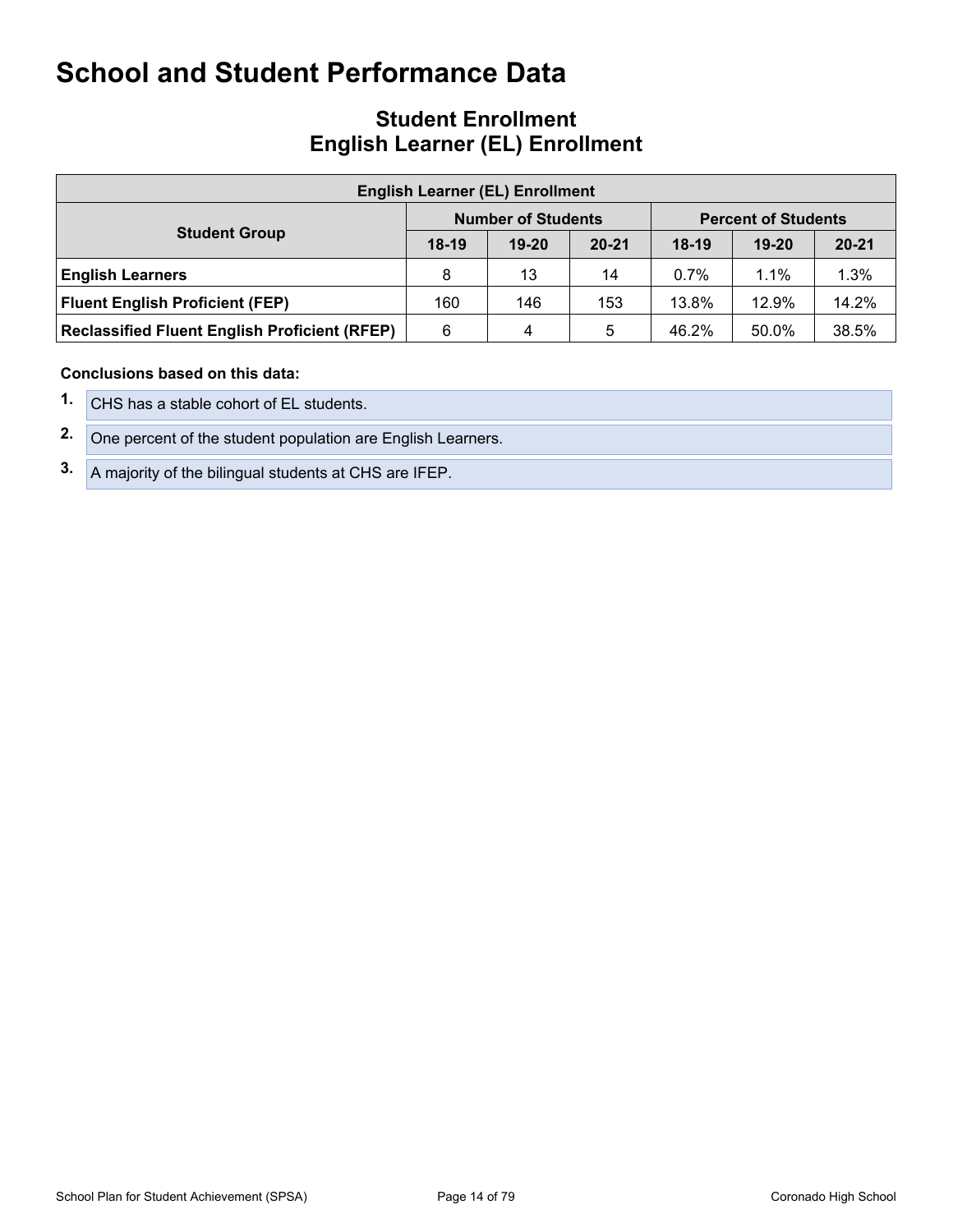### <span id="page-14-0"></span>**CAASPP Results English Language Arts/Literacy (All Students)**

|                   | <b>Overall Participation for All Students</b> |         |           |           |                      |           |           |                    |           |           |                        |           |  |
|-------------------|-----------------------------------------------|---------|-----------|-----------|----------------------|-----------|-----------|--------------------|-----------|-----------|------------------------|-----------|--|
| Grade             | # of Students Enrolled                        |         |           |           | # of Students Tested |           |           | # of Students with |           |           | % of Enrolled Students |           |  |
| Level             | $17 - 18$                                     | $18-19$ | $20 - 21$ | $17 - 18$ | $18-19$              | $20 - 21$ | $17 - 18$ | $18-19$            | $20 - 21$ | $17 - 18$ | $18-19$                | $20 - 21$ |  |
| Grade 11          | 277                                           | 283     | 255       | 271       | 273                  | 188       | 270       | 273                | 187       | 97.8      | 96.5                   | 73.7      |  |
| <b>All Grades</b> | 277                                           | 283     | 255       | 271       | 273                  | 188       | 270       | 273                | 187       | 97.8      | 96.5                   | 73.7      |  |

The "% of Enrolled Students Tested" showing in this table is not the same as "Participation Rate" for federal accountability purposes.

#### 2019-20 Data:

Executive Order N-30-20 was issued which waived the assessment, accountability, and reporting requirements for the 2019-2020 school year, thus no data is available to report for this year.

|                                  | <b>Overall Achievement for All Students</b>                                                                           |     |            |  |  |  |                |  |                                                                        |  |  |                |      |      |      |
|----------------------------------|-----------------------------------------------------------------------------------------------------------------------|-----|------------|--|--|--|----------------|--|------------------------------------------------------------------------|--|--|----------------|------|------|------|
| <b>Mean Scale Score</b><br>Grade |                                                                                                                       |     | % Standard |  |  |  | % Standard Met |  | <b>% Standard Nearly</b>                                               |  |  | % Standard Not |      |      |      |
| Level                            | 17-18   18-19   20-21   17-18   18-19   20-21   17-18   18-19   20-21   17-18   18-19   20-21   17-18   18-19   20-21 |     |            |  |  |  |                |  |                                                                        |  |  |                |      |      |      |
| Grade 11                         |                                                                                                                       |     |            |  |  |  |                |  | 2626. 2672. 2694. 32.59 54.95 60.43 34.07 28.57 28.34 23.70 10.99 9.09 |  |  |                | 9.63 | 5.49 | 2.14 |
| <b>All Grades</b>                | N/A                                                                                                                   | N/A | N/A        |  |  |  |                |  | 32.59   54.95   60.43   34.07   28.57   28.34   23.70   10.99    9.09  |  |  |                | 9.63 | 5.49 | 2.14 |

#### 2019-20 Data:

Executive Order N-30-20 was issued which waived the assessment, accountability, and reporting requirements for the 2019-2020 school year, thus no data is available to report for this year.

| Reading<br>Demonstrating understanding of literary and non-fictional texts |                  |         |           |                       |         |           |                  |         |           |  |
|----------------------------------------------------------------------------|------------------|---------|-----------|-----------------------|---------|-----------|------------------|---------|-----------|--|
|                                                                            | % Above Standard |         |           | % At or Near Standard |         |           | % Below Standard |         |           |  |
| <b>Grade Level</b>                                                         | $17 - 18$        | $18-19$ | $20 - 21$ | $17 - 18$             | $18-19$ | $20 - 21$ | $17 - 18$        | $18-19$ | $20 - 21$ |  |
| Grade 11                                                                   | 40.89            | 57.88   | 58.06     | 46.47                 | 33.70   | 38.71     | 12.64            | 8.42    | 3.23      |  |
| <b>All Grades</b>                                                          | 40.89            | 57.88   | 58.06     | 46.47                 | 33.70   | 38.71     | 12.64            | 8.42    | 3.23      |  |

#### 2019-20 Data:

Executive Order N-30-20 was issued which waived the assessment, accountability, and reporting requirements for the 2019-2020 school year, thus no data is available to report for this year.

| Writing<br>Producing clear and purposeful writing |                  |         |           |                       |         |           |                  |         |           |  |
|---------------------------------------------------|------------------|---------|-----------|-----------------------|---------|-----------|------------------|---------|-----------|--|
| <b>Grade Level</b>                                | % Above Standard |         |           | % At or Near Standard |         |           | % Below Standard |         |           |  |
|                                                   | $17 - 18$        | $18-19$ | $20 - 21$ | $17 - 18$             | $18-19$ | $20 - 21$ | $17 - 18$        | $18-19$ | $20 - 21$ |  |
| Grade 11                                          | 35.32            | 64.84   | 55.08     | 46.10                 | 27.47   | 39.57     | 18.59            | 7.69    | 5.35      |  |
| <b>All Grades</b>                                 | 35.32            | 64.84   | 55.08     | 46.10                 | 27.47   | 39.57     | 18.59            | 7.69    | 5.35      |  |

#### 2019-20 Data:

Executive Order N-30-20 was issued which waived the assessment, accountability, and reporting requirements for the 2019-2020 school year, thus no data is available to report for this year.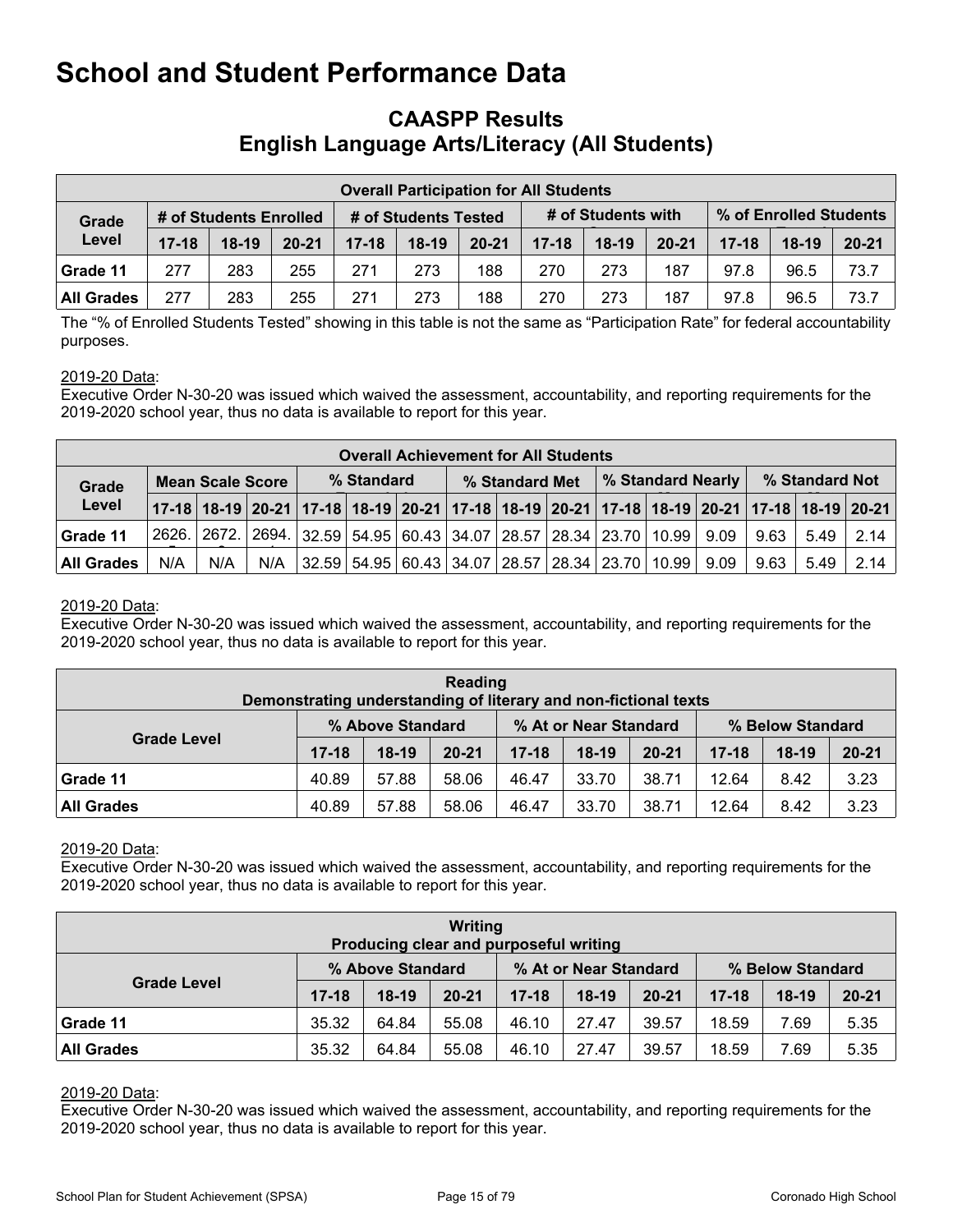| Listening<br>Demonstrating effective communication skills |                  |         |           |                       |         |           |                  |         |           |  |
|-----------------------------------------------------------|------------------|---------|-----------|-----------------------|---------|-----------|------------------|---------|-----------|--|
|                                                           | % Above Standard |         |           | % At or Near Standard |         |           | % Below Standard |         |           |  |
| <b>Grade Level</b>                                        | $17 - 18$        | $18-19$ | $20 - 21$ | $17 - 18$             | $18-19$ | $20 - 21$ | $17 - 18$        | $18-19$ | $20 - 21$ |  |
| Grade 11                                                  | 35.32            | 44.69   | 23.53     | 57.99                 | 50.55   | 71.66     | 6.69             | 4.76    | 4.81      |  |
| <b>All Grades</b>                                         | 35.32            | 44.69   | 23.53     | 57.99                 | 50.55   | 71.66     | 6.69             | 4.76    | 4.81      |  |

#### 2019-20 Data:

Executive Order N-30-20 was issued which waived the assessment, accountability, and reporting requirements for the 2019-2020 school year, thus no data is available to report for this year.

| <b>Research/Inquiry</b><br>Investigating, analyzing, and presenting information |                  |         |           |                       |         |           |                  |         |           |  |
|---------------------------------------------------------------------------------|------------------|---------|-----------|-----------------------|---------|-----------|------------------|---------|-----------|--|
|                                                                                 | % Above Standard |         |           | % At or Near Standard |         |           | % Below Standard |         |           |  |
| <b>Grade Level</b>                                                              | $17 - 18$        | $18-19$ | $20 - 21$ | $17 - 18$             | $18-19$ | $20 - 21$ | $17 - 18$        | $18-19$ | $20 - 21$ |  |
| Grade 11                                                                        | 38.66            | 56.04   | 52.41     | 48.33                 | 35.53   | 45.99     | 13.01            | 8.42    | 1.60      |  |
| <b>All Grades</b>                                                               | 38.66            | 56.04   | 52.41     | 48.33                 | 35.53   | 45.99     | 13.01            | 8.42    | 1.60      |  |

#### 2019-20 Data:

Executive Order N-30-20 was issued which waived the assessment, accountability, and reporting requirements for the 2019-2020 school year, thus no data is available to report for this year.

#### **Conclusions based on this data:**

- **1.** CHS saw a 23% decrease in the number of students testing in comparison to 18-19
- **2.** All areas except for listening, saw and increase in of ELA %
- **3.** Listening is CHS's weakest ELA area.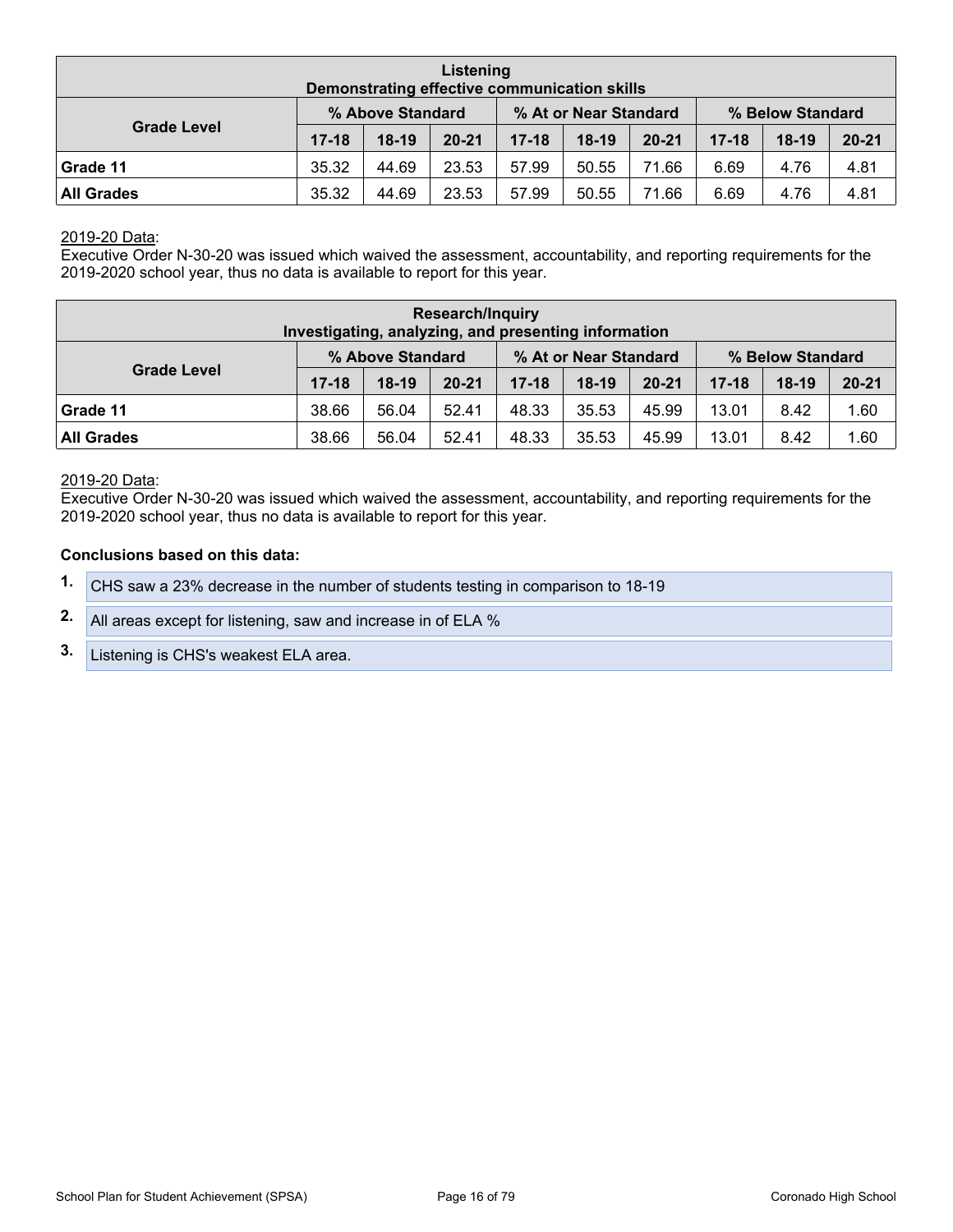### **CAASPP Results Mathematics (All Students)**

|                   | <b>Overall Participation for All Students</b> |                        |           |           |                      |           |           |                    |           |         |                        |           |  |  |  |
|-------------------|-----------------------------------------------|------------------------|-----------|-----------|----------------------|-----------|-----------|--------------------|-----------|---------|------------------------|-----------|--|--|--|
| Grade<br>Level    |                                               | # of Students Enrolled |           |           | # of Students Tested |           |           | # of Students with |           |         | % of Enrolled Students |           |  |  |  |
|                   | $17 - 18$                                     | $18-19$                | $20 - 21$ | $17 - 18$ | $18-19$              | $20 - 21$ | $17 - 18$ | $18-19$            | $20 - 21$ | $17-18$ | $18-19$                | $20 - 21$ |  |  |  |
| Grade 11          | 276                                           | 283                    | 255       | 263       | 269                  | 187       | 263       | 269                | 185       | 95.3    | 95.1                   | 73.3      |  |  |  |
| <b>All Grades</b> | 276                                           | 283                    | 255       | 263       | 269                  | 187       | 263       | 269                | 185       | 95.3    | 95.1                   | 73.3      |  |  |  |

\* The "% of Enrolled Students Tested" showing in this table is not the same as "Participation Rate" for federal accountability purposes.

#### 2019-20 Data:

Executive Order N-30-20 was issued which waived the assessment, accountability, and reporting requirements for the 2019-2020 school year, thus no data is available to report for this year.

|                   | <b>Overall Achievement for All Students</b> |                         |     |  |            |  |  |                |  |  |  |                                                                                                                       |  |                |  |
|-------------------|---------------------------------------------|-------------------------|-----|--|------------|--|--|----------------|--|--|--|-----------------------------------------------------------------------------------------------------------------------|--|----------------|--|
| Grade<br>Level    |                                             | <b>Mean Scale Score</b> |     |  | % Standard |  |  | % Standard Met |  |  |  | │% Standard Nearly │                                                                                                  |  | % Standard Not |  |
|                   |                                             |                         |     |  |            |  |  |                |  |  |  | 17-18   18-19   20-21   17-18   18-19   20-21   17-18   18-19   20-21   17-18   18-19   20-21   17-18   18-19   20-21 |  |                |  |
| Grade 11          |                                             |                         |     |  |            |  |  |                |  |  |  | 2649. 2658. 2672. 29.66 34.57 32.97 26.62 27.14 33.51 25.10 21.93 21.62 18.63 16.36 11.89                             |  |                |  |
| <b>All Grades</b> | N/A                                         | N/A                     | N/A |  |            |  |  |                |  |  |  | 29.66   34.57   32.97   26.62   27.14   33.51   25.10   21.93   21.62   18.63   16.36   11.89                         |  |                |  |

#### 2019-20 Data:

Executive Order N-30-20 was issued which waived the assessment, accountability, and reporting requirements for the 2019-2020 school year, thus no data is available to report for this year.

| <b>Concepts &amp; Procedures</b><br>Applying mathematical concepts and procedures |           |                  |           |           |                       |           |           |                  |           |  |  |  |
|-----------------------------------------------------------------------------------|-----------|------------------|-----------|-----------|-----------------------|-----------|-----------|------------------|-----------|--|--|--|
|                                                                                   |           | % Above Standard |           |           | % At or Near Standard |           |           | % Below Standard |           |  |  |  |
| <b>Grade Level</b>                                                                | $17 - 18$ | $18-19$          | $20 - 21$ | $17 - 18$ | $18-19$               | $20 - 21$ | $17 - 18$ | $18-19$          | $20 - 21$ |  |  |  |
| Grade 11                                                                          | 44.87     | 47.58            | 43.24     | 28.90     | 28.62                 | 42.70     | 26.24     | 23.79            | 14.05     |  |  |  |
| <b>All Grades</b>                                                                 | 44.87     | 47.58            | 43.24     | 28.90     | 28.62                 | 42.70     | 26.24     | 23.79            | 14.05     |  |  |  |

#### 2019-20 Data:

Executive Order N-30-20 was issued which waived the assessment, accountability, and reporting requirements for the 2019-2020 school year, thus no data is available to report for this year.

| <b>Problem Solving &amp; Modeling/Data Analysis</b><br>Using appropriate tools and strategies to solve real world and mathematical problems |           |                  |           |           |                       |           |           |                  |           |  |  |  |  |
|---------------------------------------------------------------------------------------------------------------------------------------------|-----------|------------------|-----------|-----------|-----------------------|-----------|-----------|------------------|-----------|--|--|--|--|
|                                                                                                                                             |           | % Above Standard |           |           | % At or Near Standard |           |           | % Below Standard |           |  |  |  |  |
| <b>Grade Level</b>                                                                                                                          | $17 - 18$ | $18-19$          | $20 - 21$ | $17 - 18$ | $18-19$               | $20 - 21$ | $17 - 18$ | $18-19$          | $20 - 21$ |  |  |  |  |
| Grade 11                                                                                                                                    | 34.98     | 36.43            | 37.84     | 44.87     | 48.70                 | 57.84     | 20.15     | 14.87            | 4.32      |  |  |  |  |
| <b>All Grades</b>                                                                                                                           | 34.98     | 36.43            | 37.84     | 44.87     | 48.70                 | 57.84     | 20.15     | 14.87            | 4.32      |  |  |  |  |

#### 2019-20 Data:

Executive Order N-30-20 was issued which waived the assessment, accountability, and reporting requirements for the 2019-2020 school year, thus no data is available to report for this year.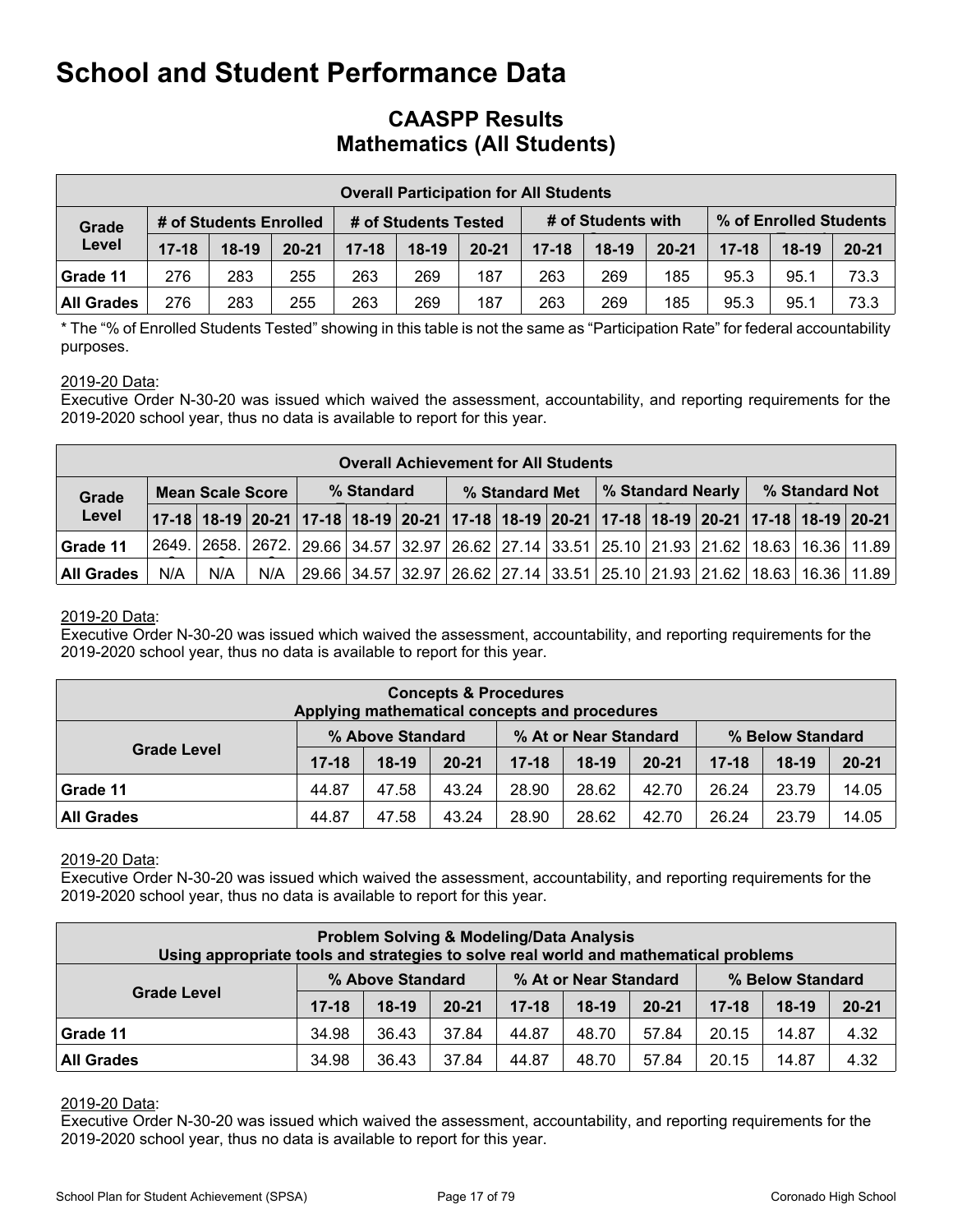| <b>Communicating Reasoning</b><br>Demonstrating ability to support mathematical conclusions |           |                  |           |           |                       |           |           |                  |           |  |  |  |
|---------------------------------------------------------------------------------------------|-----------|------------------|-----------|-----------|-----------------------|-----------|-----------|------------------|-----------|--|--|--|
|                                                                                             |           | % Above Standard |           |           | % At or Near Standard |           |           | % Below Standard |           |  |  |  |
| <b>Grade Level</b>                                                                          | $17 - 18$ | $18-19$          | $20 - 21$ | $17 - 18$ | $18-19$               | $20 - 21$ | $17 - 18$ | $18-19$          | $20 - 21$ |  |  |  |
| Grade 11                                                                                    | 33.84     | 38.66            | 41.62     | 52.47     | 46.84                 | 52.43     | 13.69     | 14.50            | 5.95      |  |  |  |
| <b>All Grades</b>                                                                           | 33.84     | 38.66            | 41.62     | 52.47     | 46.84                 | 52.43     | 13.69     | 14.50            | 5.95      |  |  |  |

2019-20 Data:

Executive Order N-30-20 was issued which waived the assessment, accountability, and reporting requirements for the 2019-2020 school year, thus no data is available to report for this year.

#### **Conclusions based on this data:**

| 1. CHS saw a 22% decrease in student participation as compared to 18-19                   |
|-------------------------------------------------------------------------------------------|
| 2. CHS saw a 10% decrease in students not meeting standard when compared to 18/19 scores. |
| 3. All areas of math increased.                                                           |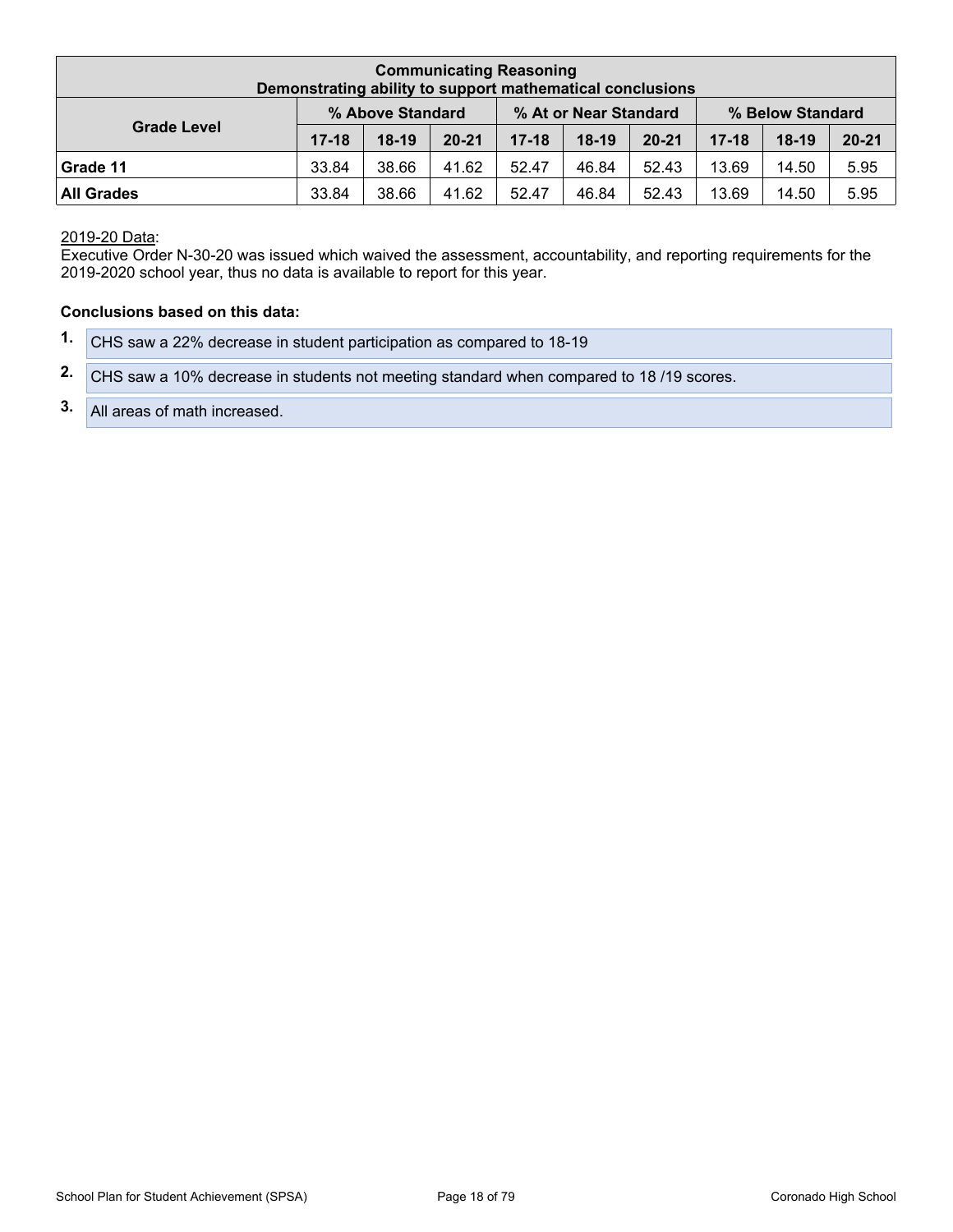## <span id="page-18-0"></span>**ELPAC Results**

|                   | <b>ELPAC Summative Assessment Data</b><br><b>Number of Students and Mean Scale Scores for All Students</b> |                |           |           |                      |           |           |                         |           |           |                                            |           |  |  |
|-------------------|------------------------------------------------------------------------------------------------------------|----------------|-----------|-----------|----------------------|-----------|-----------|-------------------------|-----------|-----------|--------------------------------------------|-----------|--|--|
| Grade             |                                                                                                            | <b>Overall</b> |           |           | <b>Oral Language</b> |           |           | <b>Written Language</b> |           |           | <b>Number of</b><br><b>Students Tested</b> |           |  |  |
| Level             | $17 - 18$                                                                                                  | $18-19$        | $20 - 21$ | $17 - 18$ | $18-19$              | $20 - 21$ | $17 - 18$ | $18-19$                 | $20 - 21$ | $17 - 18$ | $18-19$                                    | $20 - 21$ |  |  |
| 9                 | $\star$                                                                                                    | $\star$        | $\star$   | $\star$   | $\star$              | $\ast$    | $\star$   | $\ast$                  | $\star$   | $\star$   | $\star$                                    | $\star$   |  |  |
| 10                | $\star$                                                                                                    | $\star$        | $\star$   | $\star$   | $\star$              | $\star$   | $\star$   | $\star$                 | $\star$   | $\star$   | $\star$                                    |           |  |  |
| 11                | $\star$                                                                                                    | $\star$        |           | $\star$   | $\star$              |           | $\ast$    | $\star$                 |           | $\star$   | $\star$                                    |           |  |  |
| 12                | $\star$                                                                                                    | $\star$        | $\star$   | $\star$   | $\star$              | $\star$   | $\star$   | $\star$                 | $\star$   | $\star$   | $\star$                                    | $\star$   |  |  |
| <b>All Grades</b> |                                                                                                            |                |           |           |                      |           |           |                         |           | $\star$   | 5                                          | 11        |  |  |

#### 2019-20 Data:

Executive Order N-30-20 was issued which waived the assessment, accountability, and reporting requirements for the 2019-2020 school year, thus no data is available to report for this year.

|                   | <b>Overall Language</b><br>Percentage of Students at Each Performance Level for All Students |         |                                                 |         |         |         |         |         |         |  |         |         |                                 |                                    |           |
|-------------------|----------------------------------------------------------------------------------------------|---------|-------------------------------------------------|---------|---------|---------|---------|---------|---------|--|---------|---------|---------------------------------|------------------------------------|-----------|
| Grade             |                                                                                              | Level 4 |                                                 |         | Level 3 |         |         | Level 2 |         |  | Level 1 |         |                                 | <b>Total Number</b><br>of Students |           |
| Level             | $17 - 18$                                                                                    |         | 18-19 20-21 17-18 18-19 20-21 17-18 18-19 20-21 |         |         |         |         |         |         |  |         |         | $17-18$   18-19   20-21   17-18 | $18-19$                            | $ 20-21 $ |
| 9                 | $\star$                                                                                      | $\star$ | $\star$                                         |         | $\star$ | $\star$ |         | $\star$ | $\star$ |  | $\star$ | $\star$ | $\star$                         | $\star$                            | $\star$   |
| 10                | $\star$                                                                                      | $\star$ | $\star$                                         |         | $\star$ | $\star$ |         | $\star$ | $\star$ |  | $\star$ | $\star$ | $\star$                         | $\star$                            | $\star$   |
| $12 \,$           | $\star$                                                                                      | $\star$ | $\star$                                         | $\star$ | $\star$ | $\star$ | $\star$ | $\star$ | $\star$ |  | $\star$ | $\star$ | $\star$                         | $\star$                            | $\star$   |
| <b>All Grades</b> | $\star$                                                                                      | $\ast$  | 81.82                                           | $\star$ | $\star$ | 9.09    | $\star$ | $\star$ | 9.09    |  | $\star$ | 0.00    | $\star$                         | $\star$                            | 11        |

#### 2019-20 Data:

Executive Order N-30-20 was issued which waived the assessment, accountability, and reporting requirements for the 2019-2020 school year, thus no data is available to report for this year.

|                   | <b>Oral Language</b><br>Percentage of Students at Each Performance Level for All Students |         |         |                                                                                             |         |         |         |         |         |  |         |         |         |                                    |               |
|-------------------|-------------------------------------------------------------------------------------------|---------|---------|---------------------------------------------------------------------------------------------|---------|---------|---------|---------|---------|--|---------|---------|---------|------------------------------------|---------------|
| Grade<br>Level    |                                                                                           | Level 4 |         |                                                                                             | Level 3 |         |         | Level 2 |         |  | Level 1 |         |         | <b>Total Number</b><br>of Students |               |
|                   | $17 - 18$                                                                                 |         |         | 18-19 20-21   17-18   18-19   20-21   17-18   18-19   20-21   17-18   18-19   20-21   17-18 |         |         |         |         |         |  |         |         |         |                                    | $18-19$ 20-21 |
| 9                 | $\star$                                                                                   | $\star$ | $\star$ |                                                                                             | $\star$ | $\star$ |         | $\star$ | $\star$ |  | $\star$ | $\star$ | $\star$ | $\star$                            | $\star$       |
| 10                | $\star$                                                                                   | $\star$ | $\star$ |                                                                                             | $\star$ | $\star$ |         | $\star$ | $\star$ |  | $\star$ | $\star$ | $\star$ | $\star$                            | $\star$       |
| 12                | $\star$                                                                                   | $\star$ | $\star$ | $\star$                                                                                     | $\star$ | $\star$ | $\star$ | $\star$ | $\star$ |  | $\star$ | $\star$ | $\star$ | $\star$                            | $\star$       |
| <b>All Grades</b> | $\star$                                                                                   | $\star$ | 90.91   | $\star$                                                                                     | $\star$ | 9.09    | $\star$ | $\star$ | 0.00    |  | $\star$ | 0.00    | $\star$ | $\star$                            | 11            |

#### 2019-20 Data:

Executive Order N-30-20 was issued which waived the assessment, accountability, and reporting requirements for the 2019-2020 school year, thus no data is available to report for this year.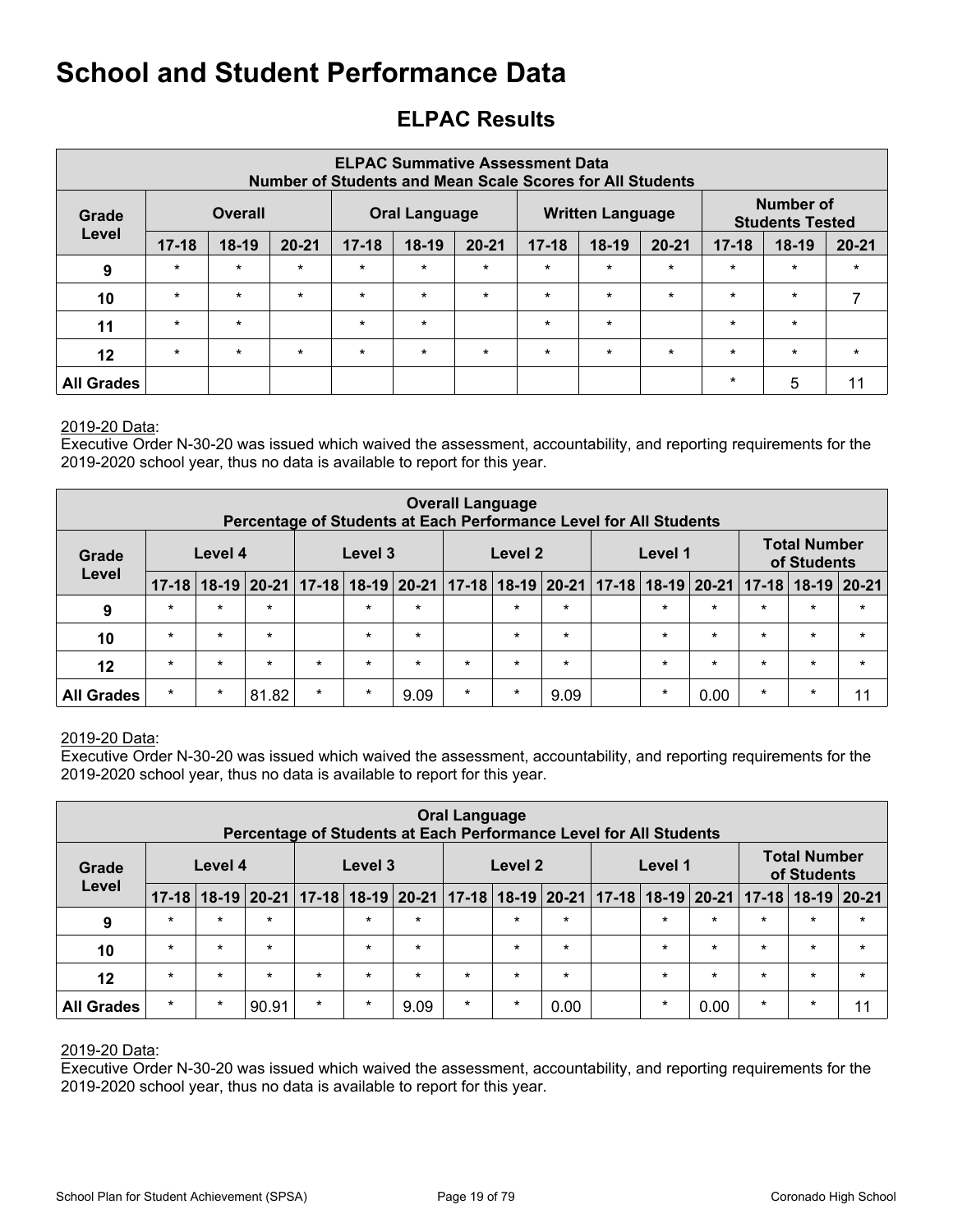|                   | <b>Written Language</b><br>Percentage of Students at Each Performance Level for All Students |           |         |               |         |                                         |         |         |         |                                        |         |         |         |                                    |         |
|-------------------|----------------------------------------------------------------------------------------------|-----------|---------|---------------|---------|-----------------------------------------|---------|---------|---------|----------------------------------------|---------|---------|---------|------------------------------------|---------|
| Grade<br>Level    |                                                                                              | Level 4   |         |               | Level 3 |                                         |         | Level 2 |         |                                        | Level 1 |         |         | <b>Total Number</b><br>of Students |         |
|                   | $17 - 18$                                                                                    | $18 - 19$ |         | 20-21   17-18 |         | $18-19$   20-21   17-18   18-19   20-21 |         |         |         | $ 17-18 18-19 20-21 17-18 18-19 20-21$ |         |         |         |                                    |         |
| 9                 | $\star$                                                                                      | $\star$   | $\star$ |               | $\star$ | $\star$                                 |         | $\star$ | $\star$ |                                        | $\star$ | $\star$ | $\star$ | $\star$                            | $\star$ |
| 10                |                                                                                              | $\star$   | $\star$ | $\star$       | $\star$ | $\star$                                 |         | $\star$ | $\star$ |                                        | $\star$ | $\star$ | $\star$ | $\star$                            | $\star$ |
| 12                | $\star$                                                                                      | $\star$   | $\star$ |               | $\star$ | $\star$                                 | $\star$ | $\star$ | $\star$ | $\star$                                | $\star$ | $\star$ | $\star$ | $\star$                            | $\star$ |
| <b>All Grades</b> | $\star$                                                                                      | $\star$   | 45.45   | $\star$       | $\star$ | 36.36                                   | $\star$ | $\star$ | 9.09    | $\star$                                | $\ast$  | 9.09    | $\star$ | $\ast$                             | 11      |

#### 2019-20 Data:

Executive Order N-30-20 was issued which waived the assessment, accountability, and reporting requirements for the 2019-2020 school year, thus no data is available to report for this year.

|                   | <b>Listening Domain</b><br>Percentage of Students by Domain Performance Level for All Students |                       |           |           |                     |           |           |                  |           |           |                                    |           |  |  |  |
|-------------------|------------------------------------------------------------------------------------------------|-----------------------|-----------|-----------|---------------------|-----------|-----------|------------------|-----------|-----------|------------------------------------|-----------|--|--|--|
| Grade             |                                                                                                | <b>Well Developed</b> |           |           | Somewhat/Moderately |           |           | <b>Beginning</b> |           |           | <b>Total Number</b><br>of Students |           |  |  |  |
| Level             | $17 - 18$                                                                                      | $18-19$               | $20 - 21$ | $17 - 18$ | $18-19$             | $20 - 21$ | $17 - 18$ | $18-19$          | $20 - 21$ | $17 - 18$ | $18-19$                            | $20 - 21$ |  |  |  |
| 9                 | $\star$                                                                                        | $\star$               | $\star$   |           | $\star$             | $\star$   |           | $\star$          | $\star$   | $\star$   | $\star$                            | $\star$   |  |  |  |
| 10                | $\star$                                                                                        | $\star$               | $\star$   |           | $\star$             | $\ast$    |           | $\star$          | $\star$   | $\star$   | $\star$                            | $\star$   |  |  |  |
| 12                | $\star$                                                                                        | $\star$               | $\star$   | $\star$   | $\star$             | $\star$   | $\star$   | $\star$          | $\star$   | $\star$   | $\star$                            | $\star$   |  |  |  |
| <b>All Grades</b> | $\star$                                                                                        | $\star$               | 36.36     | $\star$   | $\star$             | 54.55     | $\star$   | $\ast$           | 9.09      | $\star$   | $\star$                            | 11        |  |  |  |

#### 2019-20 Data:

Executive Order N-30-20 was issued which waived the assessment, accountability, and reporting requirements for the 2019-2020 school year, thus no data is available to report for this year.

|                   | <b>Speaking Domain</b><br>Percentage of Students by Domain Performance Level for All Students |                       |           |           |                     |           |           |                  |           |           |                                    |           |  |  |  |
|-------------------|-----------------------------------------------------------------------------------------------|-----------------------|-----------|-----------|---------------------|-----------|-----------|------------------|-----------|-----------|------------------------------------|-----------|--|--|--|
| Grade             |                                                                                               | <b>Well Developed</b> |           |           | Somewhat/Moderately |           |           | <b>Beginning</b> |           |           | <b>Total Number</b><br>of Students |           |  |  |  |
| Level             | $17 - 18$                                                                                     | $18-19$               | $20 - 21$ | $17 - 18$ | $18-19$             | $20 - 21$ | $17 - 18$ | $18-19$          | $20 - 21$ | $17 - 18$ | $18-19$                            | $20 - 21$ |  |  |  |
| 9                 | $\star$                                                                                       | $\star$               | $\star$   |           | $\star$             | $\star$   |           | $\star$          | $\star$   | $\star$   | $\star$                            | $\star$   |  |  |  |
| 10                | $\star$                                                                                       | $\star$               | $\star$   |           | $\star$             | $\star$   |           | $\star$          | $\star$   | $\star$   | $\star$                            | $\star$   |  |  |  |
| $12 \,$           | $\star$                                                                                       | $\star$               | $\star$   | $\star$   | $\star$             | $\star$   |           | $\star$          | $\star$   | $\star$   | $\star$                            | $\star$   |  |  |  |
| <b>All Grades</b> | $\star$                                                                                       | $\star$               | 100.00    | $\star$   | $\star$             | 0.00      |           | $\star$          | 0.00      | $\star$   | $\star$                            | 11        |  |  |  |

2019-20 Data:

Executive Order N-30-20 was issued which waived the assessment, accountability, and reporting requirements for the 2019-2020 school year, thus no data is available to report for this year.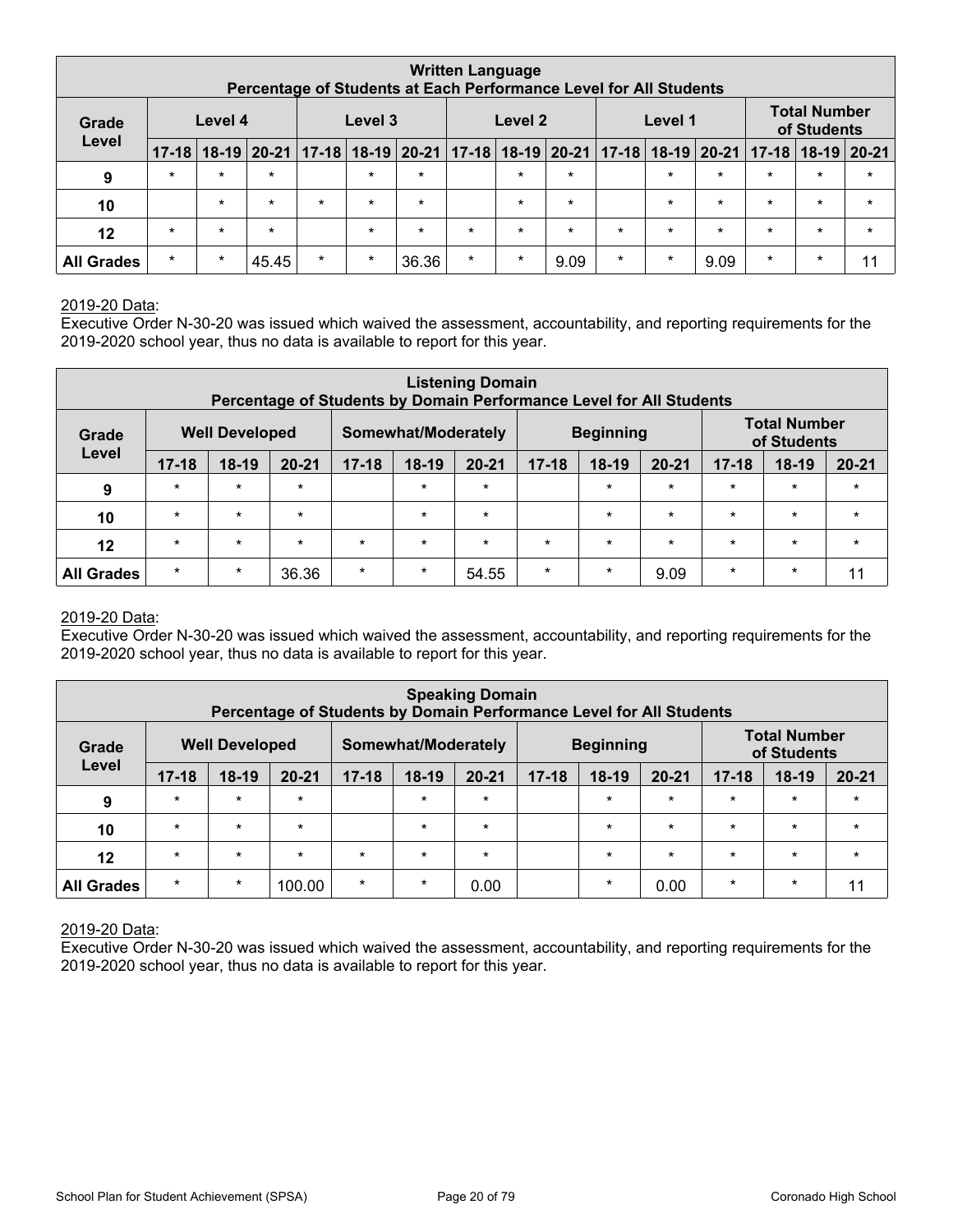|                   |                       |         | Percentage of Students by Domain Performance Level for All Students |           |                                                        | <b>Reading Domain</b> |           |         |           |           |         |           |
|-------------------|-----------------------|---------|---------------------------------------------------------------------|-----------|--------------------------------------------------------|-----------------------|-----------|---------|-----------|-----------|---------|-----------|
| Grade             | <b>Well Developed</b> |         | Somewhat/Moderately                                                 |           | <b>Total Number</b><br><b>Beginning</b><br>of Students |                       |           |         |           |           |         |           |
| Level             | $17 - 18$             | $18-19$ | $20 - 21$                                                           | $17 - 18$ | $18-19$                                                | $20 - 21$             | $17 - 18$ | $18-19$ | $20 - 21$ | $17 - 18$ | $18-19$ | $20 - 21$ |
| 9                 | $\star$               | $\star$ | $\star$                                                             |           | $\star$                                                | $\star$               |           | $\star$ | $\star$   | $\star$   | $\star$ | $\star$   |
| 10                |                       | $\star$ | $\star$                                                             | $\star$   | $\star$                                                | $\star$               |           | $\star$ | $\star$   | $\star$   | $\star$ | $\star$   |
| 12                | $\star$               | $\star$ | $\star$                                                             | $\star$   | $\star$                                                | $\star$               | $\star$   | $\star$ | $\star$   | $\star$   | $\star$ | $\star$   |
| <b>All Grades</b> | $\star$               | $\star$ | 81.82                                                               | $\star$   | $\star$                                                | 9.09                  | $\star$   | $\ast$  | 9.09      | $\star$   | $\star$ | 11        |

#### 2019-20 Data:

Executive Order N-30-20 was issued which waived the assessment, accountability, and reporting requirements for the 2019-2020 school year, thus no data is available to report for this year.

|                   |           |                       |           |           |                     | <b>Writing Domain</b><br>Percentage of Students by Domain Performance Level for All Students |           |                  |           |           |                                    |           |  |
|-------------------|-----------|-----------------------|-----------|-----------|---------------------|----------------------------------------------------------------------------------------------|-----------|------------------|-----------|-----------|------------------------------------|-----------|--|
| Grade             |           | <b>Well Developed</b> |           |           | Somewhat/Moderately |                                                                                              |           | <b>Beginning</b> |           |           | <b>Total Number</b><br>of Students |           |  |
| Level             | $17 - 18$ | $18-19$               | $20 - 21$ | $17 - 18$ | $18-19$             | $20 - 21$                                                                                    | $17 - 18$ | $18-19$          | $20 - 21$ | $17 - 18$ | $18-19$                            | $20 - 21$ |  |
| 9                 | $\star$   | $\star$               | $\star$   |           | $\star$             | $\star$                                                                                      |           | $\star$          | $\star$   | $\star$   | $\star$                            | $\star$   |  |
| 10                | $\star$   | $\star$               | $\star$   |           | $\star$             | $\star$                                                                                      |           | $\star$          | $\star$   | $\star$   | $\star$                            | $\star$   |  |
| 12                | $\star$   | $\star$               | $\star$   | $\star$   | $\star$             | $\star$                                                                                      |           | $\star$          | $\star$   | $\star$   | $\star$                            | $\star$   |  |
| <b>All Grades</b> | $\star$   | $\star$               | 9.09      | $\star$   | $\star$             | 90.91                                                                                        |           | $\star$          | 0.00      | $\star$   | $\star$                            |           |  |

#### 2019-20 Data:

Executive Order N-30-20 was issued which waived the assessment, accountability, and reporting requirements for the 2019-2020 school year, thus no data is available to report for this year.

#### **Conclusions based on this data:**

**1.** In 20-21 there was an increase of 6 students tested.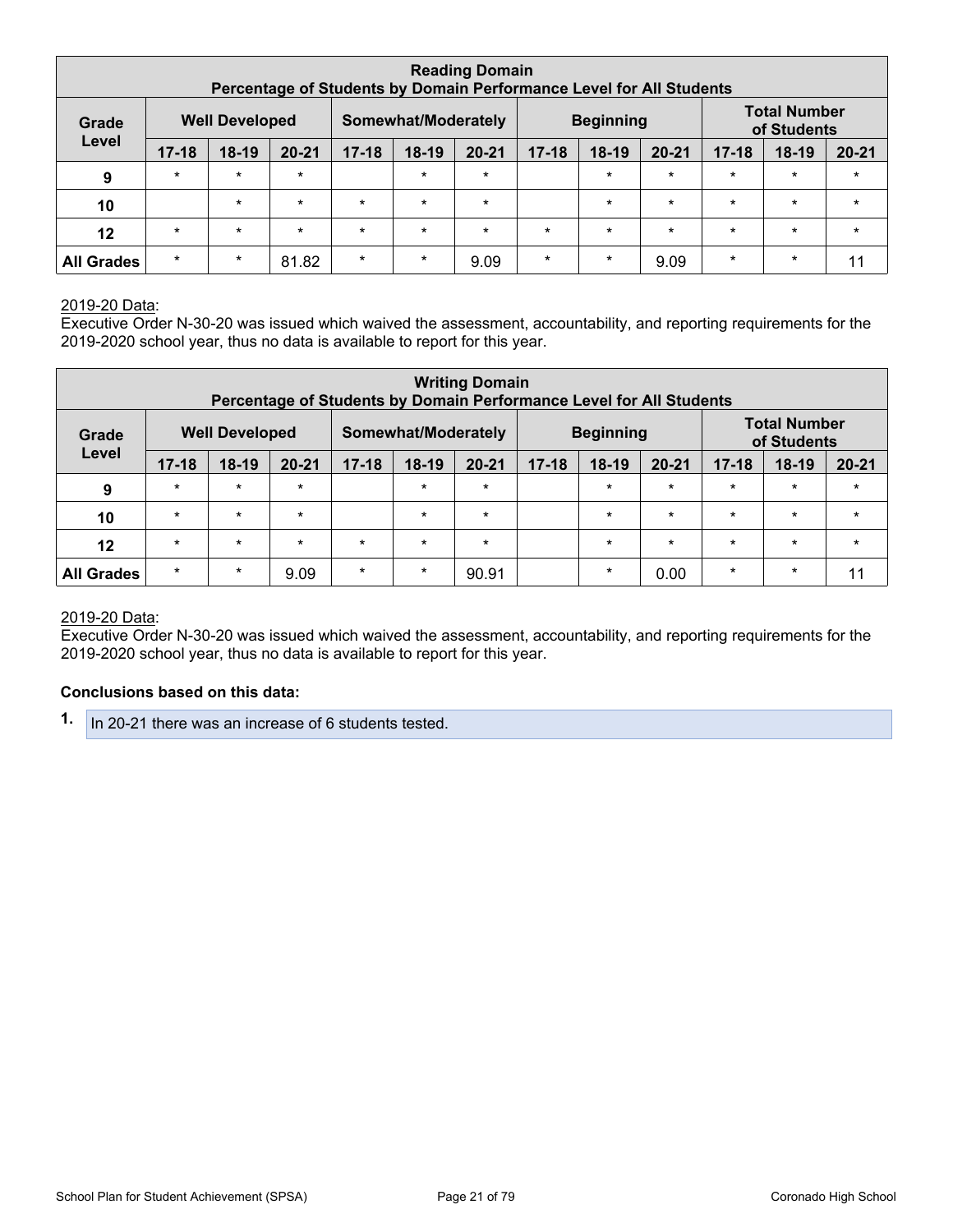## <span id="page-21-0"></span>**Student Population**

Although both Senate Bill 98 and Assembly Bill 130 suspended the publication of state indicators on the 2020 and 2021 California School Dashboards, these bills also required the reporting of valid and reliable data that would have been included in these Dashboards.

To meet this requirement, CDE has made available the Enrollment, Graduation Rate Additional Report and the College/Career Measures Report data available. All other reports are not available for 2020 and 2021.

This section provides information about the school's student population.

| 2020-21 Student Population                        |                                                                                                                                                                     |                                                                                                                                                                                                    |                                                                                          |  |
|---------------------------------------------------|---------------------------------------------------------------------------------------------------------------------------------------------------------------------|----------------------------------------------------------------------------------------------------------------------------------------------------------------------------------------------------|------------------------------------------------------------------------------------------|--|
| <b>Total</b><br><b>Enrollment</b>                 | Socioeconomically<br><b>Disadvantaged</b>                                                                                                                           | <b>English</b><br><b>Learners</b>                                                                                                                                                                  | <b>Foster</b><br>Youth                                                                   |  |
| 1075                                              | 7.5                                                                                                                                                                 | 1.3                                                                                                                                                                                                | This is the percent of students<br>whose well-being is the<br>responsibility of a court. |  |
| This is the total number of<br>students enrolled. | This is the percent of students<br>who are eligible for free or<br>reduced priced meals; or have<br>parents/quardians who did not<br>receive a high school diploma. | This is the percent of students<br>who are learning to communicate<br>effectively in English, typically<br>requiring instruction in both the<br>English Language and in their<br>academic courses. |                                                                                          |  |

|                                        | 2019-20 Enrollment for All Students/Student Group |            |  |
|----------------------------------------|---------------------------------------------------|------------|--|
| <b>Student Group</b>                   | <b>Total</b>                                      | Percentage |  |
| <b>English Learners</b>                | 14                                                | 1.3        |  |
| <b>Foster Youth</b>                    |                                                   |            |  |
| <b>Homeless</b>                        |                                                   | 0.1        |  |
| <b>Socioeconomically Disadvantaged</b> | 81                                                | 7.5        |  |
| <b>Students with Disabilities</b>      | 81                                                | 7.5        |  |

| <b>Enrollment by Race/Ethnicity</b> |              |            |  |
|-------------------------------------|--------------|------------|--|
| <b>Student Group</b>                | <b>Total</b> | Percentage |  |
| <b>African American</b>             | 10           | 0.9        |  |
| American Indian or Alaska Native    | 2            | 0.2        |  |
| Asian                               | 22           | 2.0        |  |
| <b>Filipino</b>                     | 24           | 2.2        |  |
| Hispanic                            | 256          | 23.8       |  |
| <b>Two or More Races</b>            | 85           | 7.9        |  |
| Native Hawaiian or Pacific Islander |              | 0.7        |  |
| <b>White</b>                        | 601          | 55.9       |  |

#### **Conclusions based on this data:**

**1.** Small increase of the percentage of Hispanic student population.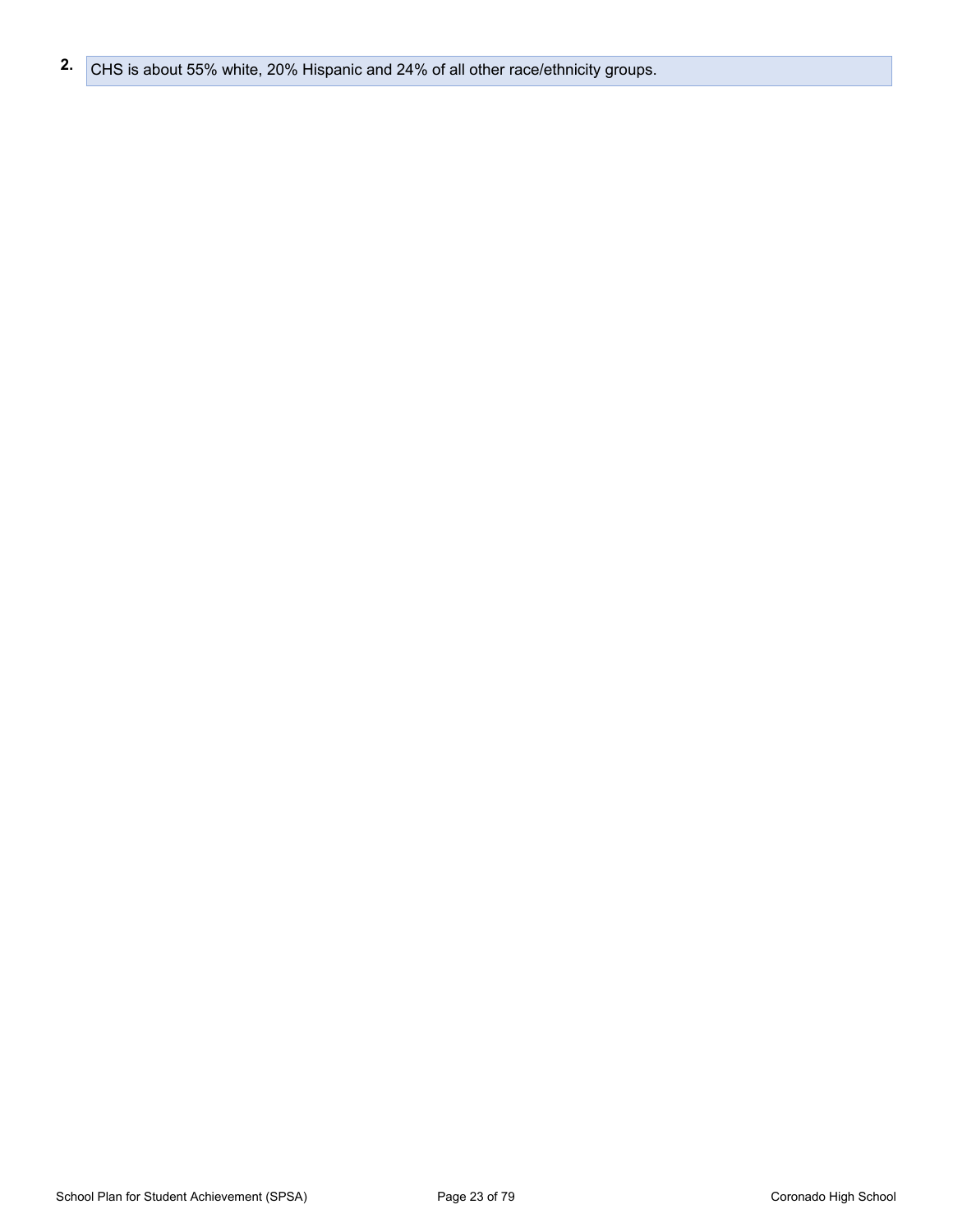### <span id="page-23-0"></span>**Overall Performance**

Although both Senate Bill 98 and Assembly Bill 130 suspended the publication of state indicators on the 2020 and 2021 California School Dashboards, these bills also required the reporting of valid and reliable data that would have been included in these Dashboards.

To meet this requirement, CDE has made available the Enrollment, Graduation Rate Additional Report and the College/Career Measures Report data available. All other reports are not available for 2020 and 2021, thus the most recent data (2019 Fall) is provided here.



#### **Conclusions based on this data:**

- **1.** CHS will analyze and determine action steps to support low socioeconomic, hispanic and students with disabilities related to their suspensions.
- **2.** Not all College and Career information is getting to the report correctly this is being corrected for the 19/20 and 20/21 school year.
- **3.** CHS is increasing the ability of students to be able to finish a CTE pathway.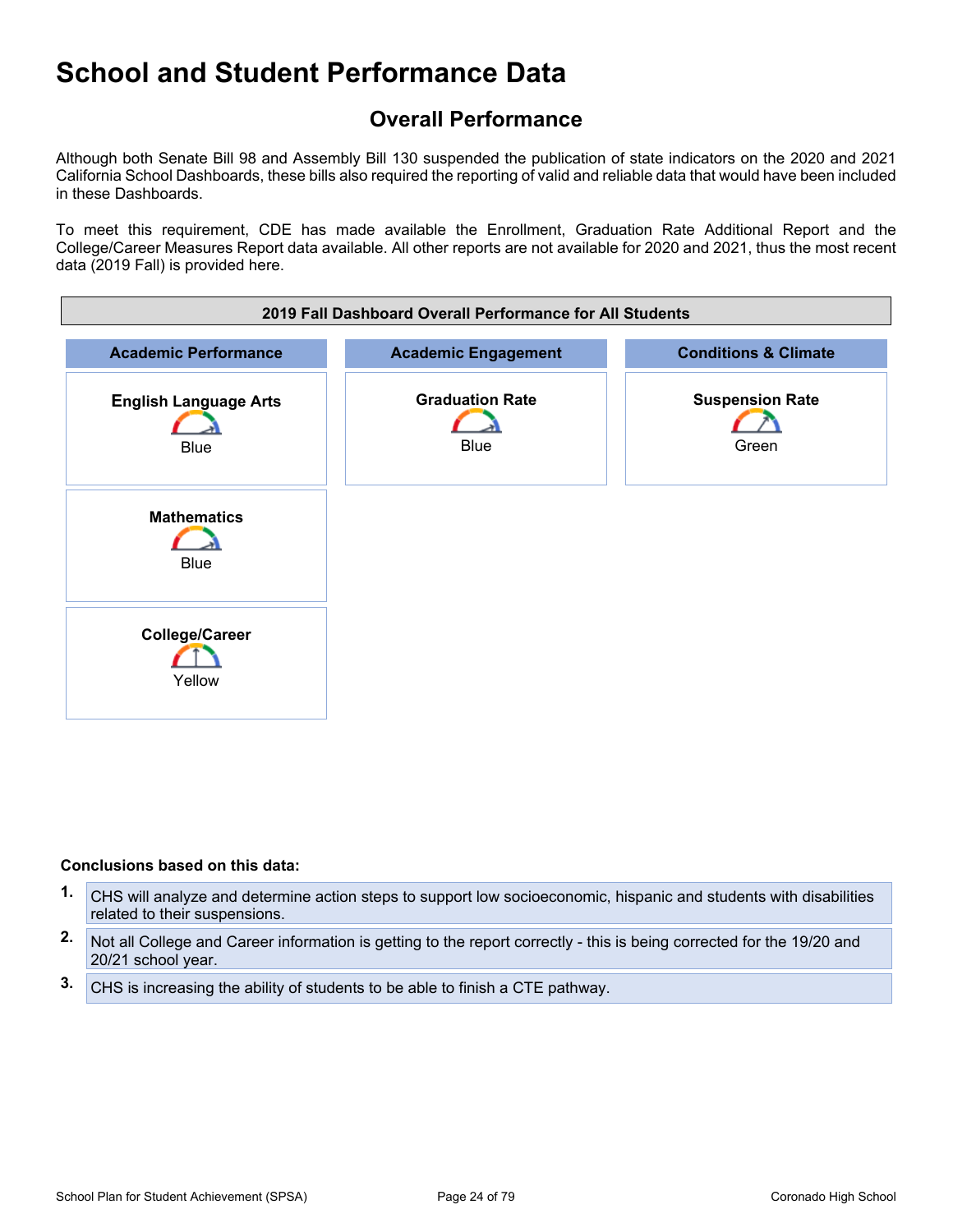## <span id="page-24-0"></span>**Academic Performance English Language Arts**

Although both Senate Bill 98 and Assembly Bill 130 suspended the publication of state indicators on the 2020 and 2021 California School Dashboards, these bills also required the reporting of valid and reliable data that would have been included in these Dashboards.

To meet this requirement, CDE has made available the Enrollment, Graduation Rate Additional Report and the College/Career Measures Report data available. All other reports are not available for 2020 and 2021, thus the most recent data (2019 Fall) is provided here.

The performance levels are color-coded and range from lowest-to-highest performance in the following order:



This section provides number of student groups in each color.

|        | 2019 Fall Dashboard English Language Arts Equity Report |       |             |
|--------|---------------------------------------------------------|-------|-------------|
| Orange | Yellow                                                  | Green | <b>Blue</b> |
|        |                                                         |       |             |

This section provides a view of Student Assessment Results and other aspects of this school's performance, specifically how well students are meeting grade-level standards on the English Language Arts assessment. This measure is based on student performance on the Smarter Balanced Summative Assessment, which is taken annually by students in grades 3–8 and grade 11.

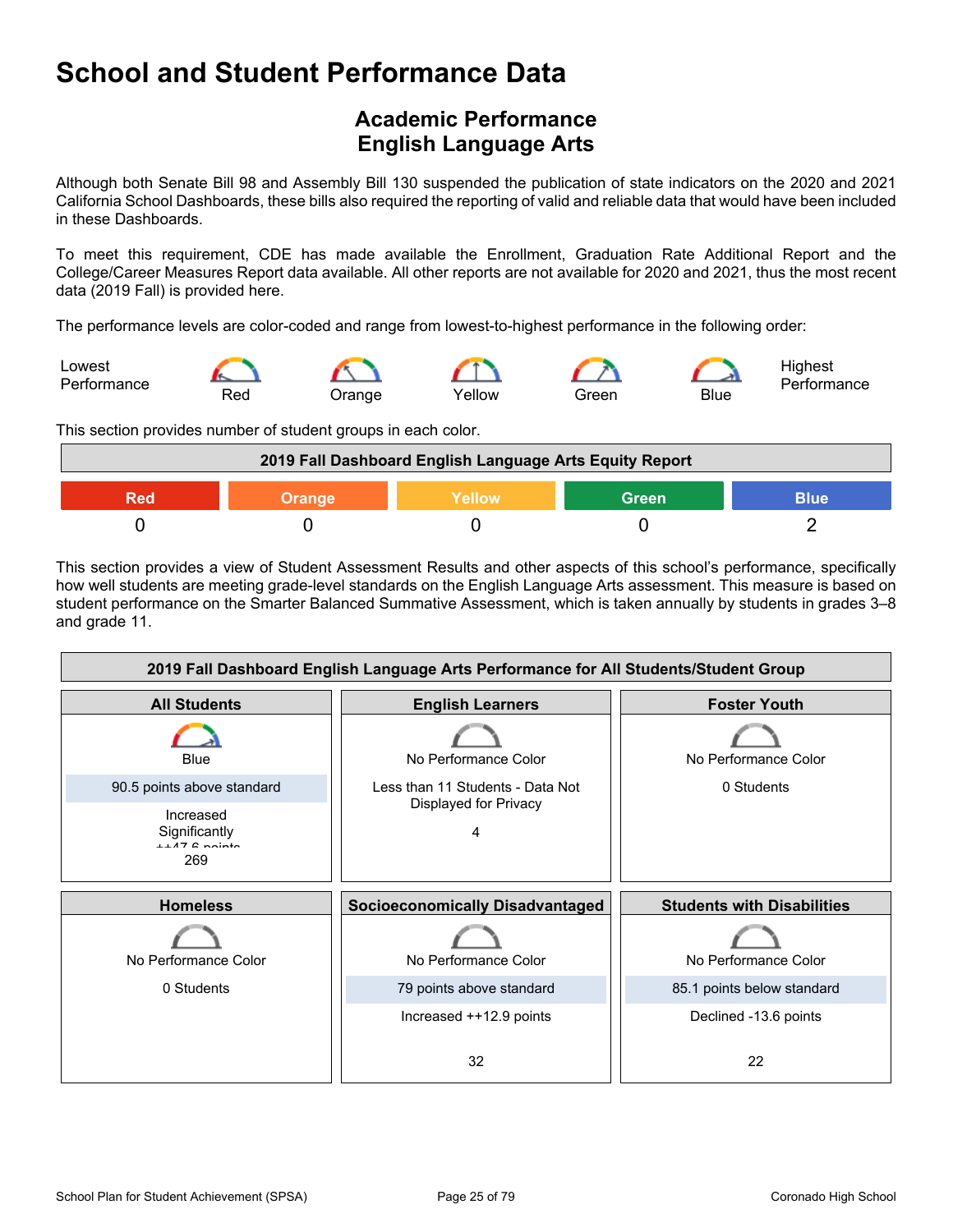

This section provides a view of Student Assessment Results and other aspects of this school's performance, specifically how well students are meeting grade-level standards on the English Language Arts assessment. This measure is based on student performance on the Smarter Balanced Summative Assessment, which is taken annually by students in grades 3–8 and grade 11.

| 2019 Fall Dashboard English Language Arts Data Comparisons for English Learners |                                      |                                                      |  |  |
|---------------------------------------------------------------------------------|--------------------------------------|------------------------------------------------------|--|--|
| <b>Current English Learner</b>                                                  | <b>Reclassified English Learners</b> | <b>English Only</b>                                  |  |  |
| Less than 11 Students - Data Not                                                | Less than 11 Students - Data Not     | 100.3 points above standard                          |  |  |
| Displayed for Privacy                                                           | Displayed for Privacy                | Increased<br>Significantly<br>$++51$ 8 nointe<br>225 |  |  |

#### **Conclusions based on this data:**

**1.** CHS staff and students have dedicated an increased personal investment in the outcomes of these assessments.

**2.** CHS is preparing a large percentage of our students to meet the ELA standards.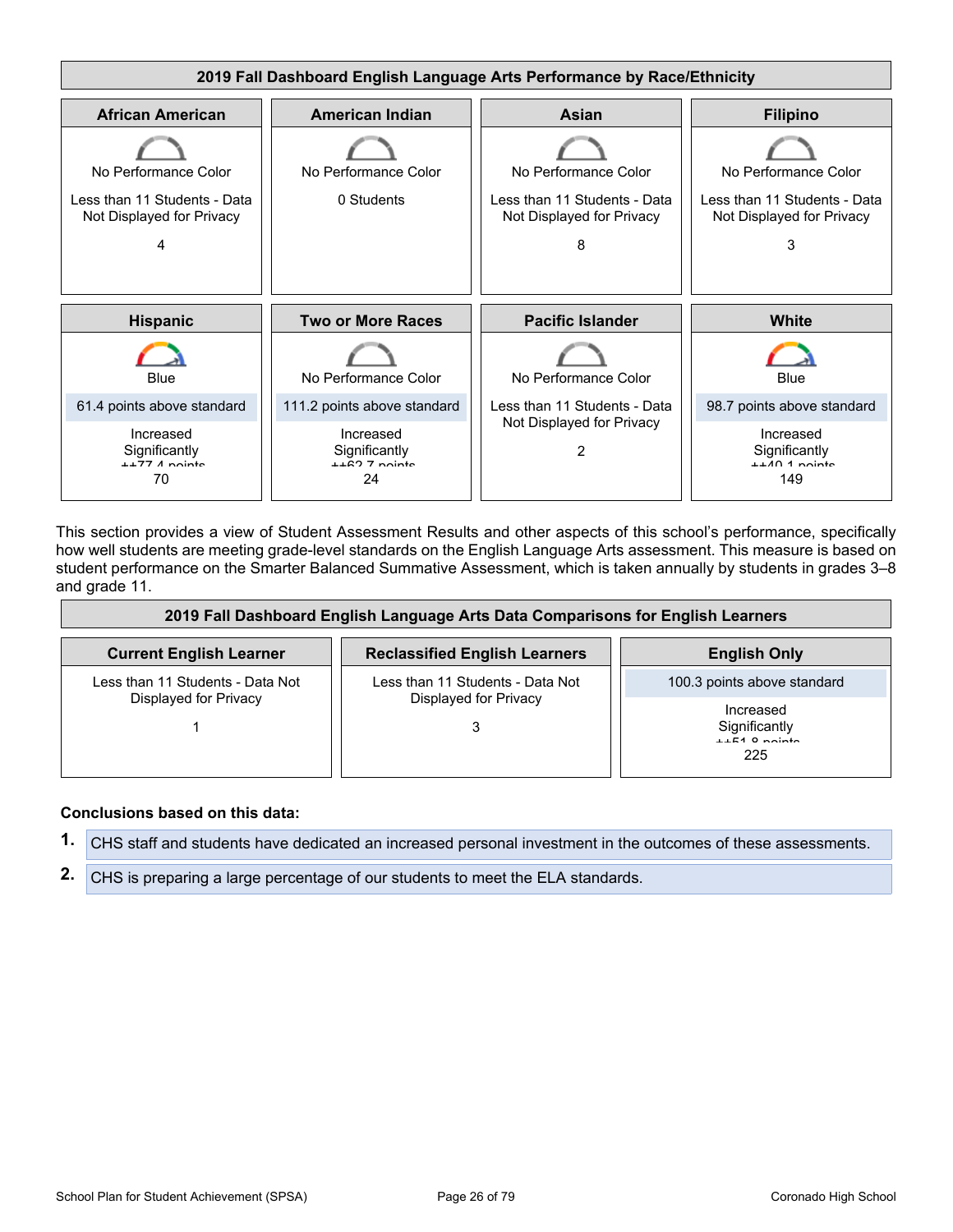### **Academic Performance Mathematics**

Although both Senate Bill 98 and Assembly Bill 130 suspended the publication of state indicators on the 2020 and 2021 California School Dashboards, these bills also required the reporting of valid and reliable data that would have been included in these Dashboards.

To meet this requirement, CDE has made available the Enrollment, Graduation Rate Additional Report and the College/Career Measures Report data available. All other reports are not available for 2020 and 2021, thus the most recent data (2019 Fall) is provided here.

The performance levels are color-coded and range from lowest-to-highest performance in the following order:



This section provides number of student groups in each color.

|        | 2019 Fall Dashboard Mathematics Equity Report |              |             |
|--------|-----------------------------------------------|--------------|-------------|
| Orange | Yellow                                        | <b>Green</b> | <b>Blue</b> |
|        |                                               |              |             |

This section provides a view of Student Assessment Results and other aspects of this school's performance, specifically how well students are meeting grade-level standards on the Mathematics assessment. This measure is based on student performance on the Smarter Balanced Summative Assessment, which is taken annually by students in grades 3–8 and grade 11.

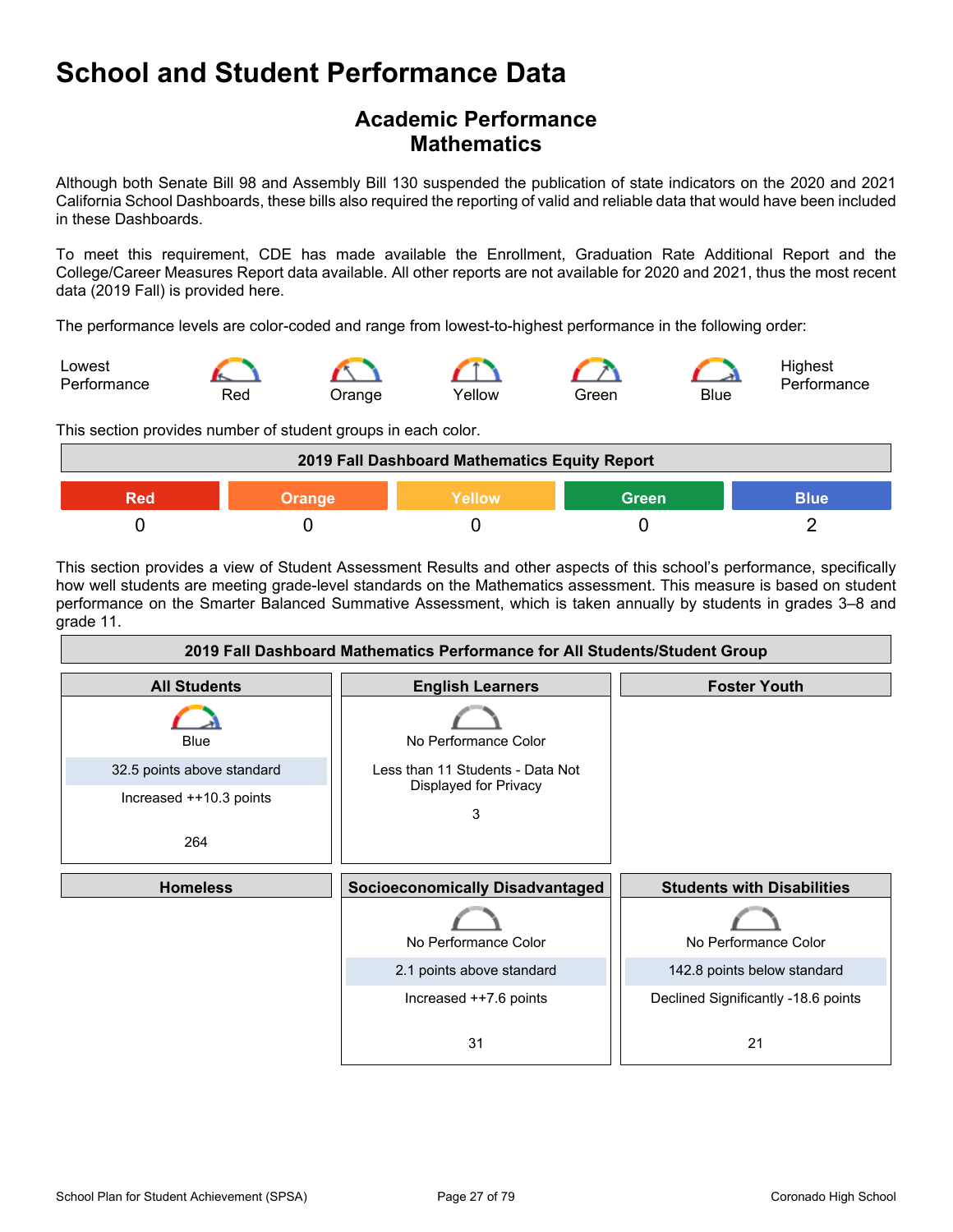

This section provides a view of Student Assessment Results and other aspects of this school's performance, specifically how well students are meeting grade-level standards on the Mathematics assessment. This measure is based on student performance on the Smarter Balanced Summative Assessment, which is taken annually by students in grades 3–8 and grade 11.

|                                | 2019 Fall Dashboard Mathematics Data Comparisons for English Learners |                            |  |  |  |
|--------------------------------|-----------------------------------------------------------------------|----------------------------|--|--|--|
| <b>Current English Learner</b> | <b>Reclassified English Learners</b>                                  | <b>English Only</b>        |  |  |  |
|                                | Less than 11 Students - Data Not                                      | 39.7 points above standard |  |  |  |
|                                | Displayed for Privacy                                                 | Increased ++9.3 points     |  |  |  |
|                                |                                                                       | 223                        |  |  |  |

#### **Conclusions based on this data:**

- **1.** CHS saw a 10% increase in students that scored above the standards.
- **2.** All areas (concepts & procedures, problem solving & modeling/data analysis, and communicating reasoning) saw an increase of students meeting those standards.
- **3.** Communicating reasoning is our student's weakest area.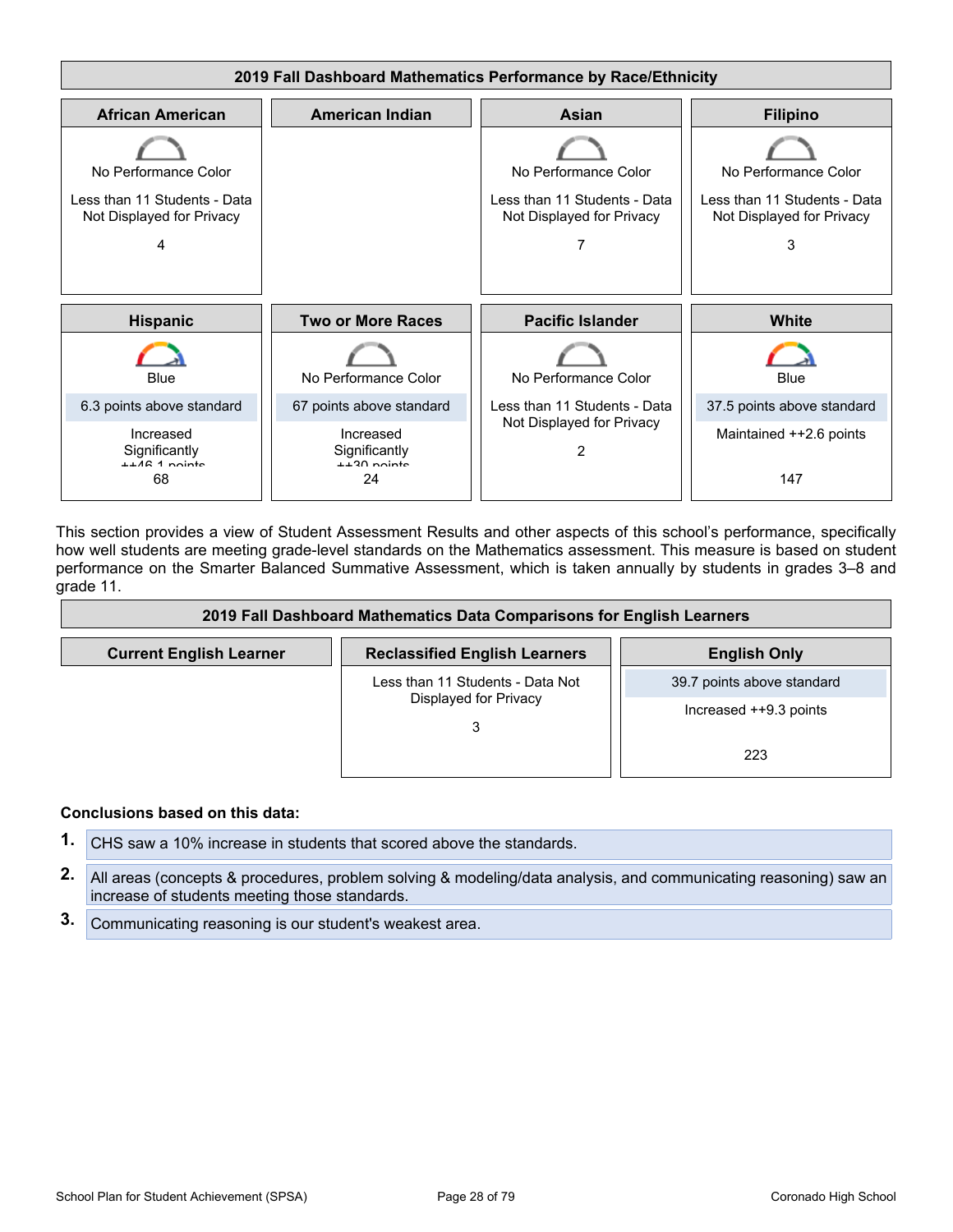### **Academic Performance English Learner Progress**

Although both Senate Bill 98 and Assembly Bill 130 suspended the publication of state indicators on the 2020 and 2021 California School Dashboards, these bills also required the reporting of valid and reliable data that would have been included in these Dashboards.

To meet this requirement, CDE has made available the Enrollment, Graduation Rate Additional Report and the College/Career Measures Report data available. All other reports are not available for 2020 and 2021, thus the most recent data (2019 Fall) is provided here.

This section provides a view of the percentage of current EL students making progress towards English language proficiency or maintaining the highest level.



This section provides a view of the percentage of current EL students who progressed at least one ELPI level, maintained ELPI level 4, maintained lower ELPI levels (i.e, levels 1, 2L, 2H, 3L, or 3H), or decreased at least one ELPI Level.

|                       | 2019 Fall Dashboard Student English Language Acquisition Results |                     |                            |
|-----------------------|------------------------------------------------------------------|---------------------|----------------------------|
| <b>Decreased</b>      | Maintained ELPI Level 1,                                         | <b>Maintained</b>   | <b>Progressed At Least</b> |
| <b>One ELPI Level</b> | 2L, 2H, 3L, or 3H                                                | <b>ELPI Level 4</b> | <b>One ELPI Level</b>      |

**Conclusions based on this data:**

**1.** Although not noted, CHS saw an increase in the college and career indicator for 21-22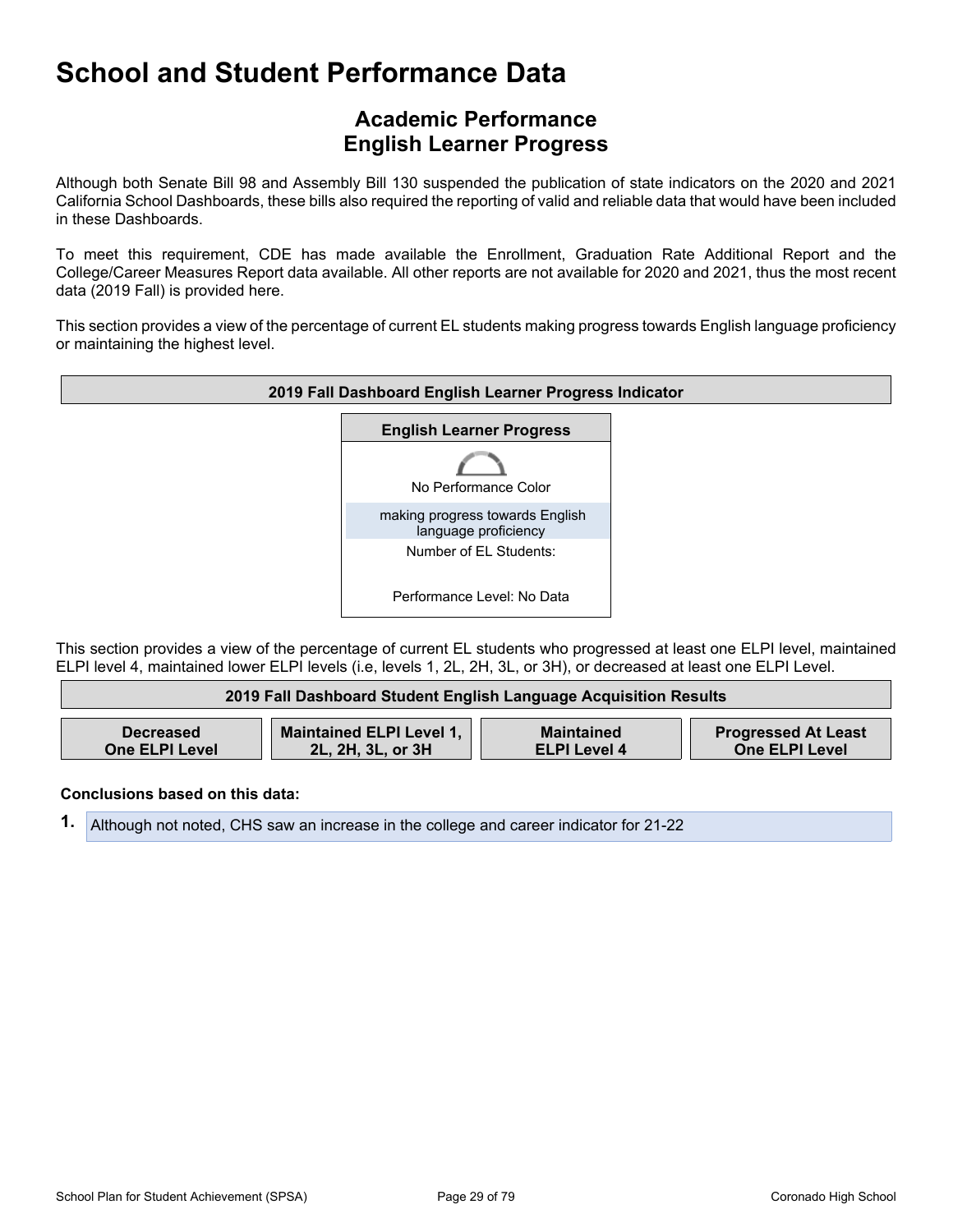### **Academic Performance College/Career Measures Only Report**

Although both Senate Bill 98 and Assembly Bill 130 suspended the publication of state indicators on the 2020 and 2021 California School Dashboards, these bills also required the reporting of valid and reliable data that would have been included in these Dashboards.

To meet this requirement, CDE has made available the Enrollment, Graduation Rate Additional Report and the College/Career Measures Report data available. All other reports are not available for 2020 and 2021.

| Number and Percentage of Students in the Combined Graduation Rate and/or<br>Dashboard Alternative School Status (DASS) Graduation Rate by Student Group |                                |                          |  |
|---------------------------------------------------------------------------------------------------------------------------------------------------------|--------------------------------|--------------------------|--|
| <b>Student Group</b>                                                                                                                                    | <b>Cohort</b><br><b>Totals</b> | Cohort<br><b>Percent</b> |  |
| <b>All Students</b>                                                                                                                                     | 281                            | 100                      |  |
| African American                                                                                                                                        | 3                              | 1.1                      |  |
| American Indian or Alaska Native                                                                                                                        |                                |                          |  |
| Asian                                                                                                                                                   | 4                              | 1.4                      |  |
| <b>Filipino</b>                                                                                                                                         | 7                              | 2.5                      |  |
| <b>Hispanic</b>                                                                                                                                         | 60                             | 21.4                     |  |
| Native Hawaiian or Pacific Islander                                                                                                                     |                                |                          |  |
| White                                                                                                                                                   | 168                            | 59.8                     |  |
| <b>Two or More Races</b>                                                                                                                                | 26                             | 9.3                      |  |
| <b>English Learners</b>                                                                                                                                 | 4                              | 1.4                      |  |
| <b>Socioeconomically Disadvantaged</b>                                                                                                                  | 36                             | 12.8                     |  |
| <b>Students with Disabilities</b>                                                                                                                       | 25                             | 8.9                      |  |
| <b>Foster Youth</b>                                                                                                                                     |                                |                          |  |
| <b>Homeless</b>                                                                                                                                         | 1                              | 0.4                      |  |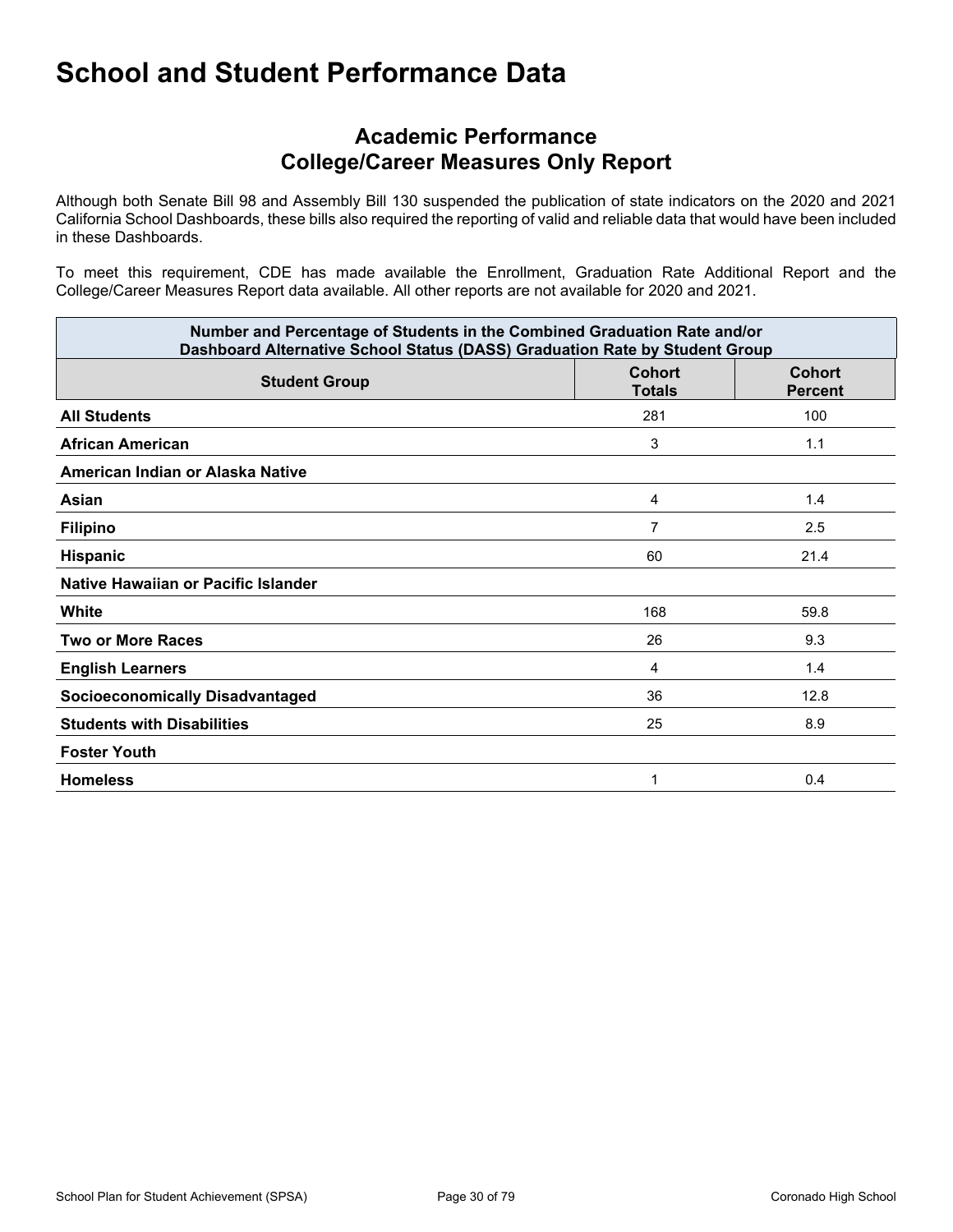| <b>Student Group</b>                   | <b>Cohort</b><br><b>Totals</b> | <b>Cohort</b><br><b>Percent</b> |
|----------------------------------------|--------------------------------|---------------------------------|
| <b>All Students</b>                    | 123                            | 44.1                            |
| <b>African American</b>                |                                |                                 |
| American Indian or Alaska Native       |                                |                                 |
| Asian                                  |                                |                                 |
| <b>Filipino</b>                        |                                |                                 |
| <b>Hispanic</b>                        | 24                             | 40.7                            |
| Native Hawaiian or Pacific Islander    |                                |                                 |
| White                                  | 78                             | 46.7                            |
| <b>Two or More Races</b>               | 9                              | 34.6                            |
| <b>English Learners</b>                |                                |                                 |
| <b>Socioeconomically Disadvantaged</b> | 14                             | 40                              |
| <b>Students with Disabilities</b>      | 1                              | 4.2                             |
| <b>Foster Youth</b>                    |                                |                                 |

This table shows students in the four-year graduation rate cohort by student group who scored 3 or higher on at least two Advanced Placement exams.

| International Baccalaureate Exams - Number and Percentage of Four-Year Graduation Rate Cohort |                                |                                 |  |  |
|-----------------------------------------------------------------------------------------------|--------------------------------|---------------------------------|--|--|
| <b>Student Group</b>                                                                          | <b>Cohort</b><br><b>Totals</b> | <b>Cohort</b><br><b>Percent</b> |  |  |
| <b>All Students</b>                                                                           | 0                              | 0                               |  |  |
| <b>African American</b>                                                                       |                                |                                 |  |  |
| American Indian or Alaska Native                                                              |                                |                                 |  |  |
| Asian                                                                                         |                                |                                 |  |  |
| <b>Filipino</b>                                                                               |                                |                                 |  |  |
| Hispanic                                                                                      | 0                              | 0                               |  |  |
| Native Hawaiian or Pacific Islander                                                           |                                |                                 |  |  |
| White                                                                                         | 0                              | 0                               |  |  |
| <b>Two or More Races</b>                                                                      | 0                              | 0                               |  |  |
| <b>English Learners</b>                                                                       |                                |                                 |  |  |
| <b>Socioeconomically Disadvantaged</b>                                                        | 0                              | 0                               |  |  |
| <b>Students with Disabilities</b>                                                             | 0                              | 0                               |  |  |
| <b>Foster Youth</b>                                                                           |                                |                                 |  |  |
| <b>Homeless</b>                                                                               |                                |                                 |  |  |

\* This table shows students in the four-year graduation rate cohort by student group who scored 4 or higher on at least two International Baccalaureate Exams.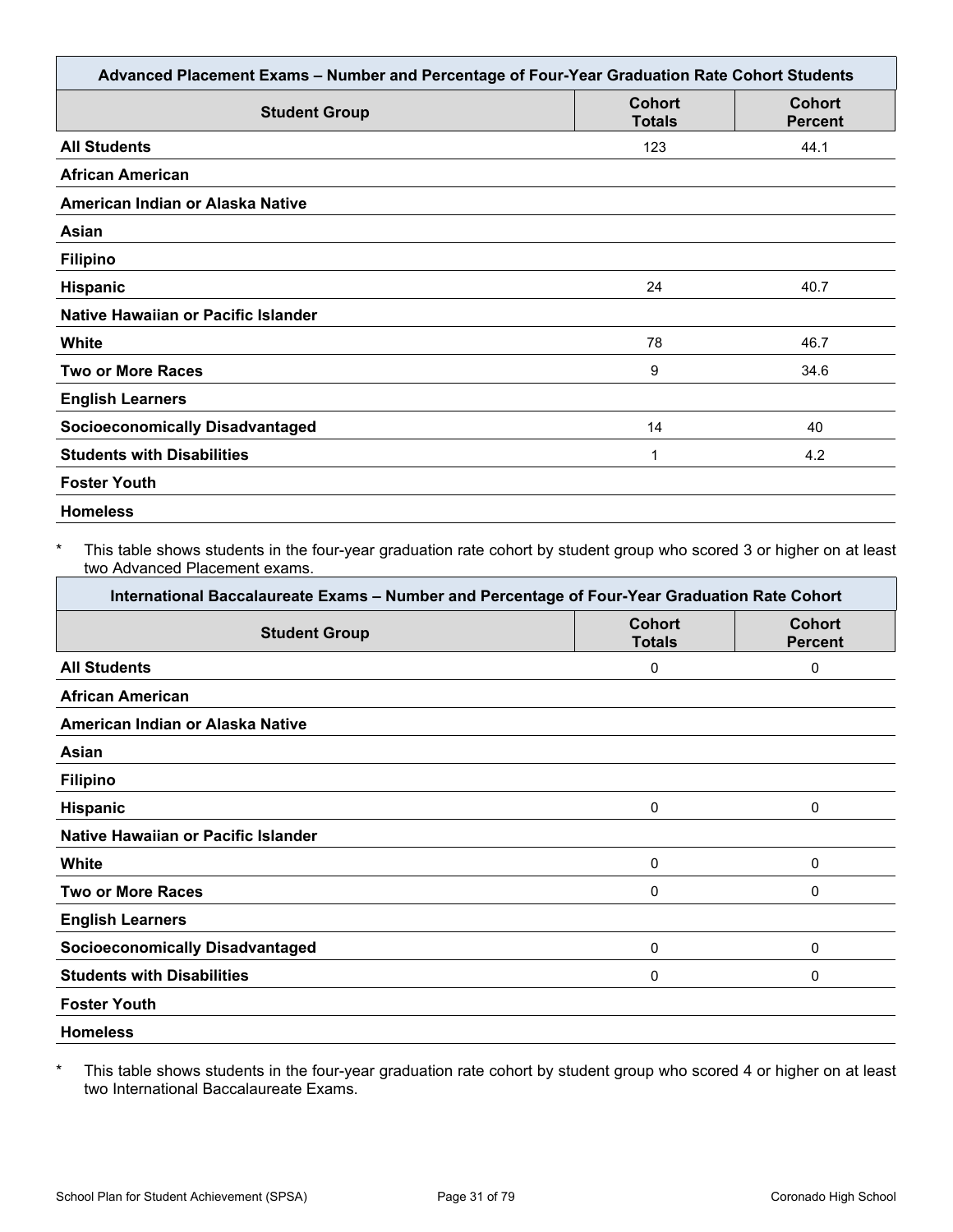| Completed at Least One Career Technical Education (CTE) Pathway - Number and Percentage of All Students |                                |                                 |  |  |
|---------------------------------------------------------------------------------------------------------|--------------------------------|---------------------------------|--|--|
| <b>Student Group</b>                                                                                    | <b>Cohort</b><br><b>Totals</b> | <b>Cohort</b><br><b>Percent</b> |  |  |
| <b>All Students</b>                                                                                     | 99                             | 35.2                            |  |  |
| <b>African American</b>                                                                                 |                                |                                 |  |  |
| American Indian or Alaska Native                                                                        |                                |                                 |  |  |
| Asian                                                                                                   |                                |                                 |  |  |
| <b>Filipino</b>                                                                                         |                                |                                 |  |  |
| <b>Hispanic</b>                                                                                         | 21                             | 35                              |  |  |
| Native Hawaiian or Pacific Islander                                                                     |                                |                                 |  |  |
| White                                                                                                   | 59                             | 35.1                            |  |  |
| <b>Two or More Races</b>                                                                                | 12                             | 46.2                            |  |  |
| <b>English Learners</b>                                                                                 |                                |                                 |  |  |
| <b>Socioeconomically Disadvantaged</b>                                                                  | 16                             | 44.4                            |  |  |
| <b>Students with Disabilities</b>                                                                       | 7                              | 28                              |  |  |
| <b>Foster Youth</b>                                                                                     |                                |                                 |  |  |
| <b>Homeless</b>                                                                                         |                                |                                 |  |  |

This table shows students in the combined graduation rate and/or DASS graduation rate by student group who completed at least one CTE Pathway with a grade of C- or better (or Pass) in the capstone course.

| Completed a-g Requirements - Number and Percentage of All Students |                                |                                 |  |  |
|--------------------------------------------------------------------|--------------------------------|---------------------------------|--|--|
| <b>Student Group</b>                                               | <b>Cohort</b><br><b>Totals</b> | <b>Cohort</b><br><b>Percent</b> |  |  |
| <b>All Students</b>                                                | 135                            | 48                              |  |  |
| <b>African American</b>                                            |                                |                                 |  |  |
| American Indian or Alaska Native                                   |                                |                                 |  |  |
| Asian                                                              |                                |                                 |  |  |
| <b>Filipino</b>                                                    |                                |                                 |  |  |
| Hispanic                                                           | 17                             | 28.3                            |  |  |
| Native Hawaiian or Pacific Islander                                |                                |                                 |  |  |
| White                                                              | 96                             | 57.1                            |  |  |
| <b>Two or More Races</b>                                           | 10                             | 38.5                            |  |  |
| <b>English Learners</b>                                            |                                |                                 |  |  |
| <b>Socioeconomically Disadvantaged</b>                             | 7                              | 19.4                            |  |  |
| <b>Students with Disabilities</b>                                  | 3                              | 12                              |  |  |
| <b>Foster Youth</b>                                                |                                |                                 |  |  |
| <b>Homeless</b>                                                    |                                |                                 |  |  |

\* This table shows students in the combined graduation rate and/or DASS graduation rate by student group who met the University of California (UC) or California State University (CSU) a-g criteria with a grade of C or better (or Pass).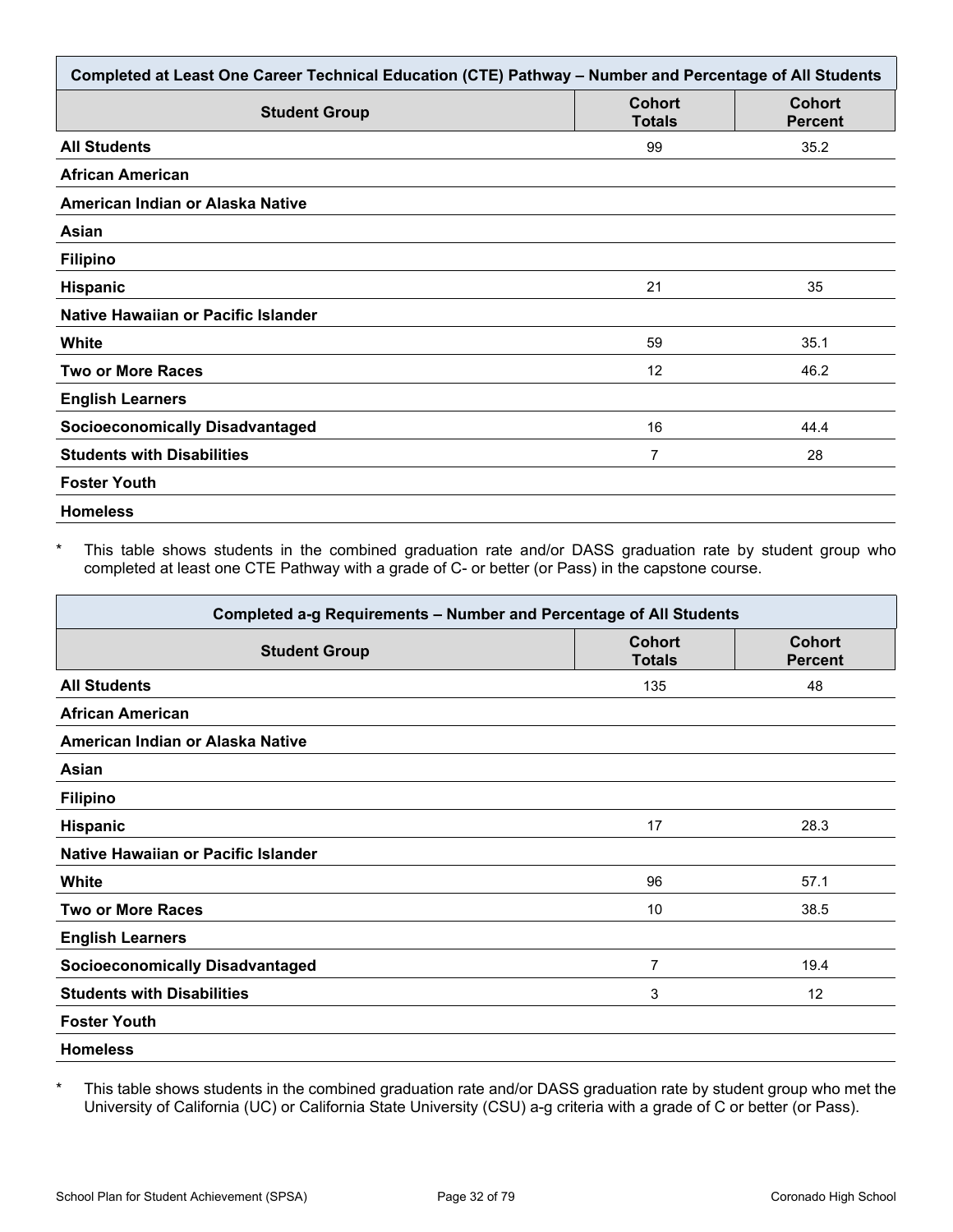| Completed a-g Requirements AND at Least One CTE Pathway - Number and Percentage of All Students |                                |                                 |  |  |
|-------------------------------------------------------------------------------------------------|--------------------------------|---------------------------------|--|--|
| <b>Student Group</b>                                                                            | <b>Cohort</b><br><b>Totals</b> | <b>Cohort</b><br><b>Percent</b> |  |  |
| <b>All Students</b>                                                                             | 57                             | 20.3                            |  |  |
| <b>African American</b>                                                                         |                                |                                 |  |  |
| American Indian or Alaska Native                                                                |                                |                                 |  |  |
| Asian                                                                                           |                                |                                 |  |  |
| <b>Filipino</b>                                                                                 |                                |                                 |  |  |
| <b>Hispanic</b>                                                                                 | 7                              | 11.7                            |  |  |
| Native Hawaiian or Pacific Islander                                                             |                                |                                 |  |  |
| <b>White</b>                                                                                    | 38                             | 22.6                            |  |  |
| <b>Two or More Races</b>                                                                        | 6                              | 23.1                            |  |  |
| <b>English Learners</b>                                                                         |                                |                                 |  |  |
| <b>Socioeconomically Disadvantaged</b>                                                          | 5                              | 13.9                            |  |  |
| <b>Students with Disabilities</b>                                                               | 2                              | 8                               |  |  |
| <b>Foster Youth</b>                                                                             |                                |                                 |  |  |
| <b>Homeless</b>                                                                                 |                                |                                 |  |  |

This table shows students in the combined graduation rate and/or DASS graduation rate by student group who met the UC or CSU a-g criteria with a grade of C or better (or Pass) AND completed at least one CTE Pathway with a grade of C- or better (or Pass) in the capstone course.

| <b>Completed College Credit Courses - Number and Percentage of All Student</b><br>Students Completing One Semester, Two Quarters, or Two Trimesters of College Credit Courses |   |          |  |  |  |  |
|-------------------------------------------------------------------------------------------------------------------------------------------------------------------------------|---|----------|--|--|--|--|
| Number of Students   Percent of Students<br><b>Student Group</b>                                                                                                              |   |          |  |  |  |  |
| <b>All Students</b>                                                                                                                                                           | 0 | 0        |  |  |  |  |
| <b>African American</b>                                                                                                                                                       |   |          |  |  |  |  |
| American Indian or Alaska Native                                                                                                                                              |   |          |  |  |  |  |
| Asian                                                                                                                                                                         |   |          |  |  |  |  |
| <b>Filipino</b>                                                                                                                                                               |   |          |  |  |  |  |
| <b>Hispanic</b>                                                                                                                                                               | 0 | 0        |  |  |  |  |
| Native Hawaiian or Pacific Islander                                                                                                                                           |   |          |  |  |  |  |
| White                                                                                                                                                                         | 0 | 0        |  |  |  |  |
| <b>Two or More Races</b>                                                                                                                                                      | 0 | 0        |  |  |  |  |
| <b>English Learners</b>                                                                                                                                                       |   |          |  |  |  |  |
| <b>Socioeconomically Disadvantaged</b>                                                                                                                                        | 0 | $\Omega$ |  |  |  |  |
| <b>Students with Disabilities</b>                                                                                                                                             | 0 | 0        |  |  |  |  |
| <b>Foster Youth</b>                                                                                                                                                           |   |          |  |  |  |  |
| <b>Homeless</b>                                                                                                                                                               |   |          |  |  |  |  |

\* This table shows students in the combined graduation rate and/or DASS graduation rate by student group who completed Academic or CTE subject college credit courses with a grade of C- or better (or Pass).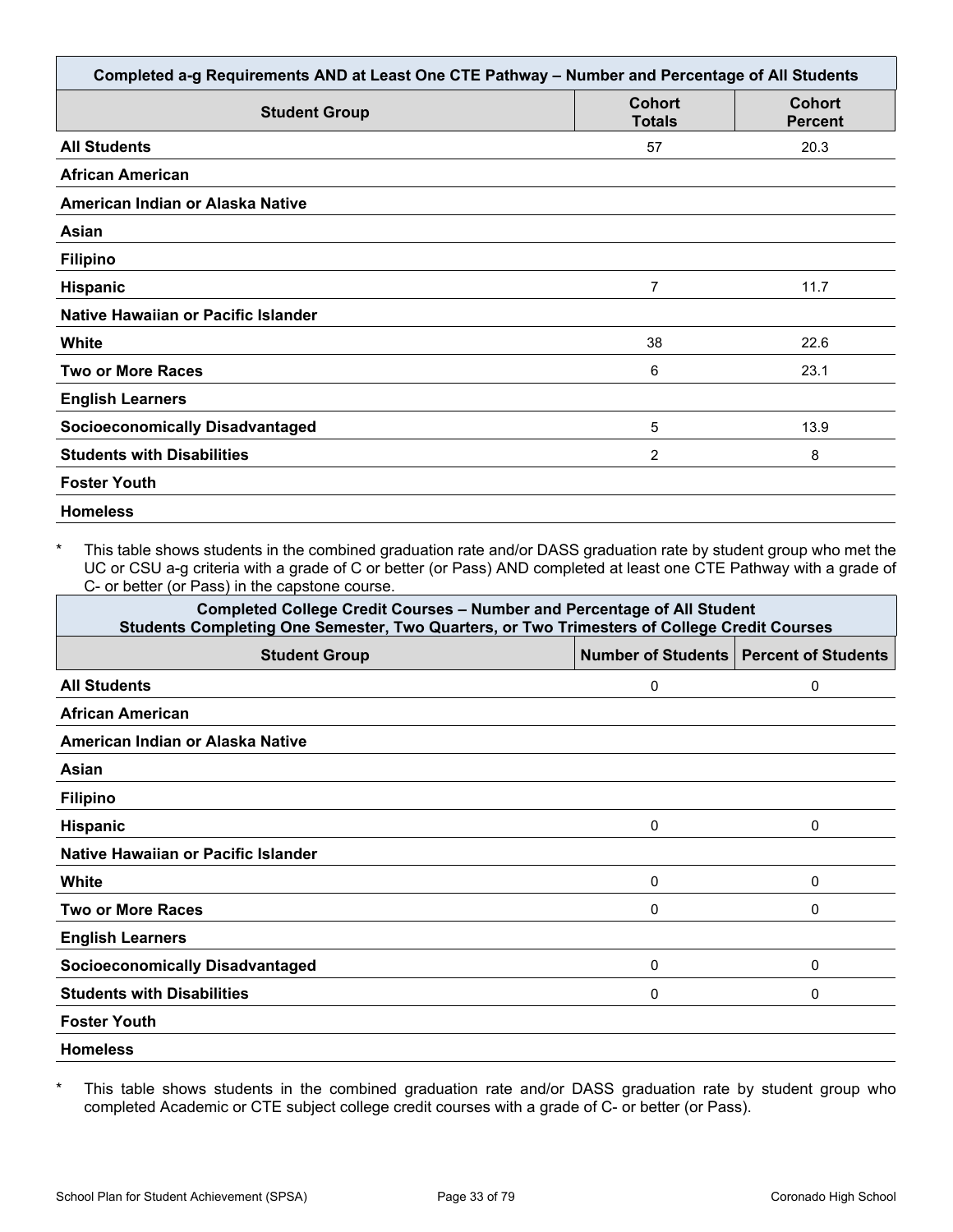| <b>Completed College Credit Courses - Number and Percentage of All Student</b><br>Students Completing Two Semesters, Three Quarters, or Three Trimesters of College Credit Courses |   |                                          |  |  |
|------------------------------------------------------------------------------------------------------------------------------------------------------------------------------------|---|------------------------------------------|--|--|
| <b>Student Group</b>                                                                                                                                                               |   | Number of Students   Percent of Students |  |  |
| <b>All Students</b>                                                                                                                                                                | 0 | 0                                        |  |  |
| <b>African American</b>                                                                                                                                                            |   |                                          |  |  |
| American Indian or Alaska Native                                                                                                                                                   |   |                                          |  |  |
| Asian                                                                                                                                                                              |   |                                          |  |  |
| <b>Filipino</b>                                                                                                                                                                    |   |                                          |  |  |
| <b>Hispanic</b>                                                                                                                                                                    | 0 | 0                                        |  |  |
| Native Hawaiian or Pacific Islander                                                                                                                                                |   |                                          |  |  |
| White                                                                                                                                                                              | 0 | $\Omega$                                 |  |  |
| <b>Two or More Races</b>                                                                                                                                                           | 0 | 0                                        |  |  |
| <b>English Learners</b>                                                                                                                                                            |   |                                          |  |  |
| <b>Socioeconomically Disadvantaged</b>                                                                                                                                             | 0 | 0                                        |  |  |
| <b>Students with Disabilities</b>                                                                                                                                                  | 0 | 0                                        |  |  |
| <b>Foster Youth</b>                                                                                                                                                                |   |                                          |  |  |
| <b>Homeless</b>                                                                                                                                                                    |   |                                          |  |  |

\* This table shows students in the combined graduation rate and/or DASS graduation rate by student group who completed Academic or CTE subject college credit courses with a grade of C- or better (or Pass).

| Earned the State Seal of Biliteracy - Number and Percentage of All Students |                                |                                 |  |  |  |
|-----------------------------------------------------------------------------|--------------------------------|---------------------------------|--|--|--|
| <b>Student Group</b>                                                        | <b>Cohort</b><br><b>Totals</b> | <b>Cohort</b><br><b>Percent</b> |  |  |  |
| <b>All Students</b>                                                         | 49                             | 17.4                            |  |  |  |
| <b>African American</b>                                                     |                                |                                 |  |  |  |
| American Indian or Alaska Native                                            |                                |                                 |  |  |  |
| Asian                                                                       |                                |                                 |  |  |  |
| <b>Filipino</b>                                                             |                                |                                 |  |  |  |
| <b>Hispanic</b>                                                             | 19                             | 31.7                            |  |  |  |
| Native Hawaiian or Pacific Islander                                         |                                |                                 |  |  |  |
| White                                                                       | 22                             | 13.1                            |  |  |  |
| <b>Two or More Races</b>                                                    | $\overline{2}$                 | 7.7                             |  |  |  |
| <b>English Learners</b>                                                     |                                |                                 |  |  |  |
| <b>Socioeconomically Disadvantaged</b>                                      | 8                              | 22.2                            |  |  |  |
| <b>Students with Disabilities</b>                                           | 1                              | 4                               |  |  |  |
| <b>Foster Youth</b>                                                         |                                |                                 |  |  |  |
| <b>Homeless</b>                                                             |                                |                                 |  |  |  |

\* This table shows students in the combined graduation rate and/or DASS graduation rate by student group who earned the State Seal of Biliteracy.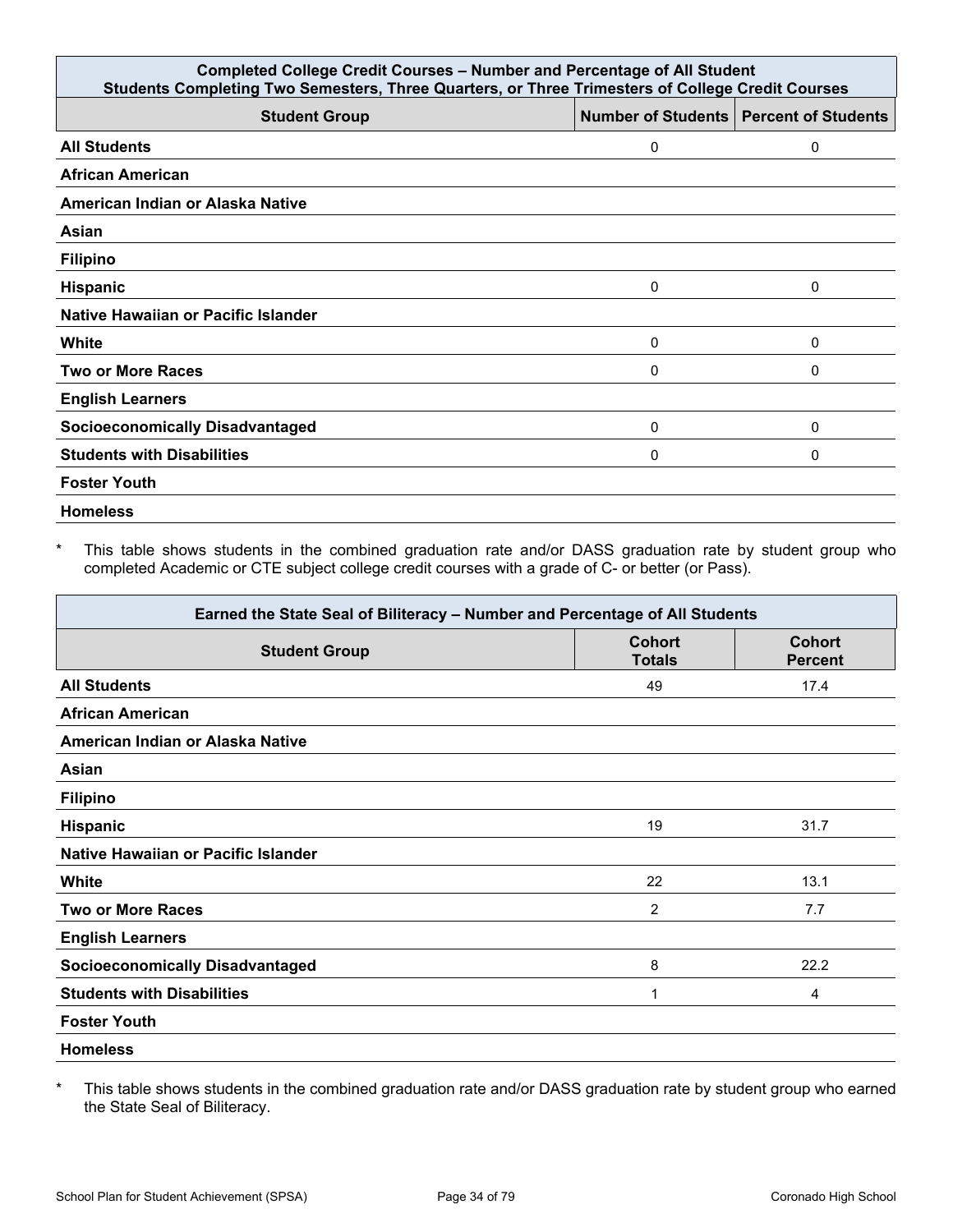#### **Conclusions based on this data:**

- **1.** Seal of Biliteracy data was 2019-2020: 36 graduates awarded 2020-2021: 49 graduates awarded
- **2.** CHS students CTE Pathway Completers =160 students in 2020-2021
- **3.** Hispanic students are not accessing College and Career opportunities on the campus. CHS will analyze the data and determine steps to increase self-motivated access.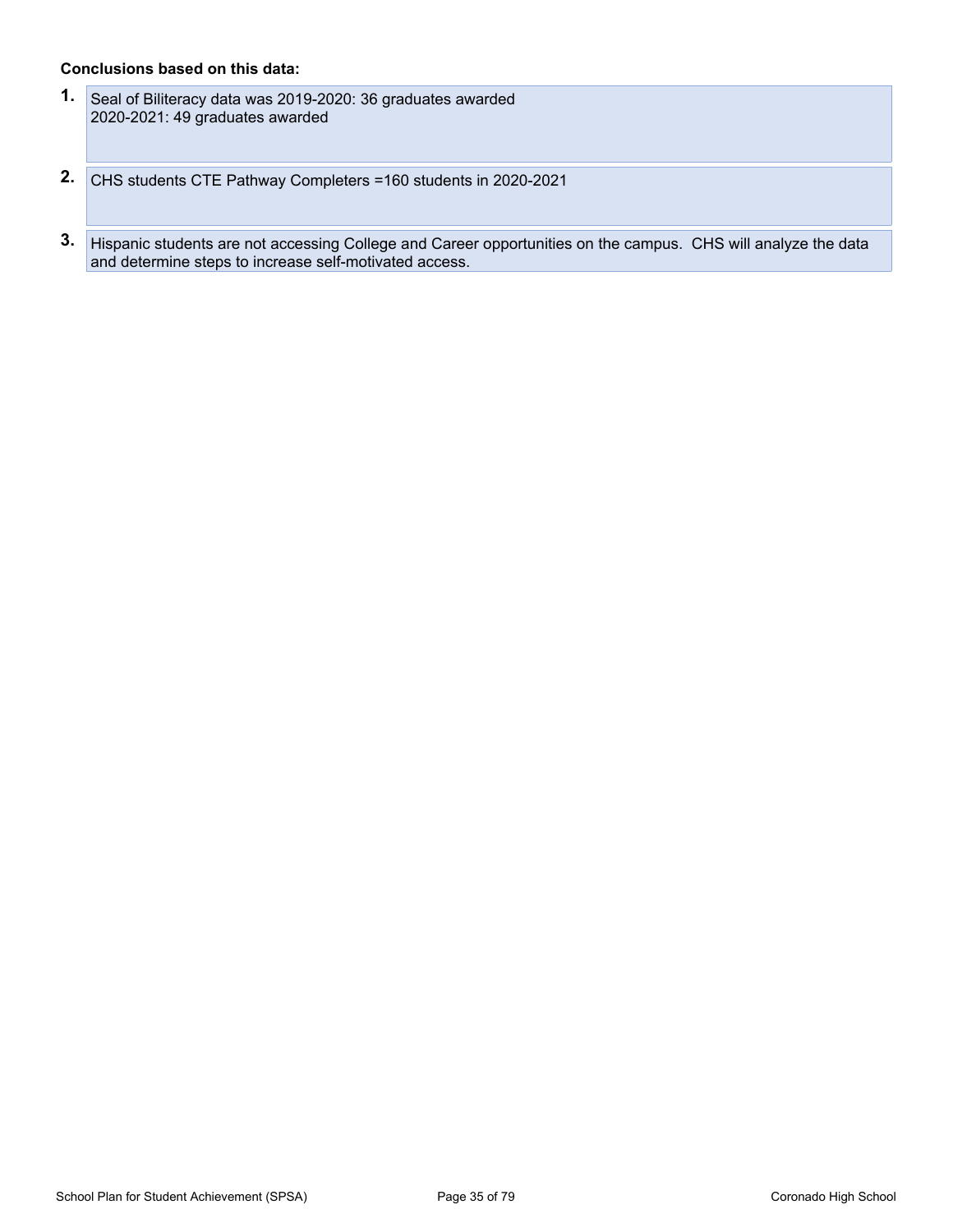### <span id="page-35-0"></span>**Academic Engagement Chronic Absenteeism**

Although both Senate Bill 98 and Assembly Bill 130 suspended the publication of state indicators on the 2020 and 2021 California School Dashboards, these bills also required the reporting of valid and reliable data that would have been included in these Dashboards.

To meet this requirement, CDE has made available the Enrollment, Graduation Rate Additional Report and the College/Career Measures Report data available. All other reports are not available for 2020 and 2021, thus the most recent data (2019 Fall) is provided here.

The performance levels are color-coded and range from lowest-to-highest performance in the following order:

| Lowest      |     |        |        |       |             | Highest     |
|-------------|-----|--------|--------|-------|-------------|-------------|
| Performance | Red | Orange | Yellow | Green | <b>Blue</b> | Performance |

This section provides number of student groups in each color.

| 2019 Fall Dashboard Chronic Absenteeism Equity Report |  |  |  |  |
|-------------------------------------------------------|--|--|--|--|
|                                                       |  |  |  |  |

This section provides information about the percentage of students in kindergarten through grade 8 who are absent 10 percent or more of the instructional days they were enrolled.

| 2019 Fall Dashboard Chronic Absenteeism for All Students/Student Group |  |                                        |                         |  |                                   |
|------------------------------------------------------------------------|--|----------------------------------------|-------------------------|--|-----------------------------------|
| <b>All Students</b>                                                    |  | <b>English Learners</b>                |                         |  | <b>Foster Youth</b>               |
| <b>Homeless</b>                                                        |  | <b>Socioeconomically Disadvantaged</b> |                         |  | <b>Students with Disabilities</b> |
|                                                                        |  |                                        |                         |  |                                   |
| 2019 Fall Dashboard Chronic Absenteeism by Race/Ethnicity              |  |                                        |                         |  |                                   |
| <b>African American</b>                                                |  | American Indian<br><b>Asian</b>        |                         |  | <b>Filipino</b>                   |
| <b>Hispanic</b>                                                        |  | <b>Two or More Races</b>               | <b>Pacific Islander</b> |  | White                             |

**Conclusions based on this data:**

**1.**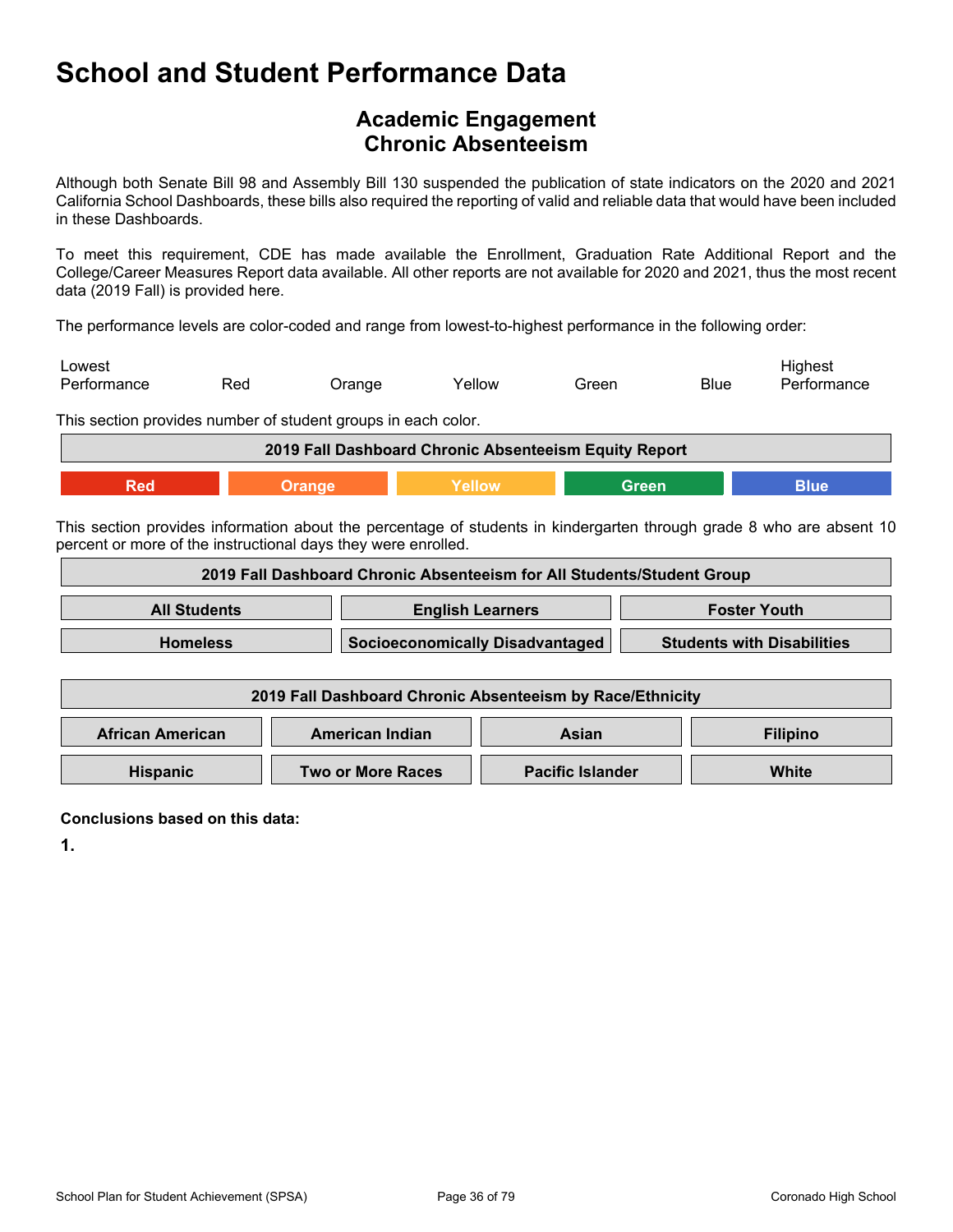## **School and Student Performance Data**

## **Academic Engagement Graduation Rate Additional Report**

Although both Senate Bill 98 and Assembly Bill 130 suspended the publication of state indicators on the 2020 and 2021 California School Dashboards, these bills also required the reporting of valid and reliable data that would have been included in these Dashboards.

To meet this requirement, CDE has made available the Enrollment, Graduation Rate Additional Report and the College/Career Measures Report data available. All other reports are not available for 2020 and 2021.

| 2021 Graduation Rate by Student Group  |                                                                            |                                      |                                                    |                           |
|----------------------------------------|----------------------------------------------------------------------------|--------------------------------------|----------------------------------------------------|---------------------------|
| <b>Student Group</b>                   | <b>Number of</b><br><b>Students in</b><br>the<br><b>Graduation</b><br>Rate | <b>Number of</b><br><b>Graduates</b> | Number of<br><b>Fifth Year</b><br><b>Graduates</b> | <b>Graduation</b><br>Rate |
| <b>All Students</b>                    | 281                                                                        | 273                                  | 2                                                  | 97.2                      |
| <b>English Learners</b>                | 4                                                                          |                                      | 0                                                  |                           |
| <b>Foster Youth</b>                    |                                                                            |                                      |                                                    |                           |
| <b>Homeless</b>                        | 1                                                                          |                                      | 0                                                  |                           |
| <b>Socioeconomically Disadvantaged</b> | 36                                                                         | 35                                   | 1                                                  | 97.2                      |
| <b>Students with Disabilities</b>      | 25                                                                         | 24                                   | 1                                                  | 96                        |
| <b>African American</b>                | 3                                                                          |                                      | 0                                                  |                           |
| American Indian or Alaska Native       |                                                                            |                                      |                                                    |                           |
| Asian                                  | 4                                                                          |                                      | 0                                                  |                           |
| <b>Filipino</b>                        | 7                                                                          |                                      | 0                                                  |                           |
| Hispanic                               | 60                                                                         | 58                                   | 1                                                  | 96.7                      |
| Native Hawaiian or Pacific Islander    |                                                                            |                                      |                                                    |                           |
| White                                  | 168                                                                        | 164                                  | 1                                                  | 97.6                      |
| <b>Two or More Races</b>               | 26                                                                         | 25                                   | 0                                                  | 96.2                      |

#### **Conclusions based on this data:**

| 1. | CHS maintains a high graduation rate. |
|----|---------------------------------------|
|    | 2. CHS has a high graduation rate.    |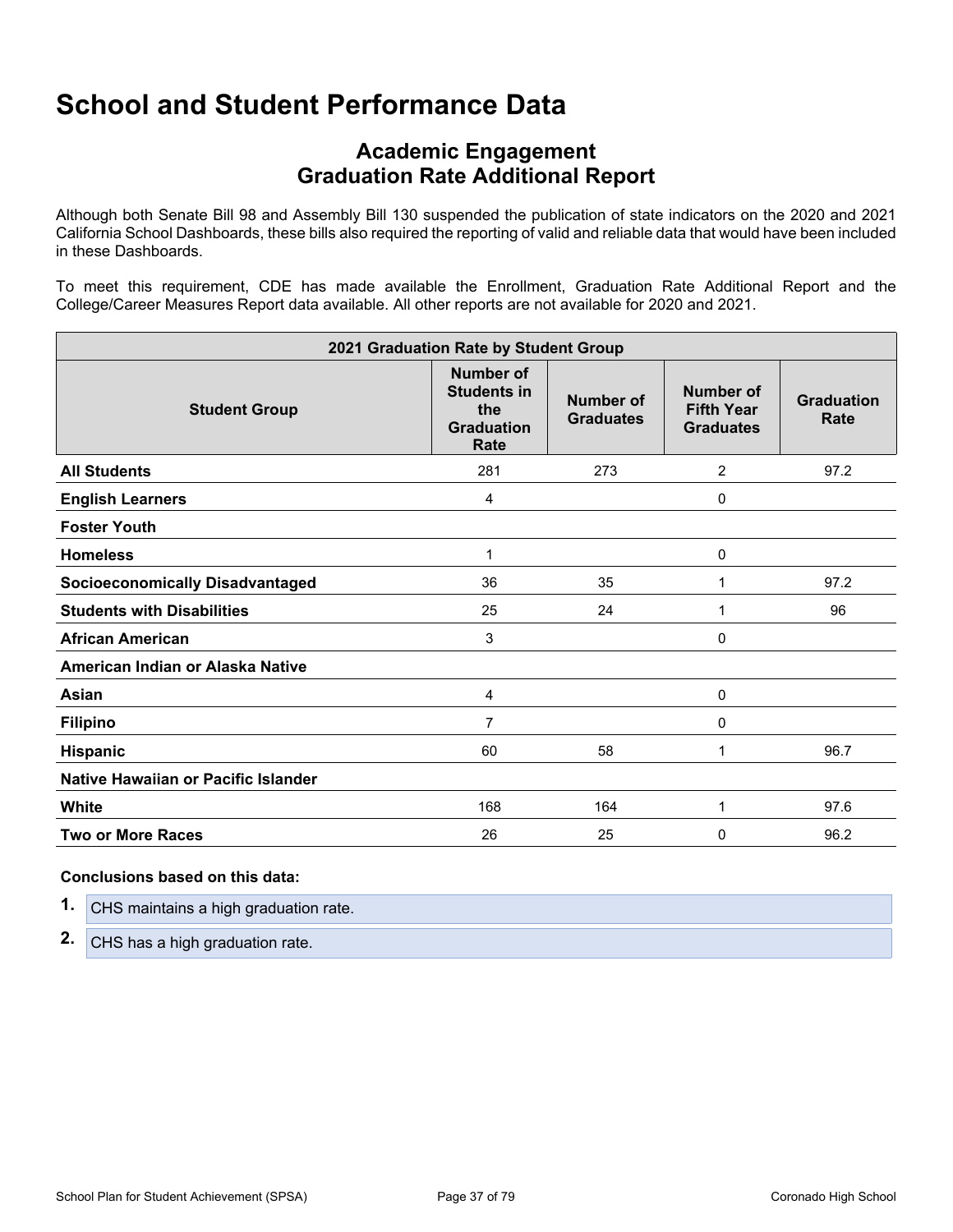## **School and Student Performance Data**

## **Conditions & Climate Suspension Rate**

Although both Senate Bill 98 and Assembly Bill 130 suspended the publication of state indicators on the 2020 and 2021 California School Dashboards, these bills also required the reporting of valid and reliable data that would have been included in these Dashboards.

To meet this requirement, CDE has made available the Enrollment, Graduation Rate Additional Report and the College/Career Measures Report data available. All other reports are not available for 2020 and 2021, thus the most recent data (2019 Fall) is provided here.

The performance levels are color-coded and range from lowest-to-highest performance in the following order:



This section provides number of student groups in each color.



This section provides information about the percentage of students in kindergarten through grade 12 who have been suspended at least once in a given school year. Students who are suspended multiple times are only counted once.

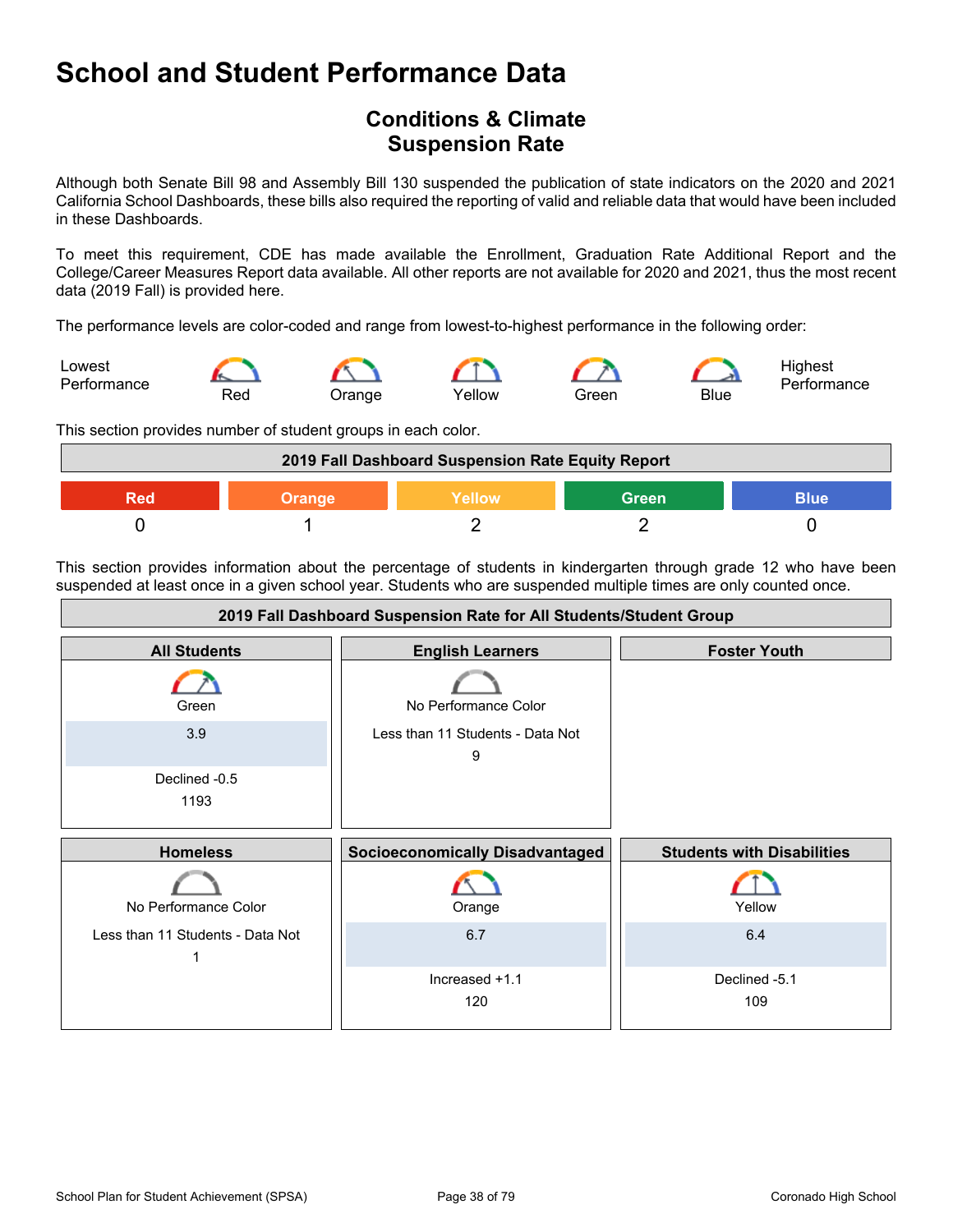

This section provides a view of the percentage of students who were suspended.

| 2019 Fall Dashboard Suspension Rate by Year |  |  |
|---------------------------------------------|--|--|
| 2017<br>2018<br>2019                        |  |  |
|                                             |  |  |

#### **Conclusions based on this data:**

**1.** CHS will analyze data of socioeconomically disadvantaged, hispanic and students with disability suspensions and determine a level of support to decrease suspensions.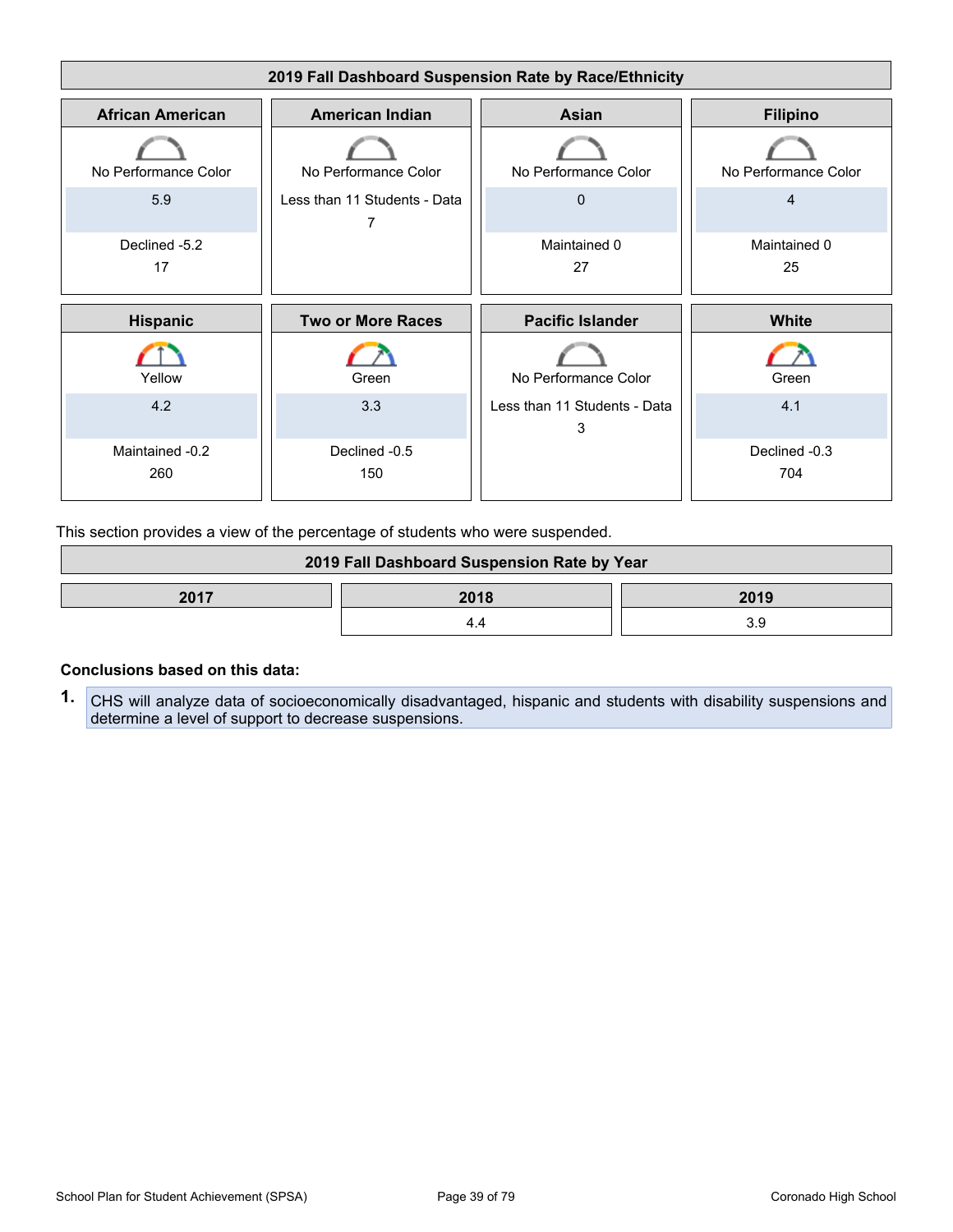## **Goals, Strategies, & Proposed Expenditures**

Complete a copy of the following table for each of the school's goals. Duplicate the table as needed.

### **Goal Subject**

Learning

## **LEA/LCAP Goal**

Integrate personalized learning with assessment methods that will prepare all students for academic and vocational success.

## **Goal 1**

CHS will provide structural, programmatic, and personalized approaches to learning and assessments to best meet the academic needs and address college and career interests of all students.

### **Identified Need**

College and Career Readiness

## **Annual Measurable Outcomes**

| Metric/Indicator                                                                                                                                                                                                                                                                                                                                                                                                                                                                                                                                                                                                                    | <b>Baseline/Actual Outcome</b>                                                                                                                                                                                                                                                                                                                                                                                                                                                                                                                                                                                                                                     | <b>Expected Outcome</b>                                                                                                                                                         |
|-------------------------------------------------------------------------------------------------------------------------------------------------------------------------------------------------------------------------------------------------------------------------------------------------------------------------------------------------------------------------------------------------------------------------------------------------------------------------------------------------------------------------------------------------------------------------------------------------------------------------------------|--------------------------------------------------------------------------------------------------------------------------------------------------------------------------------------------------------------------------------------------------------------------------------------------------------------------------------------------------------------------------------------------------------------------------------------------------------------------------------------------------------------------------------------------------------------------------------------------------------------------------------------------------------------------|---------------------------------------------------------------------------------------------------------------------------------------------------------------------------------|
| Increased number of students<br>enrolled in second-and third-<br>year courses within a program<br>(CTE, NJROTC, Band, Art)<br>Increased number of students<br>accessing Dual Enrollment<br>credits.<br>Students will gain flexibility<br>(more periods to choose from)<br>to be able to design a<br>Personalized Education four-<br>year Plan.<br>(4x4) schedule<br>Math, Science and English<br>write student achievement<br>goals based off of weakest<br>claims on last year's CAASPP<br>results, implement strategies<br>and analyze results. All other<br>departments write student<br>achievement goals off of local<br>data. | 160 CTE pathway completers<br>Graduating students received<br>the seal of biliteracy,<br>2017-18: 27 students earning<br>the seal, 2018-19: 34 students,<br>2019-20: 41 students, 2020-<br>2021: 49 students<br>CHS has 52 students taking<br>two Dual Enrollment<br>Southwestern College courses<br>on campus during the 20/21<br>school year. Two additional<br>students are taking only the<br>2nd semester course (so 54 for<br>2nd semester term 2).<br>2019/20 942 AP tests were<br>taken by 413 students<br>87% scored a 3, 4, or 5<br>$21\%$ scored a 5<br>2020/21 802 AP tests were<br>taken by 388 students<br>62% scored a 3, 4, or 5<br>12% scored a 5 | CHS students will meet the<br>green College and Career<br>performance indicator on the<br>CA Dashboard report.<br>At least 65% of 2022 graduates<br>will meet UCAG requirements |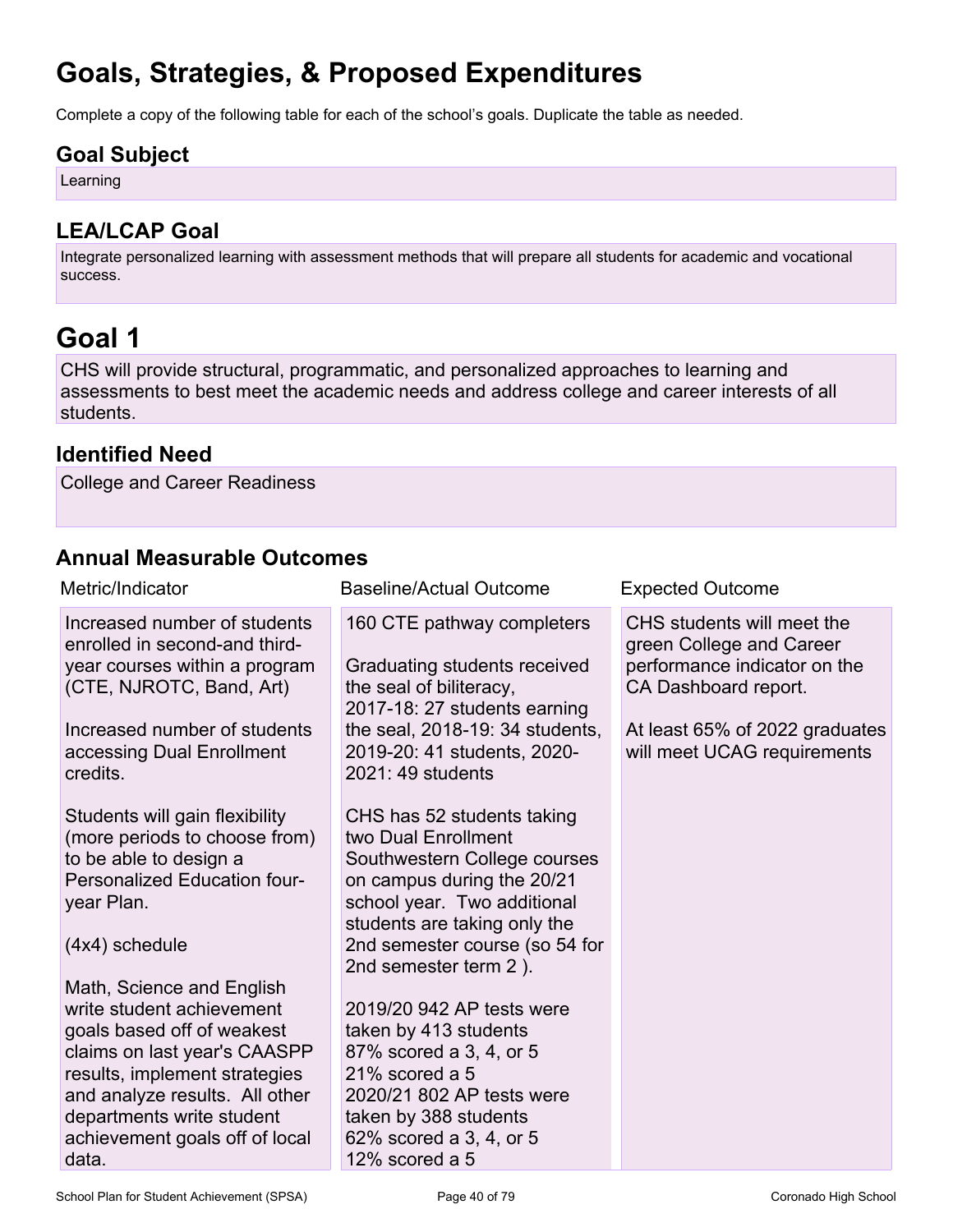| Metric/Indicator                                                                                                                                                                                             | Baseline/Actual Outcome                                                                                                                                                                                                                                                                                                                                                                                                                                                                                                                                                           | <b>Expected Outcome</b> |
|--------------------------------------------------------------------------------------------------------------------------------------------------------------------------------------------------------------|-----------------------------------------------------------------------------------------------------------------------------------------------------------------------------------------------------------------------------------------------------------------------------------------------------------------------------------------------------------------------------------------------------------------------------------------------------------------------------------------------------------------------------------------------------------------------------------|-------------------------|
| Use Illuminate to analyze<br>student achievement data.<br>Added/additional Internship<br>opportunities for students.<br>Increase number of students<br>earning the Seal of Civic<br>Engagement<br>WASC goals | 45% of 2021 grads did not<br>meet UCAG requirements<br>184 Seniors met the UC-AG<br>Requirements<br>92 Seniors did not meet the<br>requirements<br>CHS showed growth or<br>significant growth in all areas of<br>state testing from 2020 to 2021<br>which support college and<br>career readiness.<br>CUSD is currently adopting<br>Illuminate software as a data<br>collection tool<br><b>CHS</b> students in Advanced<br>Sports Medicine and CoSA<br>Digital Arts complete job<br>shadows and internships.<br>2020-2021 No students<br>received the Seal of Civic<br>Engagement |                         |

Complete a copy of the Strategy/Activity table for each of the school's strategies/activities. Duplicate the table, including Proposed Expenditures, as needed.

## **Strategy/Activity 1**

#### **Students to be Served by this Strategy/Activity**

(Identify either All Students or one or more specific student groups) All

#### Strategy/Activity

1.1 Increase College and Career Readiness: Increase A-G completion rate for students each year by 5% annually reaching 80% by the year 2025

#### Action Steps:

Counselors will support students in planning a personalized four-year plan that meets college and career readiness including training and usage of SCOIR.

Full Implementation of D/F policy requiring course remediation.

• --Track/meet with students earning D/F quarterly (progress report, as possible): set goals and/or discuss course remediation, credit recovery - BYU, and/or summer school opportunities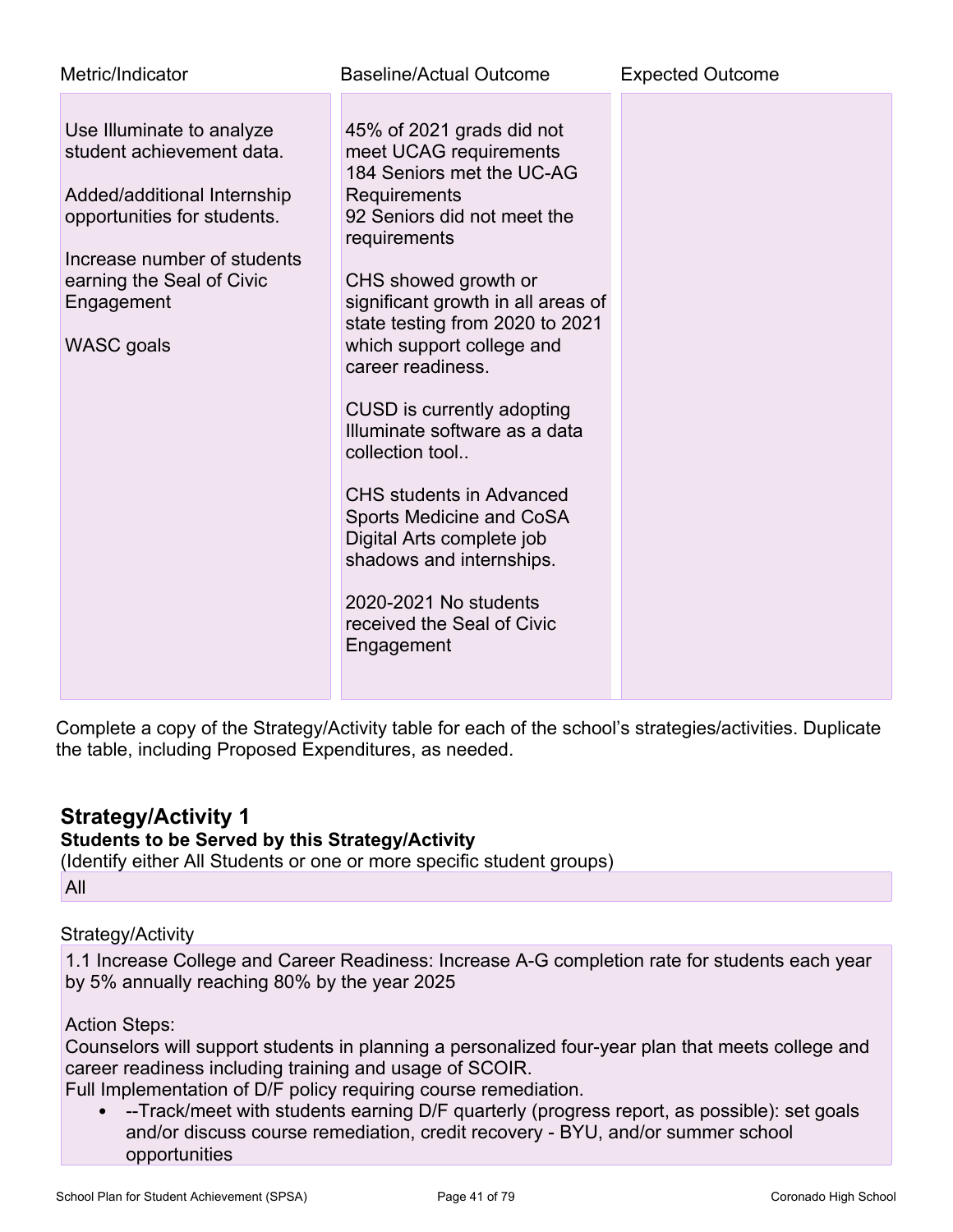• --Students who do not stay on A-G will be required to have a counseling session with parent to sign a waiver (to be written) acknowledging they are not 4 year college eligible and they understand they will not be able to become A-G due to lack of remediation or unsuccessful remediation attempts (Not to be offered before Junior year)

Increase the course offerings at CHS that are A-G approved by lowering the number of current non A-G approved courses through UCOP submission and approval.

Transcript analysis: All outside transcripts with one or more years of courses from another institution will be analyzed and placed on the CHS transcript to track UC A-G completion Provide college and career readiness assemblies and events for students and parents Increase student use of SCOIR

Design a student graduation profile

### **Proposed Expenditures for this Strategy/Activity**

List the amount(s) and funding source(s) for the proposed expenditures. Specify the funding source(s) using one or more of the following: LCFF, Federal (if Federal identify the Title and Part, as applicable), Other State, and/or Local.

Amount(s) Source(s)

General Funds

### **Strategy/Activity 2**

#### **Students to be Served by this Strategy/Activity**

(Identify either All Students or one or more specific student groups)

All

### Strategy/Activity

1.2 Increase number of students completing CTE pathway, increase pathway opportunities, and increase the number of students in NJROTC

Action Steps:

Increase CTE pathway courses: Current: Performing Arts (8 pathways), Health Sciences (2), Computer Science, Building and Construction. New addition in 2022-23 Engineering and **Architecture** 

Increase Arts/CTE Pathway completion by 3%

- --Prerequisites need to be added to course descriptions so staff and students know and complete the pathway.
- --Students adhere to following CTE and Arts Course Sequence Document.

Maintain or increase number of students in NJROTC by increased communication and family education that NJROTC also fulfills a PE requirement

### **Proposed Expenditures for this Strategy/Activity**

List the amount(s) and funding source(s) for the proposed expenditures. Specify the funding source(s) using one or more of the following: LCFF, Federal (if Federal identify the Title and Part, as applicable), Other State, and/or Local.

Amount(s) Source(s)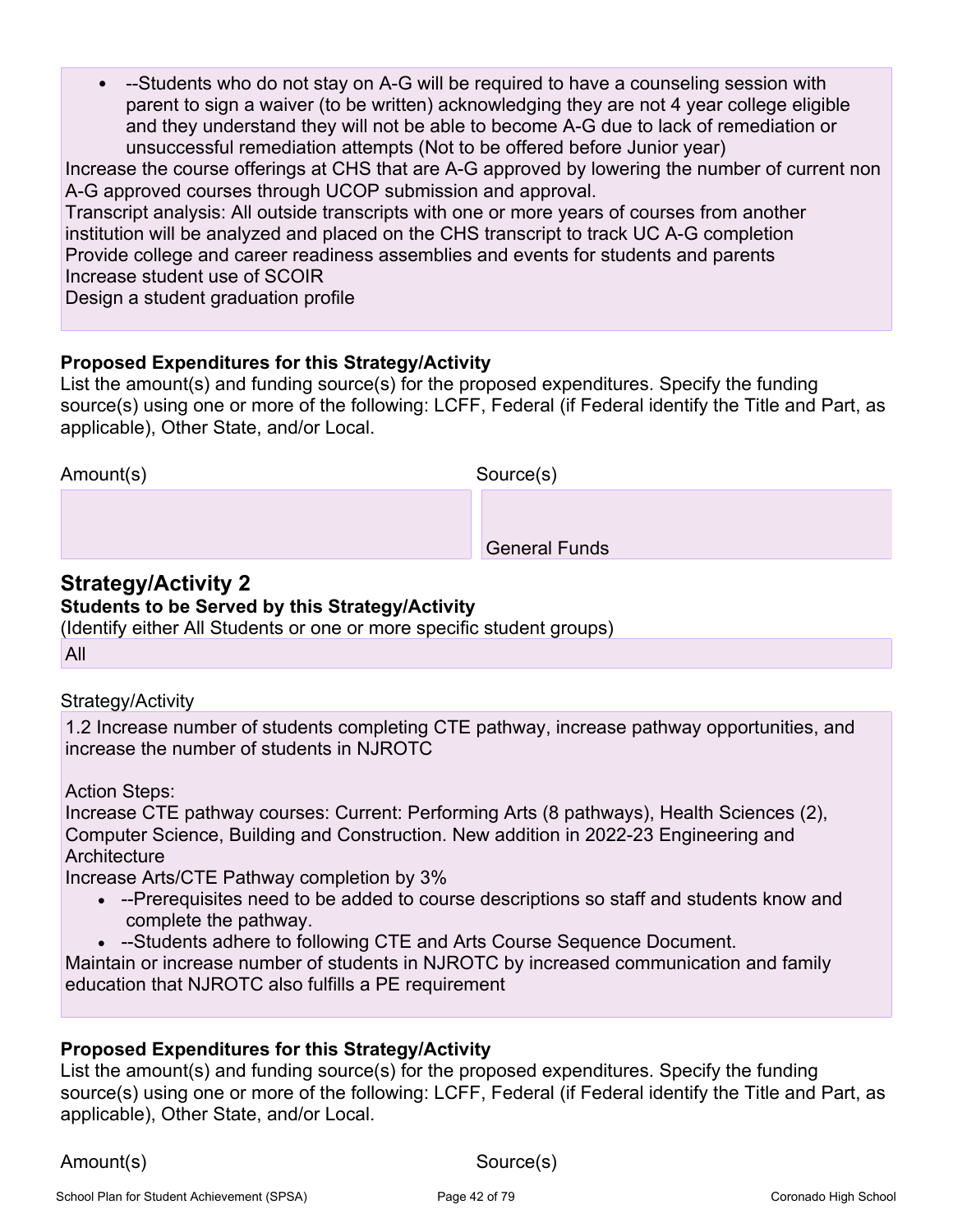### **Strategy/Activity 3**

#### **Students to be Served by this Strategy/Activity**

(Identify either All Students or one or more specific student groups) All

Strategy/Activity

1.3 Increase access and enrollment in dual enrollment courses from Southwestern College:

Action Steps:

Continue current Intro to Administration of Justice, Cybersecurity, Medical Terminology, Intro to Business.

New addition in 2022-23 American Sign Language, Mexican and Mexican-American Cultures in the United States.

Provide students with clear information about course requirements and college course credits

#### **Proposed Expenditures for this Strategy/Activity**

List the amount(s) and funding source(s) for the proposed expenditures. Specify the funding source(s) using one or more of the following: LCFF, Federal (if Federal identify the Title and Part, as applicable), Other State, and/or Local.

| Amount(s) | Source(s)                        |  |
|-----------|----------------------------------|--|
|           | <b>SWC Dual Enrollment Funds</b> |  |

### **Strategy/Activity 4**

#### **Students to be Served by this Strategy/Activity**

(Identify either All Students or one or more specific student groups)

All

#### Strategy/Activity

1.4 Increase career awareness and experiences

Action Steps:

Add internship opportunities in all CHS CTE pathways and allow all CHS students to enroll (22/23) in an Internship course to receive education, guidance and credits for a paid or unpaid internship. CHS Social Studies department has partnered with the Coronado Historical Association to recruit and support CHS students as interns for the organization. Community outreach and partnerships through city

Career Day activities on campus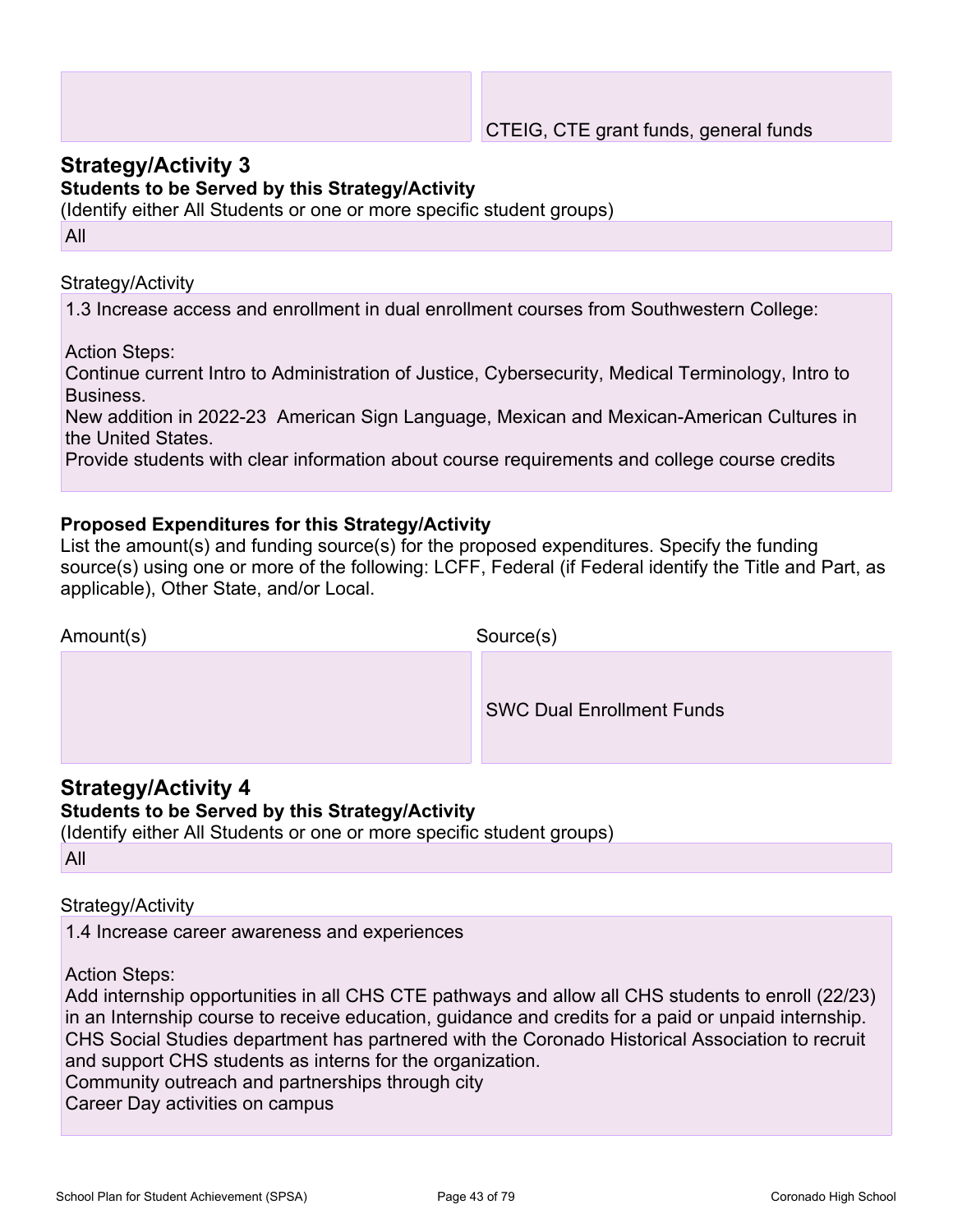#### **Proposed Expenditures for this Strategy/Activity**

List the amount(s) and funding source(s) for the proposed expenditures. Specify the funding source(s) using one or more of the following: LCFF, Federal (if Federal identify the Title and Part, as applicable), Other State, and/or Local.

| Amount(s) | Source(s)                      |
|-----------|--------------------------------|
|           |                                |
|           | CTE grant funds, general funds |

### **Strategy/Activity 5**

#### **Students to be Served by this Strategy/Activity**

(Identify either All Students or one or more specific student groups)

All

#### Strategy/Activity

1.5 The World Languages department will increase the percentage of students earning a Seal of Biliteracy by 2% each year, from 2021 to 2024 for a total of 6% growth.

Action Steps:

Identify students who are native speakers of other languages

Implementation of STAMP Assessment.

Department collaboration and data analysis and assessment

Provide more communication and understanding about the Seal of Biliteracy

#### **Proposed Expenditures for this Strategy/Activity**

List the amount(s) and funding source(s) for the proposed expenditures. Specify the funding source(s) using one or more of the following: LCFF, Federal (if Federal identify the Title and Part, as applicable), Other State, and/or Local.

Amount(s) Source(s)

DoDEA grant funds, General funds

### **Strategy/Activity 6**

### **Students to be Served by this Strategy/Activity**

(Identify either All Students or one or more specific student groups)

All

#### Strategy/Activity

1.6 Increase the number of students earning the State Seal of Civic Engagement by 3%

Action Steps:

Provide communication and information about details and process for students to earn the Seal and encourage participation

Inform students of AB 24 as a new college and career readiness indicator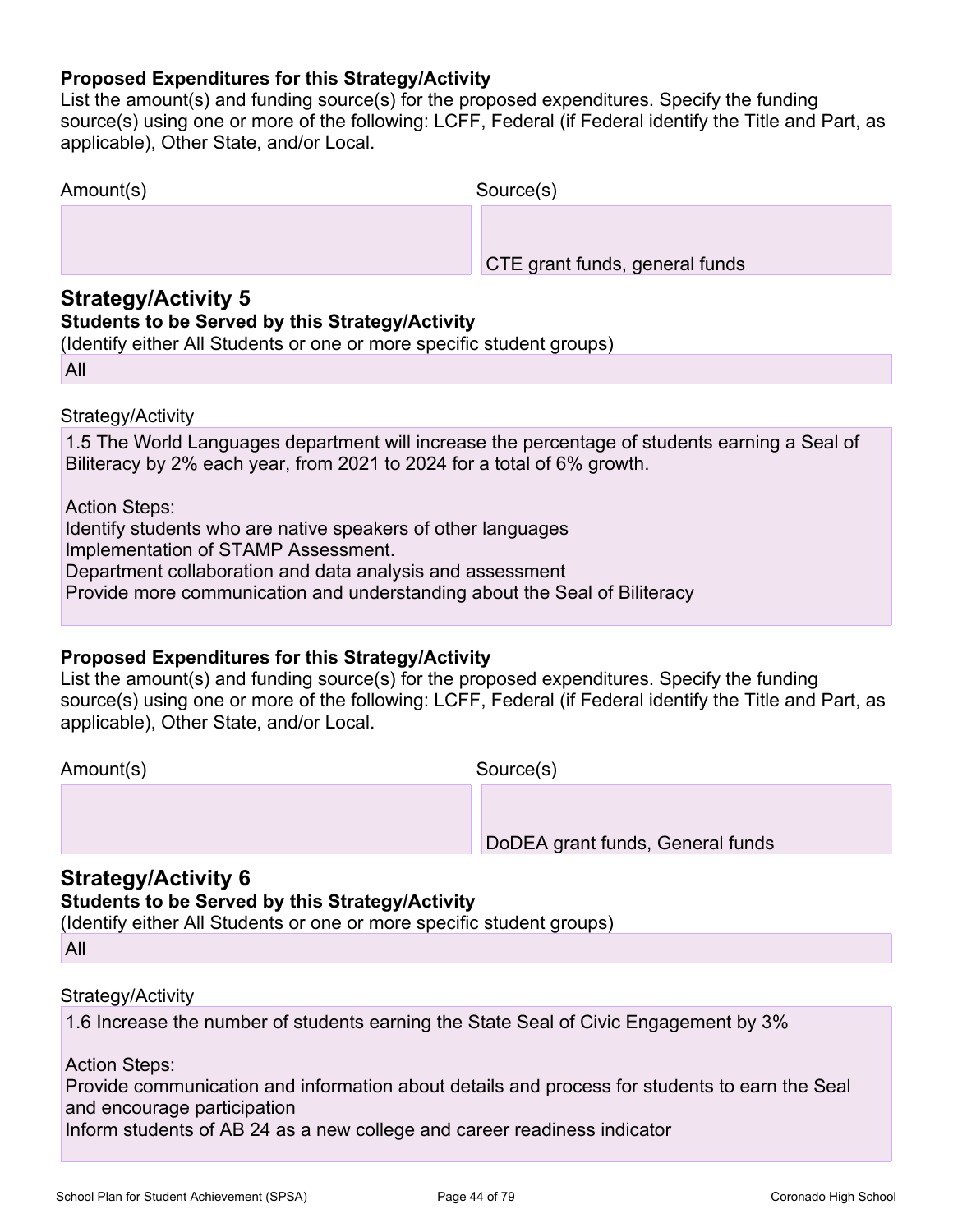#### **Proposed Expenditures for this Strategy/Activity**

List the amount(s) and funding source(s) for the proposed expenditures. Specify the funding source(s) using one or more of the following: LCFF, Federal (if Federal identify the Title and Part, as applicable), Other State, and/or Local.

| Amount(s) | Source(s)            |  |
|-----------|----------------------|--|
|           |                      |  |
|           | <b>General funds</b> |  |

### **Strategy/Activity 7**

#### **Students to be Served by this Strategy/Activity**

(Identify either All Students or one or more specific student groups)

All

Strategy/Activity

1.7 Reduce the number of students who fall into the "low and very low" performance category on Common Lit assessment by 3% from 21-22 to 22-23 school year.

Action Steps:

Assess all students twice a year -Fall and Spring to track growth

English department team will choose the lowest scoring standard strands and implement strategic instructional strategies.

All department provided with Common Lit assessment data to support student literacy skills and growth across all discipline areas

#### **Proposed Expenditures for this Strategy/Activity**

List the amount(s) and funding source(s) for the proposed expenditures. Specify the funding source(s) using one or more of the following: LCFF, Federal (if Federal identify the Title and Part, as applicable), Other State, and/or Local.

Amount(s) Source(s)

General funds, DoDEA grant funds,

### **Strategy/Activity 8**

#### **Students to be Served by this Strategy/Activity**

(Identify either All Students or one or more specific student groups)

| u |  |
|---|--|
|   |  |
|   |  |

#### Strategy/Activity

1.8 Reduce number of students who fall into the "near and not met" category by 5% in comparison to the 21-22 CAST scores.

Action Steps: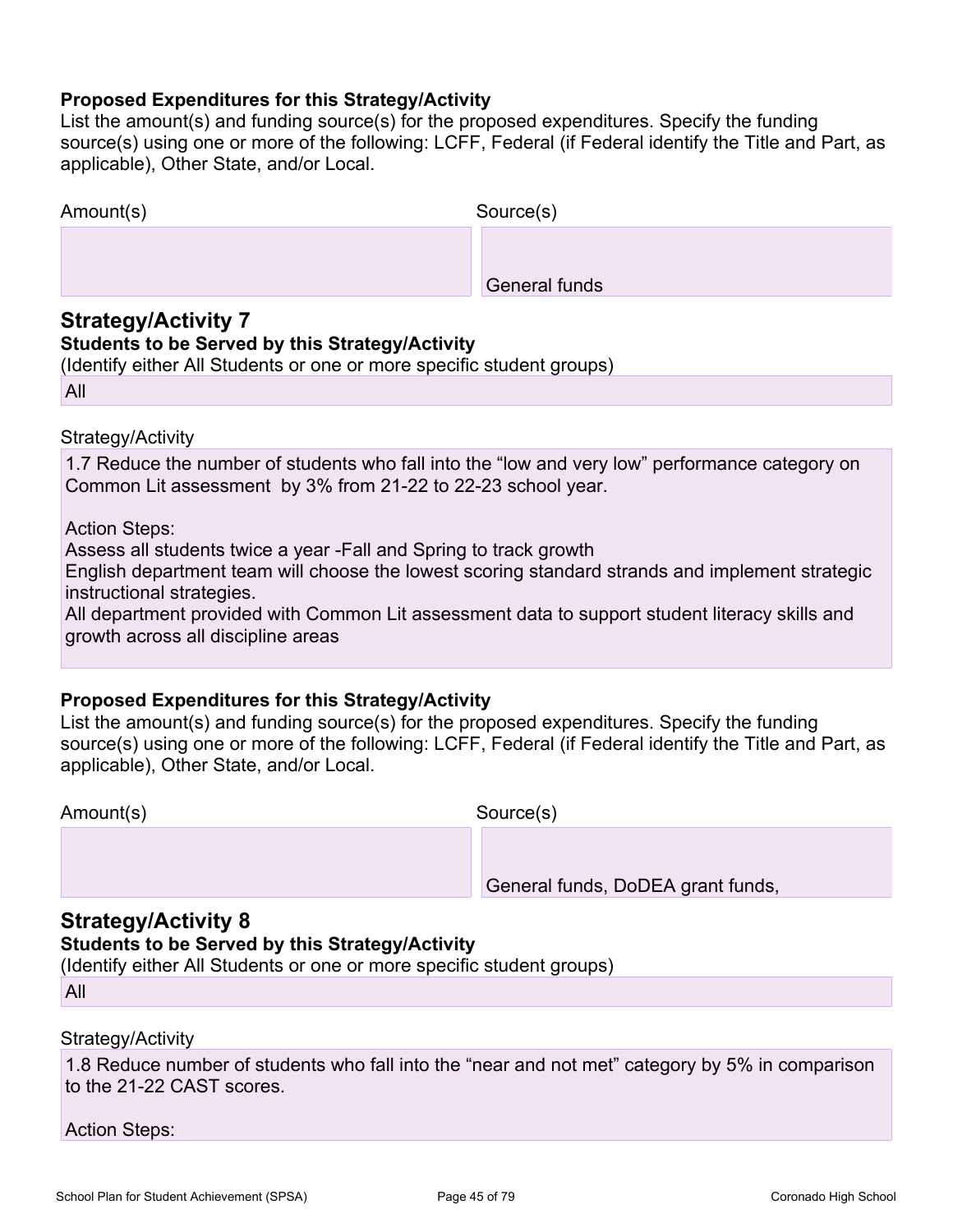Each science department curriculum team (biology/physics/chemistry) will give a cumulative assessment for each grading period. Examine 2022 CAST test results for areas of focus for instruction Continued Implementation of Savvas NGSS aligned curriculum Adjust course pacing, as needed, due to 4x4 schedule Continue department/department curriculum team PL for planning and assessments

#### **Proposed Expenditures for this Strategy/Activity**

List the amount(s) and funding source(s) for the proposed expenditures. Specify the funding source(s) using one or more of the following: LCFF, Federal (if Federal identify the Title and Part, as applicable), Other State, and/or Local.

Amount(s) Source(s)

General funds

### **Strategy/Activity 9**

#### **Students to be Served by this Strategy/Activity**

(Identify either All Students or one or more specific student groups)

Students with disabilities

Strategy/Activity

1.9 Students will have digital transition portfolios displaying college and career readiness goals and skills

Action Steps:

Special education department will build, align, and implement transition curriculum as evidenced by digital transition portfolios (progressive record of college and career readiness goals and skills) shared across case carriers during 2022-2023 school year.

Meet and collaborate with team to align and create portfolio template

### **Proposed Expenditures for this Strategy/Activity**

List the amount(s) and funding source(s) for the proposed expenditures. Specify the funding source(s) using one or more of the following: LCFF, Federal (if Federal identify the Title and Part, as applicable), Other State, and/or Local.

| Amount(s) | Source(s)         |  |
|-----------|-------------------|--|
|           |                   |  |
|           | <b>SPED</b> funds |  |

### **Strategy/Activity 10**

#### **Students to be Served by this Strategy/Activity**

(Identify either All Students or one or more specific student groups)

All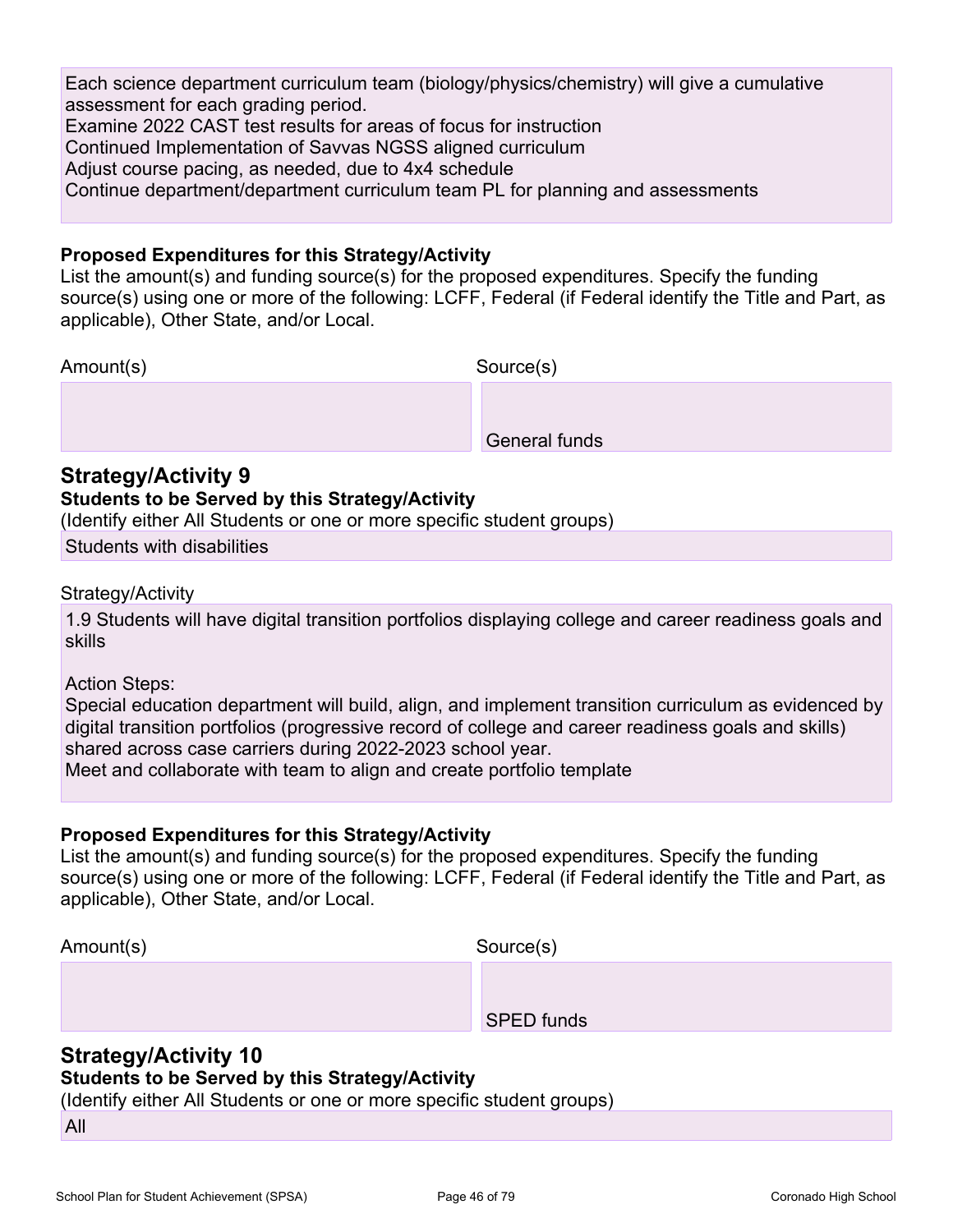#### Strategy/Activity

1.10 Increase the number of students graduating from CHS with 40 distinct credits in math by 3% and increase the number of students maintaining A-G requirements.

Action Steps:

Implement a support class for IM1 and IM2 for students to take concurrently with IM1 or IM2 Use/analyze summative data to target student areas of need Adjust course pacing, as needed, due to 4x4 schedule Meet and collaborate with math team to align and create common assessments Use MDTP assessment for additional data measures and as placement all students

### **Proposed Expenditures for this Strategy/Activity**

List the amount(s) and funding source(s) for the proposed expenditures. Specify the funding source(s) using one or more of the following: LCFF, Federal (if Federal identify the Title and Part, as applicable), Other State, and/or Local.

| Amount(s) | Source(s)            |  |
|-----------|----------------------|--|
|           |                      |  |
|           | <b>General funds</b> |  |

#### **Strategy/Activity 11 Students to be Served by this Strategy/Activity**

(Identify either All Students or one or more specific student groups)

All

### Strategy/Activity

1.11 Increase number of students accessing 8 or 7 classes a year

Action Steps: Freshman required to take 8 classes unless they have sport Continued implementation of 4x4 schedule Encourage pathways completion

#### **Proposed Expenditures for this Strategy/Activity**

List the amount(s) and funding source(s) for the proposed expenditures. Specify the funding source(s) using one or more of the following: LCFF, Federal (if Federal identify the Title and Part, as applicable), Other State, and/or Local.

| Amount(s) | Source(s)            |
|-----------|----------------------|
|           |                      |
|           | <b>General funds</b> |

## **Strategy/Activity 12**

**Students to be Served by this Strategy/Activity**

(Identify either All Students or one or more specific student groups)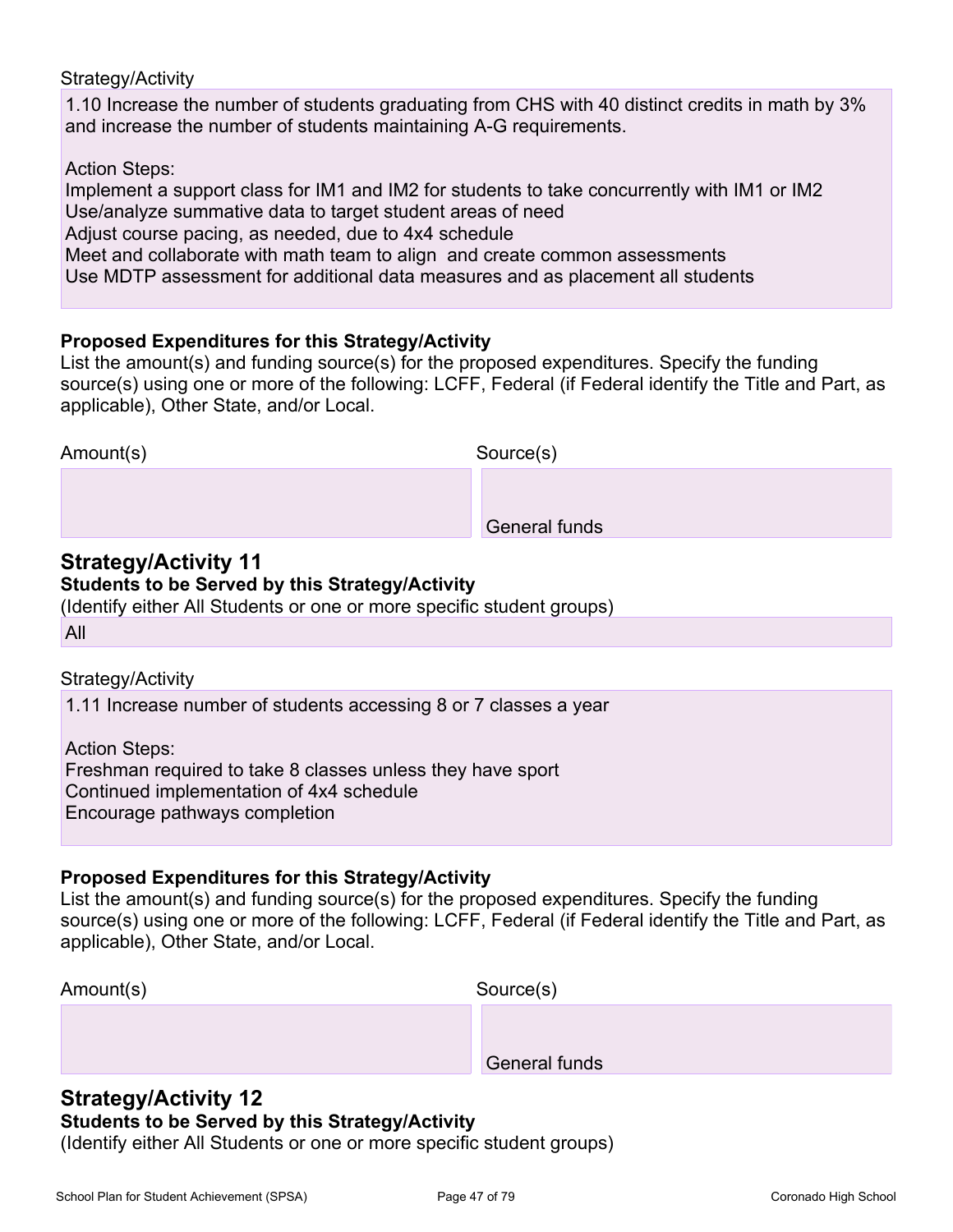#### Strategy/Activity

1.12 Increase College and Career Readiness for Hispanic students and students with disabilities

Action Steps:

Increase A-G completion rates

• --Increase remediation during term 2

Provide year long study skills course

intervention courses - math support, success skills, ELD supports

Increase enrollment in CTE courses thru individualized recruitment and increase internship and work-based learning opportunities

Provide staff professional development on differentiation of instruction and ELD strategies Targeted academic counseling support to create student plans and strategies to reach their goals Social emotional counseling, as needed

Maintain special education caseloads around 25 students to allow for intensive supports Ensure proactive communication and family collaboration

MTSS - Tiers of support for specific populations

Tutoring for students to target specific students - Utilize the military resources to help support students - fleet and family services

• --Incentivize students for tutoring

Find relatable activities for students who are struggling to create the connection ex. clubs Peer to peer mentoring between students starting in middle school

### **Proposed Expenditures for this Strategy/Activity**

List the amount(s) and funding source(s) for the proposed expenditures. Specify the funding source(s) using one or more of the following: LCFF, Federal (if Federal identify the Title and Part, as applicable), Other State, and/or Local.

Amount(s) Source(s)

General funds

## **Strategy/Activity 13**

**Students to be Served by this Strategy/Activity**

(Identify either All Students or one or more specific student groups)

All

#### Strategy/Activity

1.13 CHS/District will provide professional development in the areas of:

Action Steps: Implementation of Canvas learning management system College/Career Readiness and CA Dashboard Data Continued focus on WASC goals Time for 4x4 pacing work

All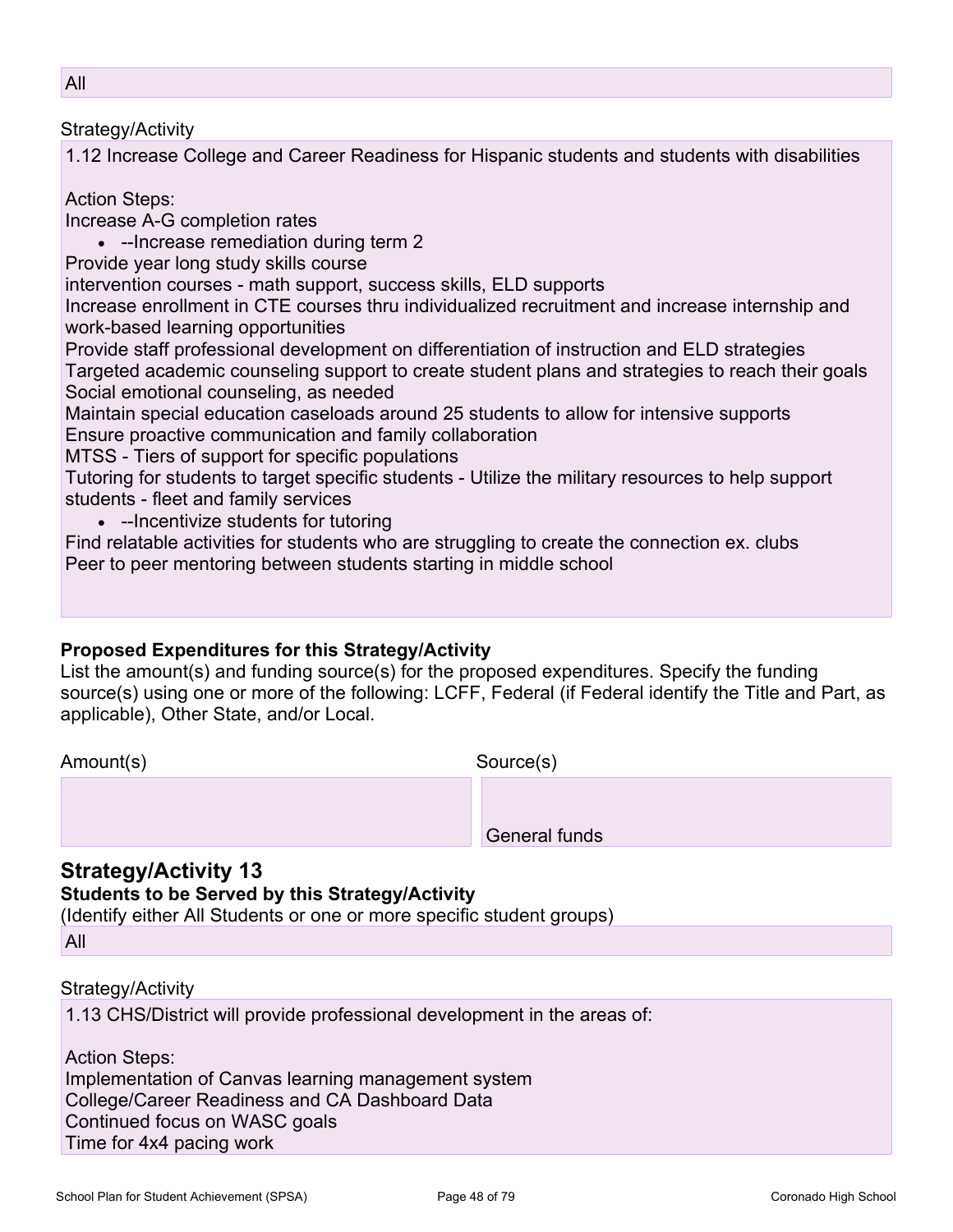Increase data assessment analysis and use student achievement data opportunities ex: CAASPP data, CommonLit data and additional assessments to inform instruction and support student growth Provide staff training on Illuminate and grade reports to determine courses to support student needs and growth. Site focus on academic discourse Explore equitable grading practices Co-teaching training opportunities MTSS tiered framework development and implementation will provide the structure for meeting student's needs in the areas of academics, behavior and school culture Shared best practices Monthly meetings: staff, department and professional learning

Provide a Fall 2022 and Spring 2023 surveys to determine needs

### **Proposed Expenditures for this Strategy/Activity**

List the amount(s) and funding source(s) for the proposed expenditures. Specify the funding source(s) using one or more of the following: LCFF, Federal (if Federal identify the Title and Part, as applicable), Other State, and/or Local.

Amount(s) Source(s)

CUSD, General funds

#### **Strategy/Activity 14 Students to be Served by this Strategy/Activity**

## (Identify either All Students or one or more specific student groups)

Strategy/Activity

### **Proposed Expenditures for this Strategy/Activity**

List the amount(s) and funding source(s) for the proposed expenditures. Specify the funding source(s) using one or more of the following: LCFF, Federal (if Federal identify the Title and Part, as applicable), Other State, and/or Local.

Amount(s) Source(s)

## **Annual Review**

### **SPSA Year Reviewed: 2020-21**

Respond to the following prompts relative to this goal. If the school is in the first year of implementing the goal, an analysis is not required and this section may be deleted.

## **ANALYSIS**

Describe the overall implementation of the strategies/activities and the overall effectiveness of the strategies/activities to achieve the articulated goal.

CHS saw significant increases in state testing achievement (met standard) results. CHS has targeted students and added classes for additional learning opportunities (IM1 and IM2 Support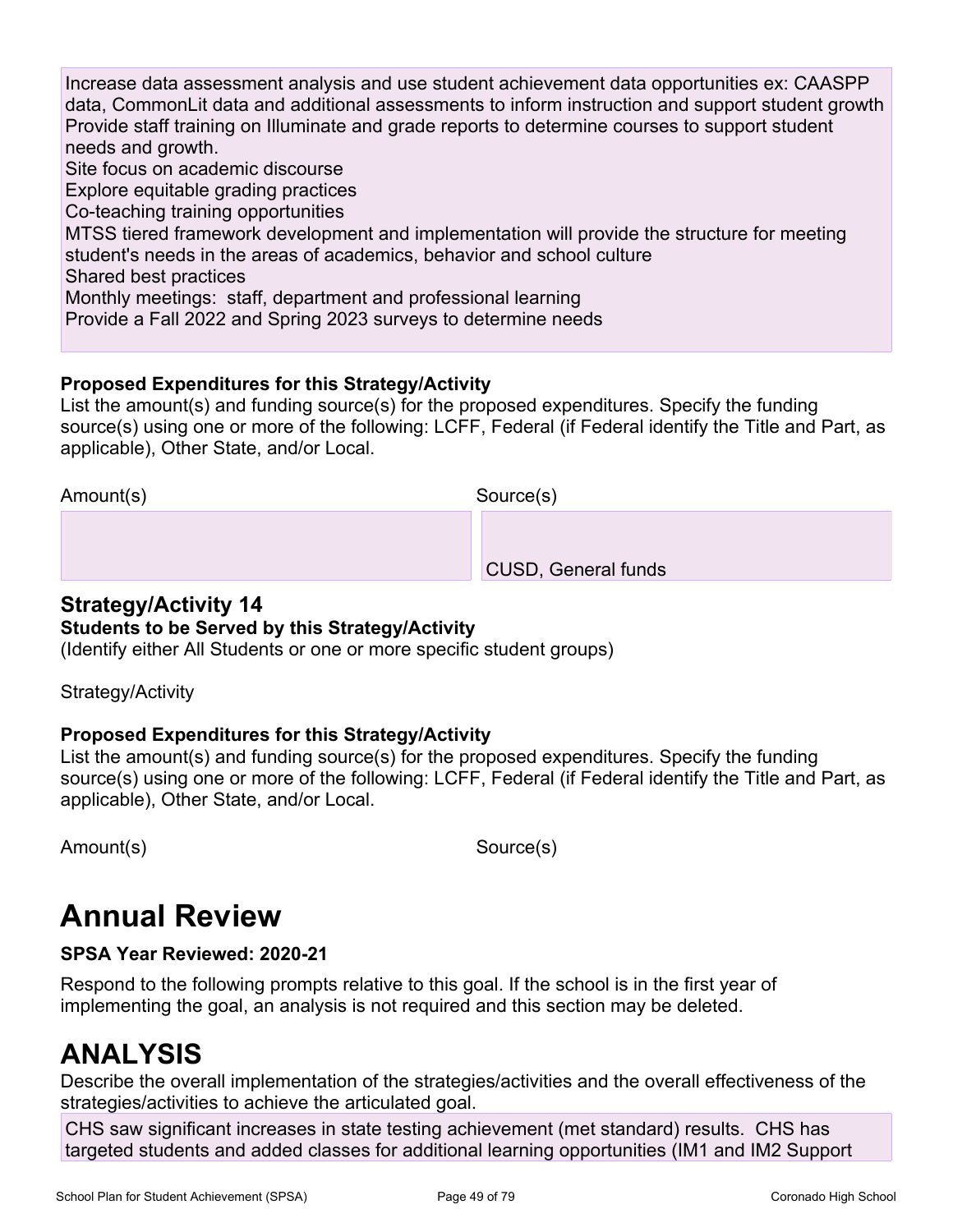concurrent with IM1 and IM2, Read180, and Success Skills) to fill learning gaps so those students will be college and career ready. The 4x4 schedule provides immediate opportunities to remediate.

Briefly describe any major differences between the intended implementation and/or the budgeted expenditures to implement the strategies/activities to meet the articulated goal. Only 60% of students accessed 8 classes during the first year of the 4x4 schedule.

Describe any changes that will be made to this goal, the annual outcomes, metrics, or strategies/activities to achieve this goal as a result of this analysis. Identify where those changes can be found in the SPSA.

College and Career Indicator has not been updated.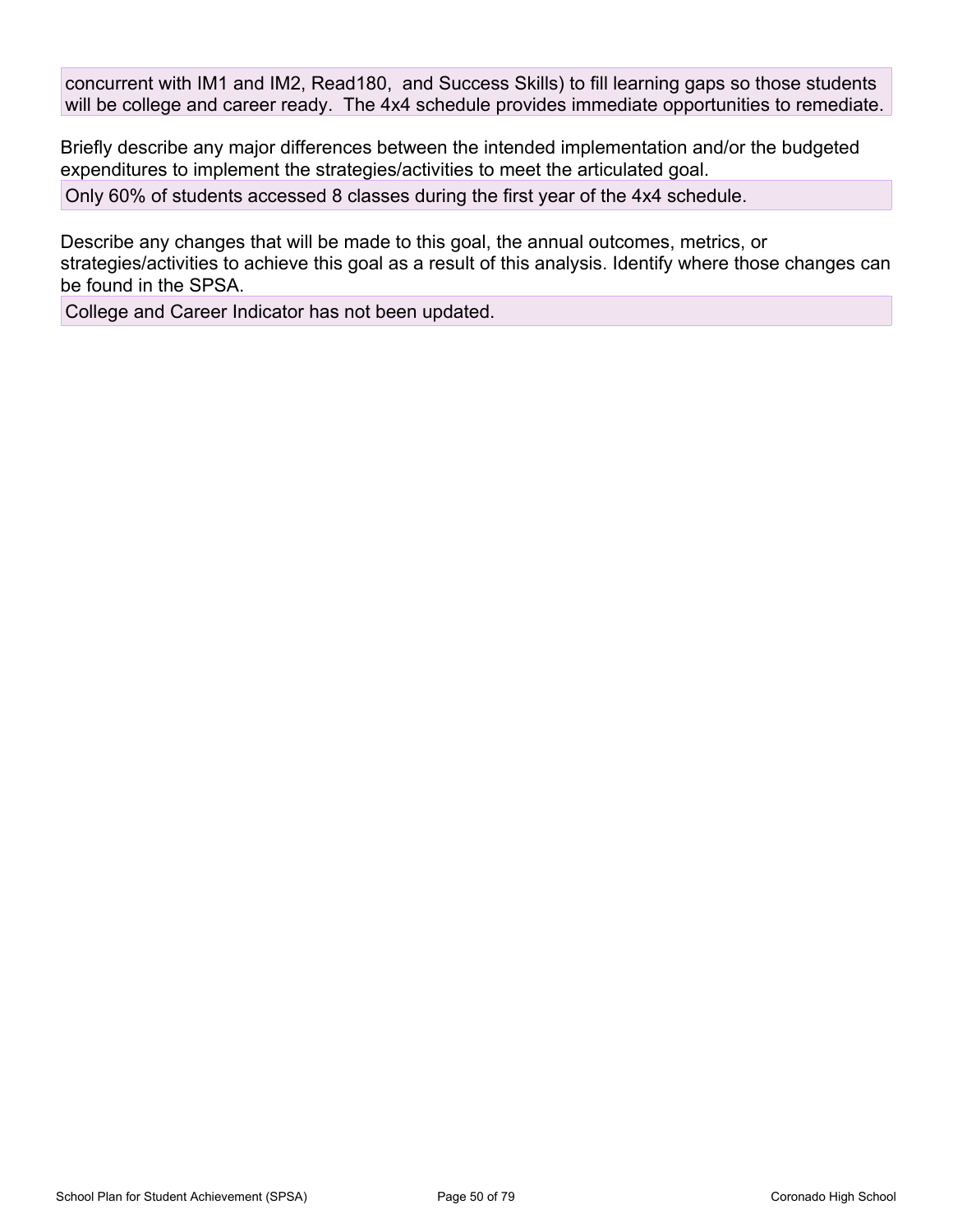## **Goals, Strategies, & Proposed Expenditures**

Complete a copy of the following table for each of the school's goals. Duplicate the table as needed.

## **Goal Subject**

Communication

## **LEA/LCAP Goal**

Communicate openly, freely, and accurately to engage and involve all shareholders.

## **Goal 2**

Centralize, standardize, increase consistency in the communication of progress, resources, events, and emergencies.

## **Identified Need**

Continue communication systems between and among all shareholders.

- -Clear communication and events with families regarding courses, graduation requirements, college and career readiness, the 4x4 schedule, new bell schedule in 22-23, and all other important information and events
- -Implement new learning management system Canvas- which will replace Powerschool.

## **Annual Measurable Outcomes**

| Metric/Indicator                                                                                                          | <b>Baseline/Actual Outcome</b>                                                                                             | <b>Expected Outcome</b>                                                                                                                                                                                                                    |
|---------------------------------------------------------------------------------------------------------------------------|----------------------------------------------------------------------------------------------------------------------------|--------------------------------------------------------------------------------------------------------------------------------------------------------------------------------------------------------------------------------------------|
| <b>Weekly Smore newsletters.</b>                                                                                          | Smore newsletters                                                                                                          | Send weekly Islander News<br>(family) and Tiki (staff)<br>newsletters via Smore<br>containing pertinent, important<br>information to fully engage in<br>the educational system of<br>CHS. Increased community<br>awareness of CHS programs |
| New learning management<br>system implementation -<br>Canvas                                                              | Implementation of Canvas and<br>communicates with Synergy                                                                  | More efficient system, for<br>teachers to use and that<br>communicate student<br>achievement (grading)<br>information to community<br>partners (parents).                                                                                  |
| Improve student awareness<br>and follow through on<br>information communicated via<br>our communication<br>tools/methods. | Tiki TV increased student<br>knowledge of CHS happenings<br>- If they watch it via social<br>media (Instagram and TikTok). | Improve efficacy of<br>communication delivered to<br>students via student grade<br>level pages on Canvas and<br>announcements/videos during<br>homeroom                                                                                    |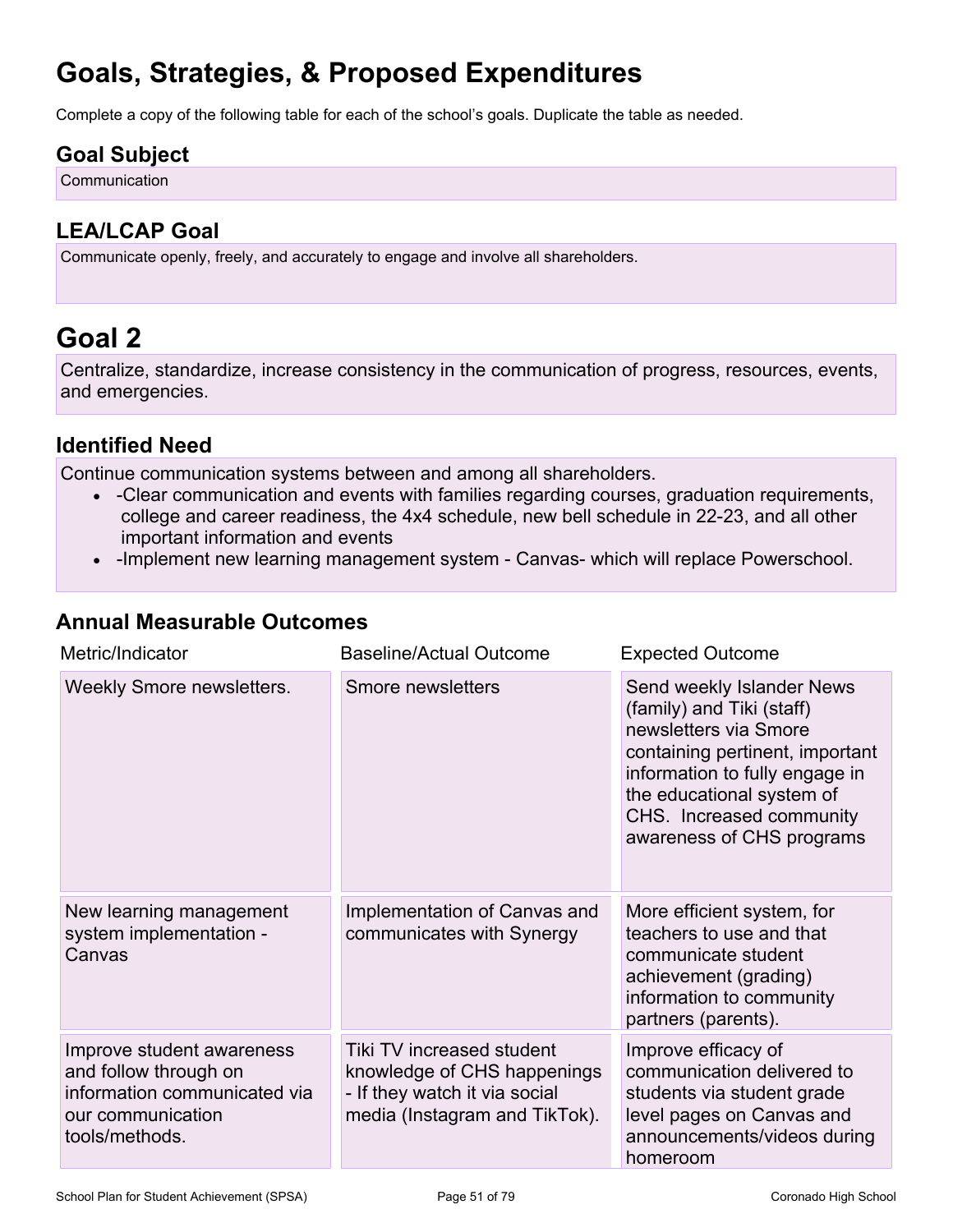| Metric/Indicator                                                                                                                                         | Baseline/Actual Outcome    | <b>Expected Outcome</b>                                                                                                                                                                                           |
|----------------------------------------------------------------------------------------------------------------------------------------------------------|----------------------------|-------------------------------------------------------------------------------------------------------------------------------------------------------------------------------------------------------------------|
|                                                                                                                                                          |                            |                                                                                                                                                                                                                   |
| Increase<br>student/family/community<br>knowledge of college and<br>career readiness and college<br>and career indicators, and<br>SCOIR for college apps | Introduced Scoir in 19/20. | Provide multiple<br>parent/guardian and student<br>opportunities and events to<br>learn about CCR and CCI<br>Increased awareness of<br>importance of 4 year planning<br>and usage of Scoir by all CHS<br>students |

Complete a copy of the Strategy/Activity table for each of the school's strategies/activities. Duplicate the table, including Proposed Expenditures, as needed.

## **Strategy/Activity 1**

### **Students to be Served by this Strategy/Activity**

(Identify either All Students or one or more specific student groups)

All

### Strategy/Activity

2.1 Shareholder participation, communication, and engagement will continue to be a priority to support all CHS students:

Action Steps:

Weekly principals' Islander News ( through Smore) to parents via weekly Sunday at 5pm email messages via Catapult and posted to Facebook

ASB students produce and distribute Tiki TV.

Updated website and social media page. When needed - local news outlets (Coronado Times, Eagle Journal)

Student and parent/guardian/family presentations, activities, events and performances

Principal provides academic and program updates at monthly PTO meetings

Daily announcements/weekly homeroom

Required parent participation at SSC

Classroom resources will be found on Canvas

Parent information events

Continued use of Catapult for emergency communication

#### **Proposed Expenditures for this Strategy/Activity**

List the amount(s) and funding source(s) for the proposed expenditures. Specify the funding source(s) using one or more of the following: LCFF, Federal (if Federal identify the Title and Part, as applicable), Other State, and/or Local.

| Amount(s) | Source(s)                      |
|-----------|--------------------------------|
|           |                                |
|           | <b>District and Site Funds</b> |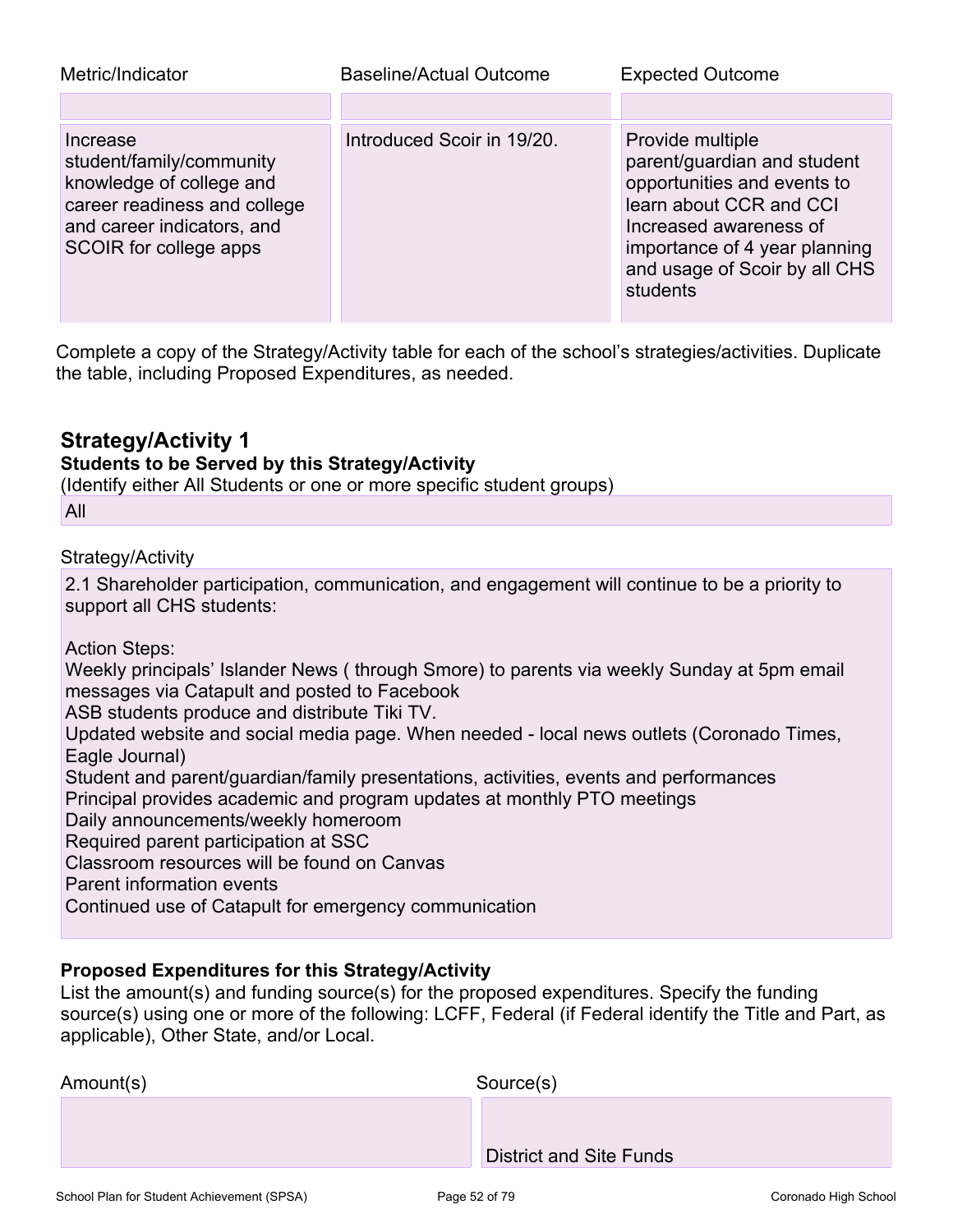## **Strategy/Activity 2**

#### **Students to be Served by this Strategy/Activity**

(Identify either All Students or one or more specific student groups)

#### All

Strategy/Activity

2.2 Communication between CMS administration and staff will include:

#### Action Steps:

Weekly Tiki Newsletter via Smore Wednesday professional learning meetings with agendas and notes(staff, department, PL) CHS Islander Leadership Team Wednesday meeting agendas and minutes feedback School Site Council Principal "Things to Know" emails Daily announcements/weekly homeroom Staff feedback regarding school related topics via surveys Maintain a shared Google folder with all needed information Goal/evaluation/conversations with staff

### **Proposed Expenditures for this Strategy/Activity**

List the amount(s) and funding source(s) for the proposed expenditures. Specify the funding source(s) using one or more of the following: LCFF, Federal (if Federal identify the Title and Part, as applicable), Other State, and/or Local.

| Amount(s) | Source(s)             |
|-----------|-----------------------|
|           |                       |
|           | <b>District Funds</b> |

## **Strategy/Activity 3**

#### **Students to be Served by this Strategy/Activity**

(Identify either All Students or one or more specific student groups)

All students

#### Strategy/Activity

2.3 Provide consistent and equitable communication to from staff to students

#### Action Steps:

Implementation of Canvas

• -Classroom resources will be found on Canvas

Grade level advisors maintain a grade level specific Canvas page so all students have equitable access to all school information as well as grade specific activities

Daily announcements and/or Implement a 20 minute weekly homeroom to deliver information and provide time for students to interact with SCOIR and other resources as well as receive consistent and uniform information

• -Increase counseling information resources to students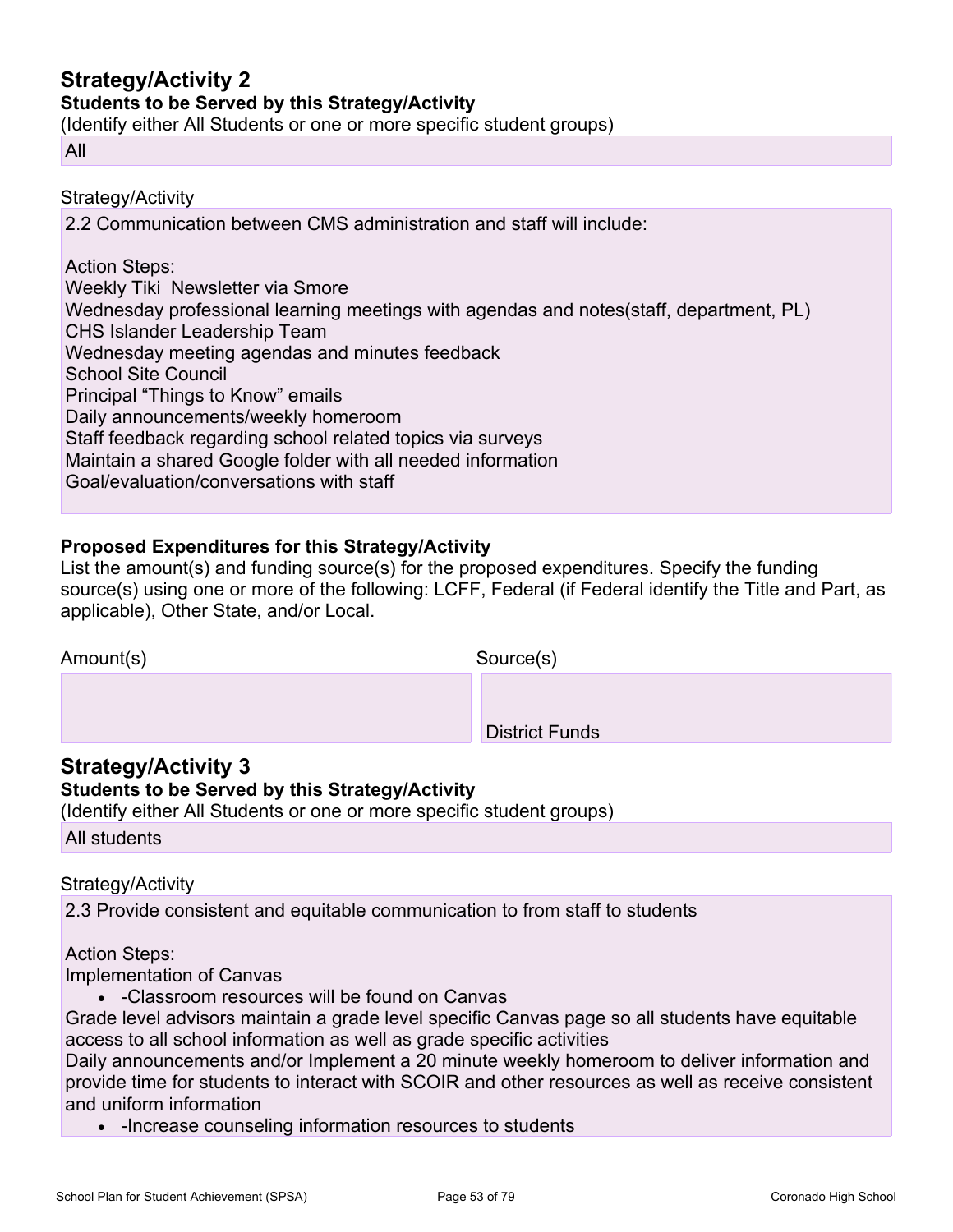#### Email students Islander News

Post more visuals around campus - physical posters or fliers to promote scholarships, Seals, events, college visits, activities, etc. to increase student engagement Provide seminar day with information on A-G Requirements, CTE, CoSA, Dual Enrollment, careers, etc

#### **Proposed Expenditures for this Strategy/Activity**

List the amount(s) and funding source(s) for the proposed expenditures. Specify the funding source(s) using one or more of the following: LCFF, Federal (if Federal identify the Title and Part, as applicable), Other State, and/or Local.

Amount(s) Source(s)

## **Strategy/Activity 4**

**Students to be Served by this Strategy/Activity**

(Identify either All Students or one or more specific student groups)

All students

#### Strategy/Activity

2.4 Provide student and parent/guardian education and resources to support student success

#### Action Steps:

Increase the number of educational family nights throughout the year (4) that directly relate to college and career readiness, the college and career indicators, graduation requirements, programs and opportunities, the importance of 4 year planning Increase counseling presentations to students ex. use of SCOIR, college apps

Build a bridge between middle and high school students

- ---Collaborate with CMS 8th grade 3 times during the school year have juniors and seniors meet with 8th graders to explain the importance of 4 year planning, education and exposure in middle school
- ---Continue Future Islander Night in spring
- ---9th grade "boot camp"

Provide registration parent event in spring

Provide more peer to peer - on a more informal basis- opportunities for students Regularly updated website

• --Continue partnership events with Safe Harbor and share resources for parents Principal and staff leaders provide academic and program updates at monthly PTO meetings Social/Emotional supports via counseling and resources Back to School Night (2)

Regularly communicate the importance of:

\*\*\* consistent Canvas grade checks

\*\*\*Encourage parent participation in PTO

\*\*\*CHS core values

#### **Proposed Expenditures for this Strategy/Activity**

List the amount(s) and funding source(s) for the proposed expenditures. Specify the funding source(s) using one or more of the following: LCFF, Federal (if Federal identify the Title and Part, as applicable), Other State, and/or Local.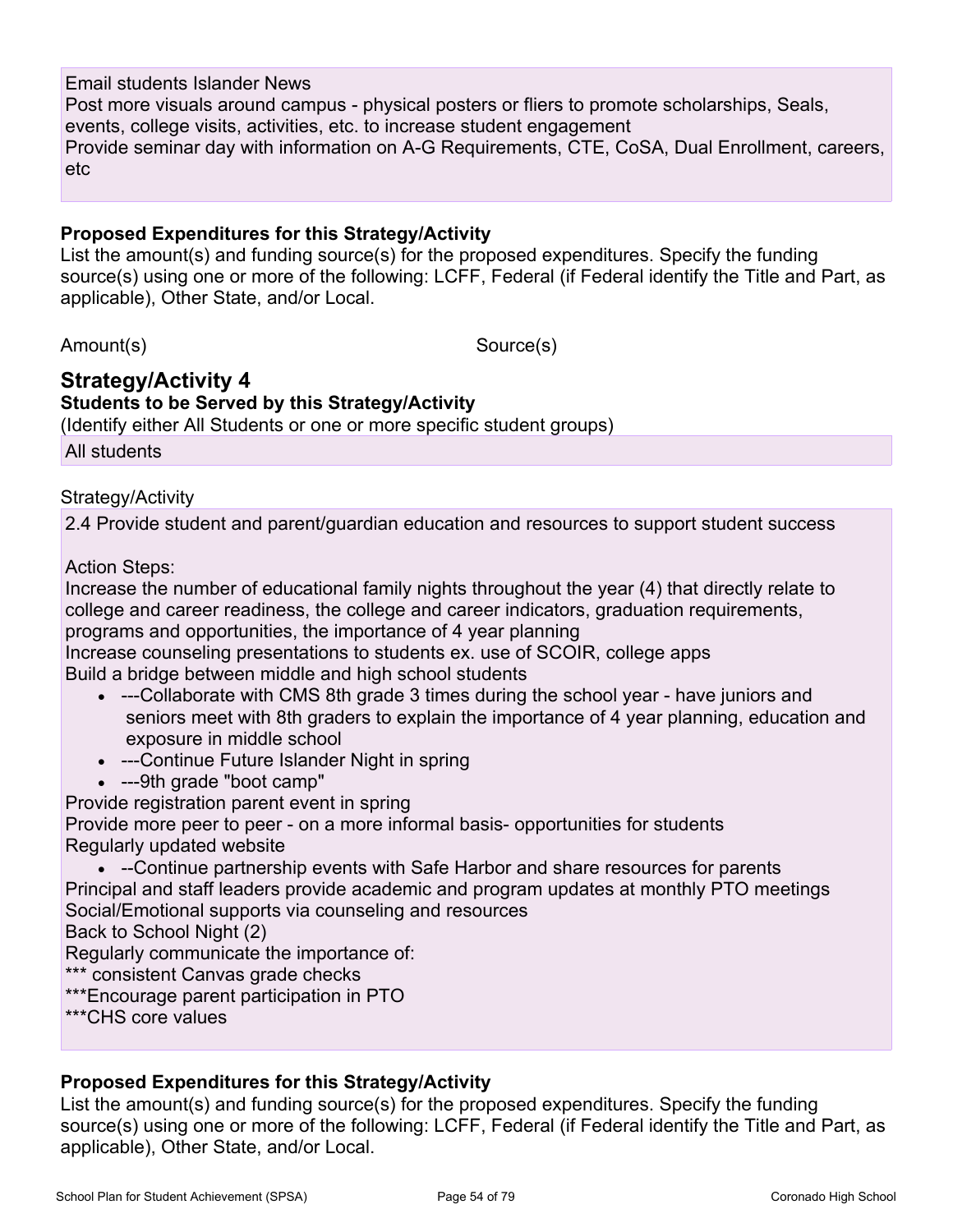Amount(s) Source(s)

# **Annual Review**

### **SPSA Year Reviewed: 2020-21**

Respond to the following prompts relative to this goal. If the school is in the first year of implementing the goal, an analysis is not required and this section may be deleted.

## **ANALYSIS**

Describe the overall implementation of the strategies/activities and the overall effectiveness of the strategies/activities to achieve the articulated goal.

Information is easily accessible by all shareholders and participation and awareness increase. Overall implementation of the strategies/activities are as described

Briefly describe any major differences between the intended implementation and/or the budgeted expenditures to implement the strategies/activities to meet the articulated goal.

Not all parent/guardians access weekly communications due to personal preference as marked in our student information system (Synergy) . That information is self reported during the annual online registration process.

Describe any changes that will be made to this goal, the annual outcomes, metrics, or strategies/activities to achieve this goal as a result of this analysis. Identify where those changes can be found in the SPSA.

Implementing a weekly homeroom period will provide structured weekly time to communicate directly with students. Increase collaboration with partner organizations for a wider readership and participation of important CHS community information.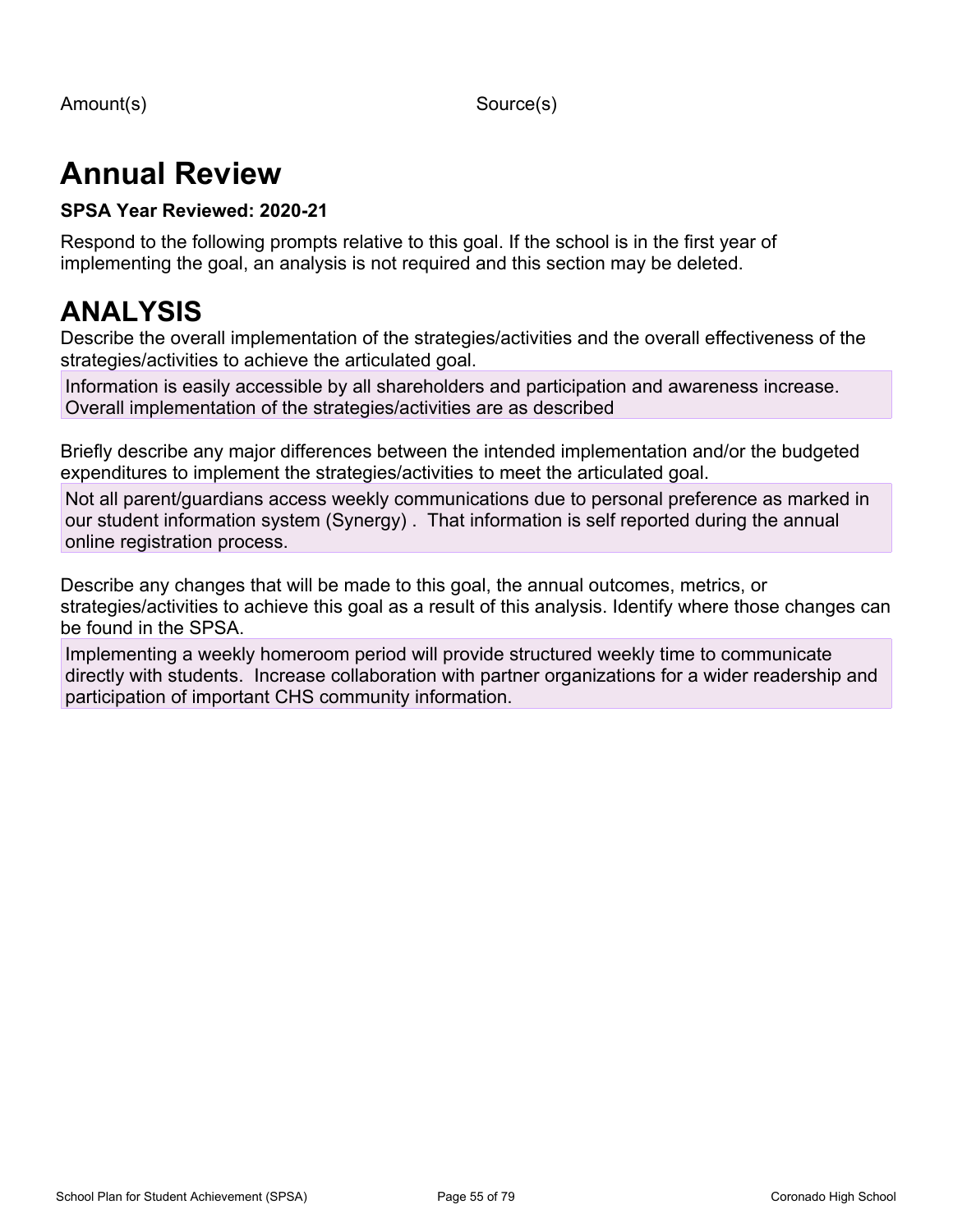## **Goals, Strategies, & Proposed Expenditures**

Complete a copy of the following table for each of the school's goals. Duplicate the table as needed.

### **Goal Subject**

Support

## **LEA/LCAP Goal**

Maintain safe and supportive schools where students and staff thrive.

## **Goal 3**

All students feel healthy, safe, and part of a community at CHS.

## **Identified Need**

Low socioeconomic, Hispanic and students with disabilities subgroups

### **Annual Measurable Outcomes**

| Metric/Indicator                                                                              | <b>Baseline/Actual Outcome</b> | <b>Expected Outcome</b>                                                                                                                                                                                                                                                                                                                                                                          |
|-----------------------------------------------------------------------------------------------|--------------------------------|--------------------------------------------------------------------------------------------------------------------------------------------------------------------------------------------------------------------------------------------------------------------------------------------------------------------------------------------------------------------------------------------------|
| Reduction of D/F List                                                                         | Reduction of D/F List          | Focused placement of students<br>in courses that align with data.<br>Added placement of students<br>in IM1 and IM2 support<br>classes, Read 180 and<br>Success Skills to support a<br>strong foundation of skills for<br>future success.<br>Quarterly monitoring by<br>counselors and streamlined<br><b>MTSS</b> interventions                                                                   |
| Implement new state mandated<br>8:30am 22/23 start bell<br>schedule (with weekly<br>homeroom) | <b>Current bell schedule</b>   | 8:30 am start day and 20<br>minute weekly homeroom to<br>provide uniform communication<br>Increased student awareness<br>of school information such as<br>events, activities, CCR<br>information, CHS core values<br>as well as messaging on<br>topics: mental health/suicide,<br>driving, relationships,<br>drugs/alcohol,<br>bullying/race/identity, digital<br>citizenship, academic honesty. |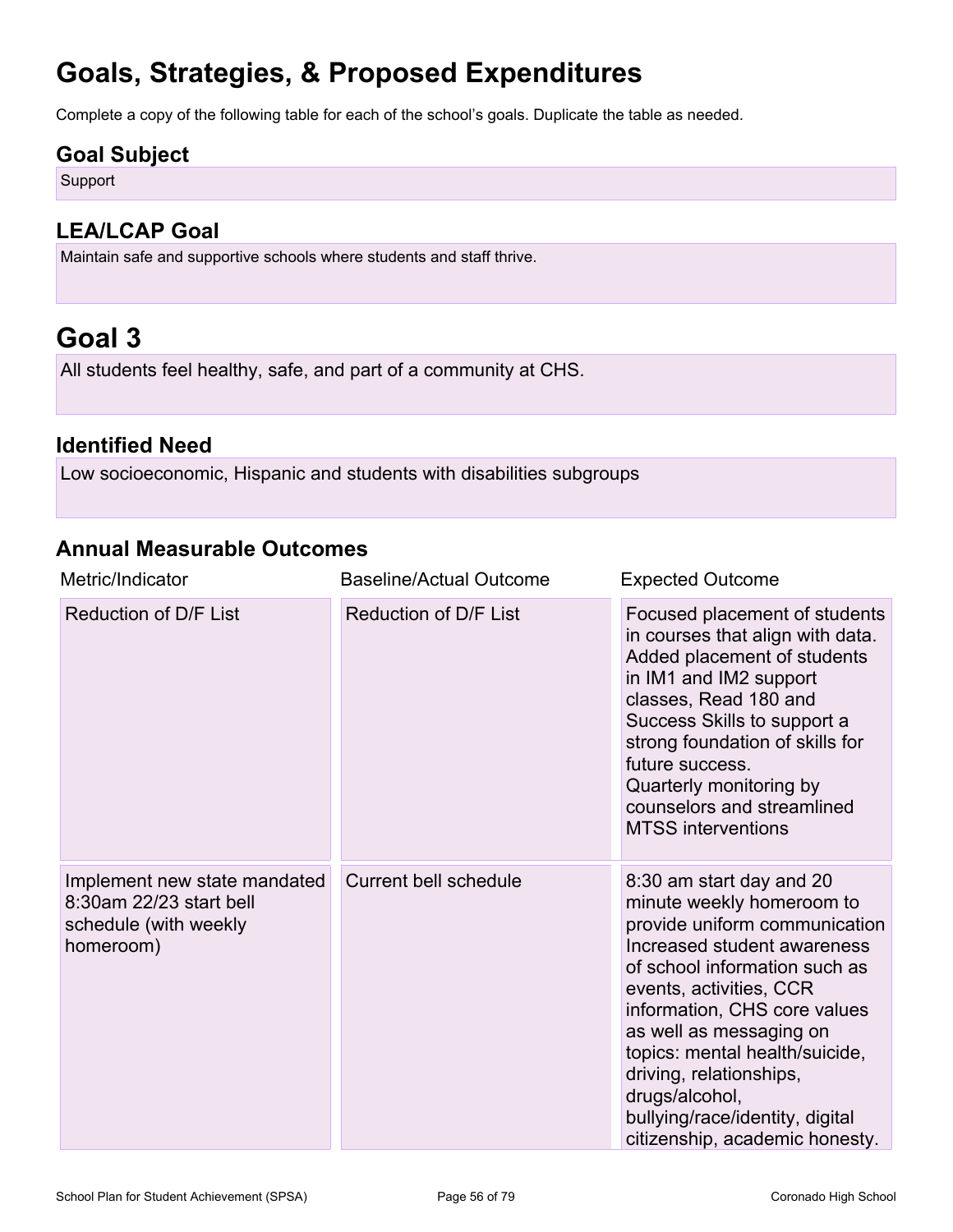| Metric/Indicator                                                                                                                                                          | <b>Baseline/Actual Outcome</b>                                                                                                                                               | <b>Expected Outcome</b>                                                                                                                                                                                                                                                               |
|---------------------------------------------------------------------------------------------------------------------------------------------------------------------------|------------------------------------------------------------------------------------------------------------------------------------------------------------------------------|---------------------------------------------------------------------------------------------------------------------------------------------------------------------------------------------------------------------------------------------------------------------------------------|
| Reduce number of Hispanic<br>students and students with<br>disabilities from meeting A-G<br>requirements and college and<br>career readiness                              | Reduce number of Hispanic<br>students and students with<br>disabilities from meeting A-G<br>requirements and college and<br>career readiness                                 | MTSS tiered supports and<br>interventions                                                                                                                                                                                                                                             |
| Decrease in tardy rate<br>Increase in P2 (enter spring<br>baseline data here) attendance<br>rate                                                                          | Decrease in tardy rate<br>Increase in P2 attendance rate                                                                                                                     | Decrease in tardy rate<br>Increase in P2 attendance rate                                                                                                                                                                                                                              |
| Implement site wide core<br>values and MTSS behavior<br>expectations Increase<br>ownership of shared CHS core<br>values and increase positive<br>peer to peer connections | <b>Current outlined CHS</b><br>expectations.<br>CHS MTSS committee for<br>21/22 work on CHS core<br>values and PBIS.<br>Student 2 Student is an active<br>connections group. | Implement CHS core values<br>and behavior expectations<br>developed through MTSS<br>Team and staff meetings<br>Posted and articulated<br>throughout campus students,<br>staff and community<br>Explore adding Link Crew class<br>or club<br>Continued work on academic<br><b>MTSS</b> |
| Added informal<br>accommodations through the<br>SST process reduce the<br>number of new 504 plans.                                                                        | SST and 504 Data                                                                                                                                                             | Clearly outlined SST protocols<br>and tiered supports<br><b>Consistent use of SST</b><br>protocols.                                                                                                                                                                                   |
| Maintain or Increase<br>graduation rate.                                                                                                                                  | Maintain or Increase<br>graduation rate.                                                                                                                                     | Maintain or Increase<br>graduation rate by adding<br>ensuring all students have 4<br>year plans in SCOIR                                                                                                                                                                              |
| Continue to update CHS safety<br>plan and hold appropriate<br>safety drills annually.                                                                                     | Current safety plan and safety<br>drills schedule.                                                                                                                           | Updated CHS safety plan and<br>annual safety drills and training                                                                                                                                                                                                                      |

Complete a copy of the Strategy/Activity table for each of the school's strategies/activities. Duplicate the table, including Proposed Expenditures, as needed.

## **Strategy/Activity 1**

## **Students to be Served by this Strategy/Activity**

(Identify either All Students or one or more specific student groups)

All

### Strategy/Activity

3.1 Decrease the number of students on the D/F list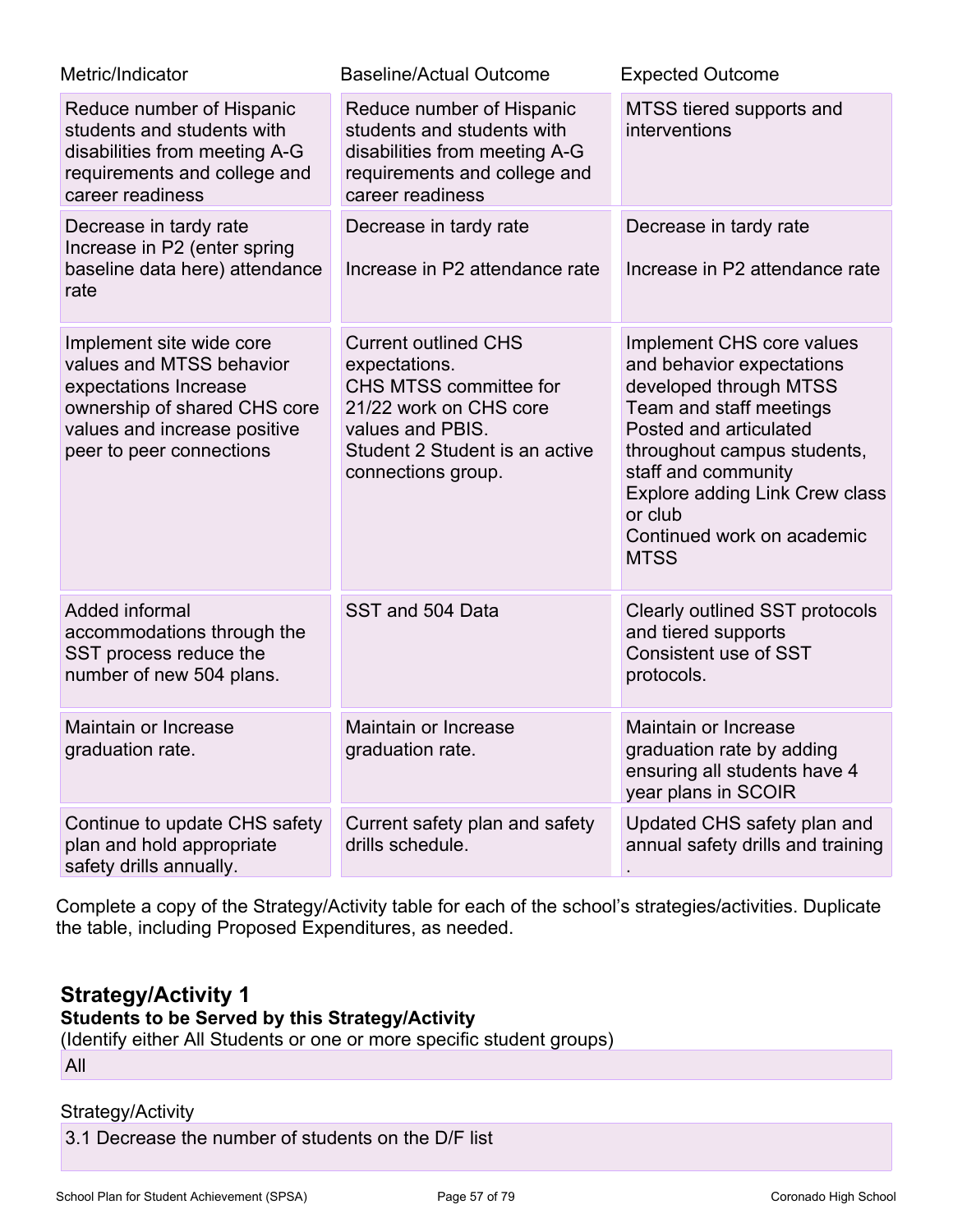#### Action Steps:

Continue focused placement of students in courses that align with data.

• -Continue to provide academic interventions by placement of students in IM1 Support or IM2 Support concurrently with IM1 and IM2, Read 180 and Success Skills to support the needs of all students and targeted subgroups (below grade level, special education, 504, EL, RFEP, military dependents)

SpEd year long study skills classes at each grade level

Full Implementation of policy of D/F required remediation.

• ----Track/meet with students earning D/F at progress report or quarterly: set goals and/or discuss course remediation, credit recovery - BYU, and/or summer school opportunities

Weekly team meetings (MED) - student academic, behavior, social/emotional concerns Implement additional MTSS tiers to support students in need of intervention

• -SST meetings, access to tutoring (NHS tutoring) access to support resources Implement best practices for providing student support Clarify/educate on difference between accommodations and modifications

Collect student concerns list- from department -consistent tracking

### **Proposed Expenditures for this Strategy/Activity**

List the amount(s) and funding source(s) for the proposed expenditures. Specify the funding source(s) using one or more of the following: LCFF, Federal (if Federal identify the Title and Part, as applicable), Other State, and/or Local.

| Amount(s) | Source(s)                                                    |
|-----------|--------------------------------------------------------------|
|           | General Funds, TIIG Funds, DoDEA Funds,<br><b>SPED Funds</b> |

## **Strategy/Activity 2**

### **Students to be Served by this Strategy/Activity**

(Identify either All Students or one or more specific student groups) All

## Strategy/Activity

3.2 Implementation of new state mandated 8:30 am start bell schedule with once a week 20 minute homeroom period

Action Steps:

8:30am start to decrease tardies

Admin, counselors, students will provide uniform communication regarding the many events, activities, CCR information as well as messaging on topics: mental health/suicide, driving, relationships, drugs/alcohol, bullying/race/identity, digital citizenship, academic honesty via announcements or videos

Homeroom time for students to utilize SCOIR to benefit student growth and preparedness for life and college and career.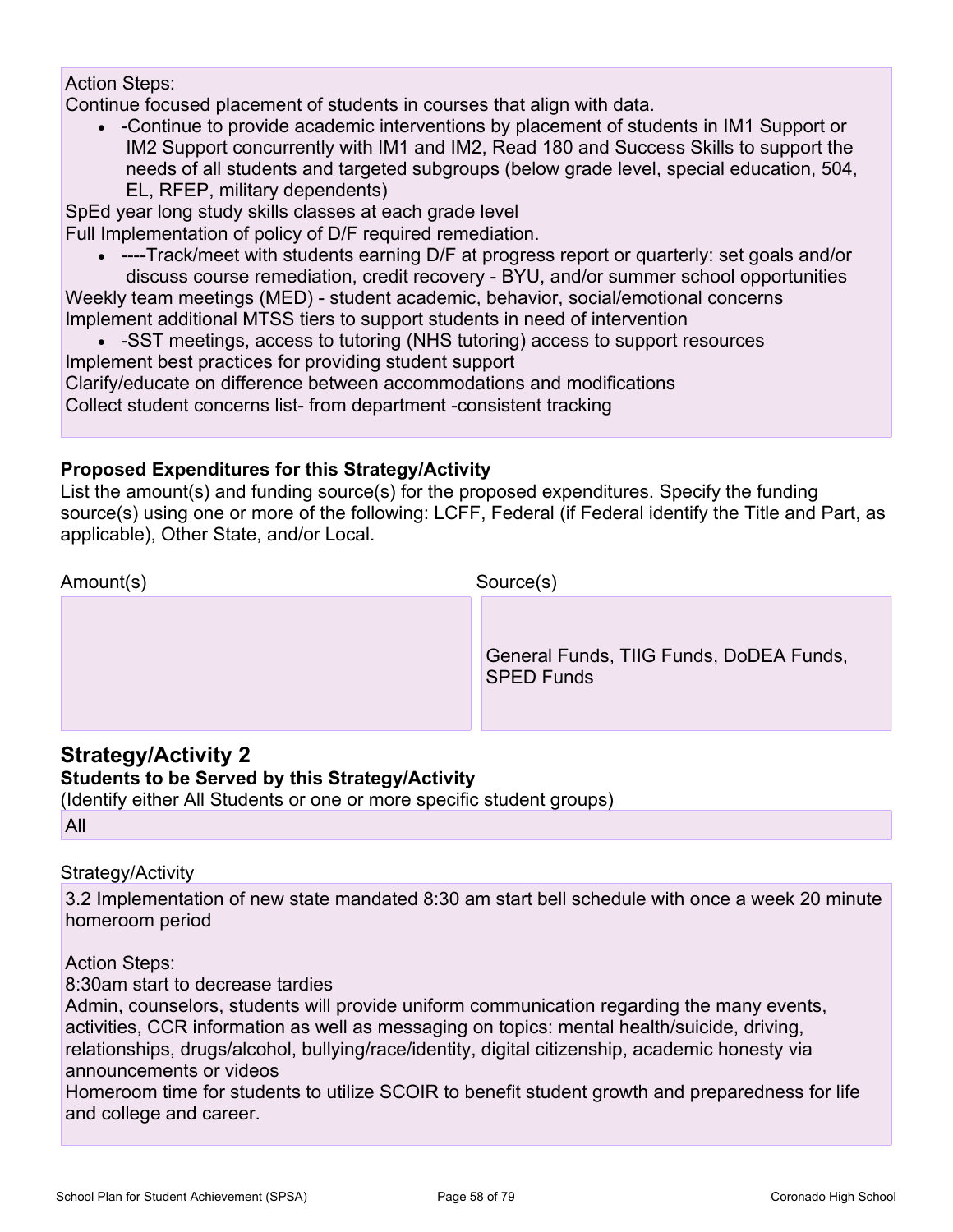#### **Proposed Expenditures for this Strategy/Activity**

List the amount(s) and funding source(s) for the proposed expenditures. Specify the funding source(s) using one or more of the following: LCFF, Federal (if Federal identify the Title and Part, as applicable), Other State, and/or Local.

| Amount(s) | Source(s)            |
|-----------|----------------------|
|           |                      |
|           | <b>General Funds</b> |

### **Strategy/Activity 3**

#### **Students to be Served by this Strategy/Activity**

(Identify either All Students or one or more specific student groups)

Hispanic and students with disabilities subgroups

#### Strategy/Activity

3.3 Increase the number of Hispanic and students with disabilities meeting college and career readiness

#### Action Steps:

Continue focused placement of students in new courses that align with data. Identify students who are at-risk before they begin the school year. Use the at-risk report for incoming students and MED spreadsheet to ensure that they are connected to campus Proactive communication with student and families - teacher/counselor/parent tracking

• --Provide tiered supports - create collaborative plan, goals, expectations. Provide access to resources for tutoring for students to target specific students ex. Fleet and Family Services

Provide support classes and ELD resources Provide staff professional development around differentiation of instruction Gather and utilize additional data on where students are not performing to meet CCR Encourage enrollment in CTE courses and/or internship and work-based learning opportunities Find relatable activities for students who are struggling to create the connection - clubs Targeted academic and or social emotional counseling support Educate students on the importance of high school and their future

#### **Proposed Expenditures for this Strategy/Activity**

List the amount(s) and funding source(s) for the proposed expenditures. Specify the funding source(s) using one or more of the following: LCFF, Federal (if Federal identify the Title and Part, as applicable), Other State, and/or Local.

| Amount(s) | Source(s)                                         |
|-----------|---------------------------------------------------|
|           |                                                   |
|           | CUSD, SPED Funds, CTE grant funds, and<br>General |

### **Strategy/Activity 4**

#### **Students to be Served by this Strategy/Activity**

(Identify either All Students or one or more specific student groups)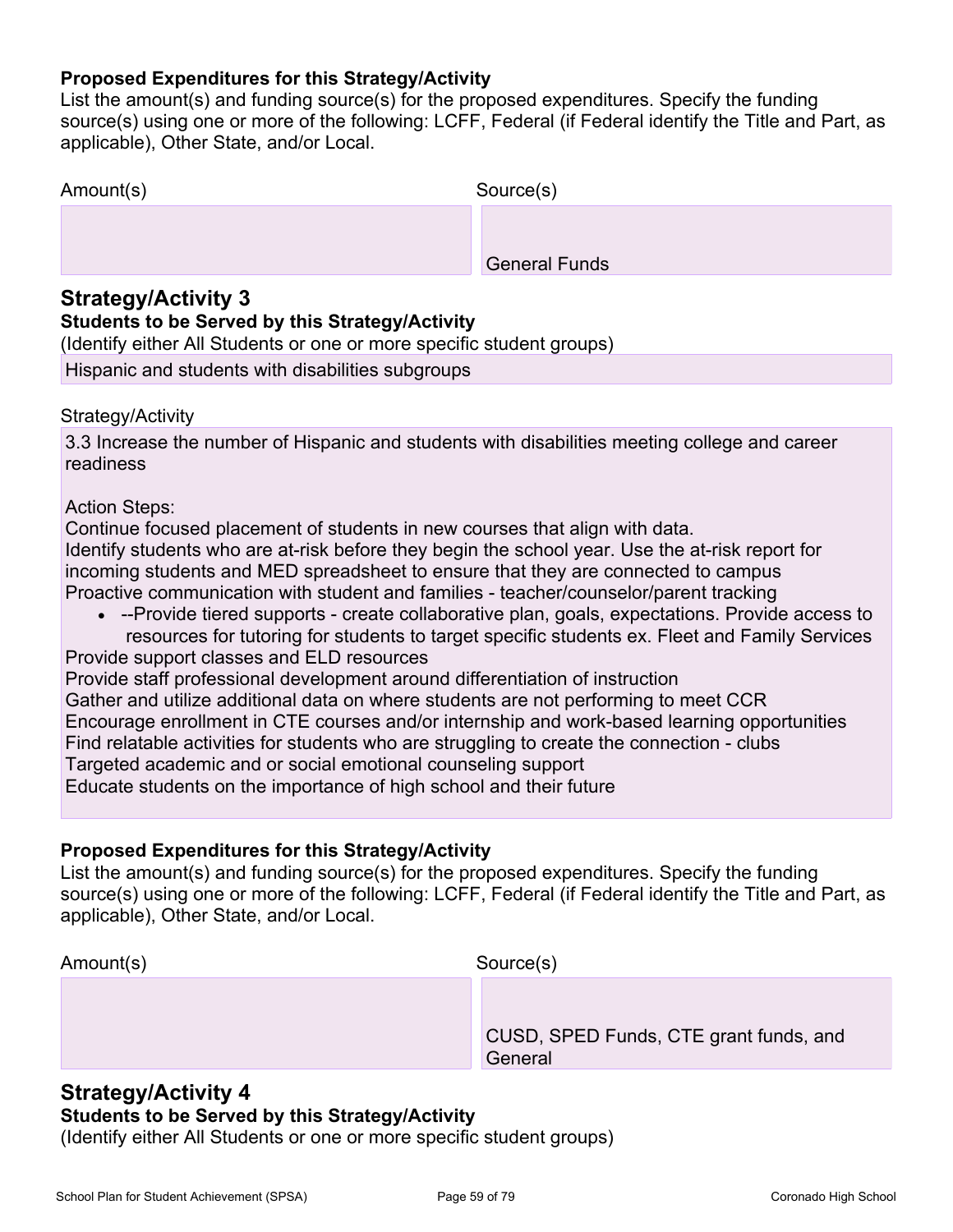Strategy/Activity

3.4 Increase parent communications about importance of attendance

Action Steps:

Consistent school wide communications regarding attendance policy

Identify students who are chronically absent and/or at-risk before they begin the school year Weekly tracking of chronic tardies and absences

Maintain regular communication with students and families regarding individual attendance and educate families on its importance

### **Proposed Expenditures for this Strategy/Activity**

List the amount(s) and funding source(s) for the proposed expenditures. Specify the funding source(s) using one or more of the following: LCFF, Federal (if Federal identify the Title and Part, as applicable), Other State, and/or Local.

| Amount(s) | Source(s)                                          |
|-----------|----------------------------------------------------|
|           | General funds, including attendance makeup<br>days |

## **Strategy/Activity 5**

### **Students to be Served by this Strategy/Activity**

(Identify either All Students or one or more specific student groups)

All

### Strategy/Activity

3.5 Increase ownership of shared CHS core values and increase positive peer to peer connections

Action Steps:

Implement CHS core values and behavior expectations developed through MTSS and staff meetings

• -Posted and articulated throughout campus CHS community

Design and implement PBIS/MTSS behavior expectations

Send two staff members to Link Crew training and explore adding a new section/class of Link Crew or creating a Link Crew Club

### **Proposed Expenditures for this Strategy/Activity**

List the amount(s) and funding source(s) for the proposed expenditures. Specify the funding source(s) using one or more of the following: LCFF, Federal (if Federal identify the Title and Part, as applicable), Other State, and/or Local.

| Amount(s) | Source(s) |
|-----------|-----------|
|           |           |
|           |           |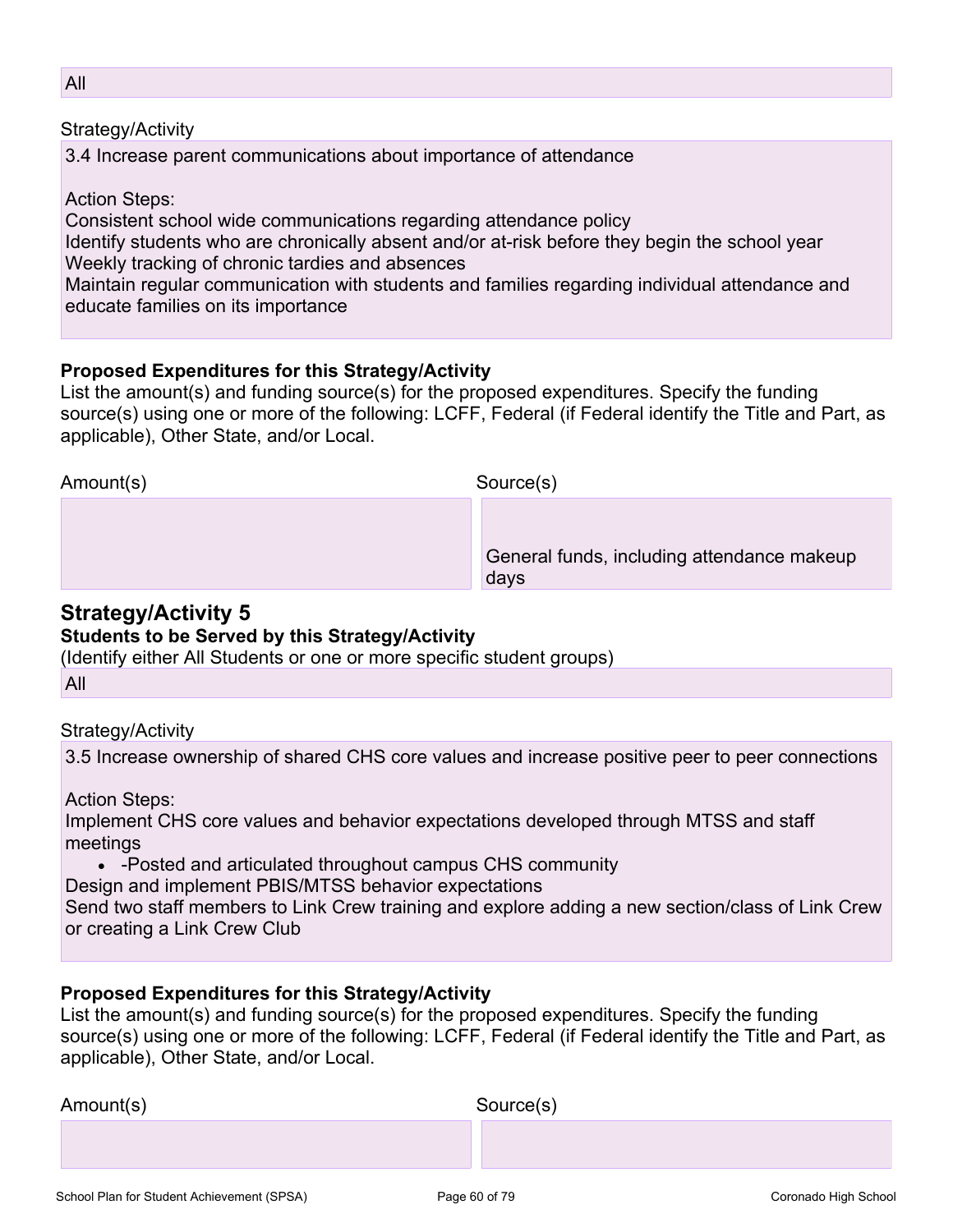#### General funds, CUSD

### **Strategy/Activity 6**

### **Students to be Served by this Strategy/Activity**

(Identify either All Students or one or more specific student groups)

All

#### Strategy/Activity

3.6 Increase use of SST protocols

Action Steps: Review and revise protocols, as needed Shared SST information to all parties involved Implement MTSS tiered supports

#### **Proposed Expenditures for this Strategy/Activity**

List the amount(s) and funding source(s) for the proposed expenditures. Specify the funding source(s) using one or more of the following: LCFF, Federal (if Federal identify the Title and Part, as applicable), Other State, and/or Local.

Amount(s) Source(s)

General Funds

### **Strategy/Activity 7**

#### **Students to be Served by this Strategy/Activity**

(Identify either All Students or one or more specific student groups)

#### Strategy/Activity

3.7 Maintain or increase the graduation rate

Action Steps:

Ensure all students have 4 year plans in SCOIR

Consistent tracking of credit and grades and required remediation, as needed

#### **Proposed Expenditures for this Strategy/Activity**

List the amount(s) and funding source(s) for the proposed expenditures. Specify the funding source(s) using one or more of the following: LCFF, Federal (if Federal identify the Title and Part, as applicable), Other State, and/or Local.

| Amount(s) | Source(s)            |
|-----------|----------------------|
|           |                      |
|           | <b>General Funds</b> |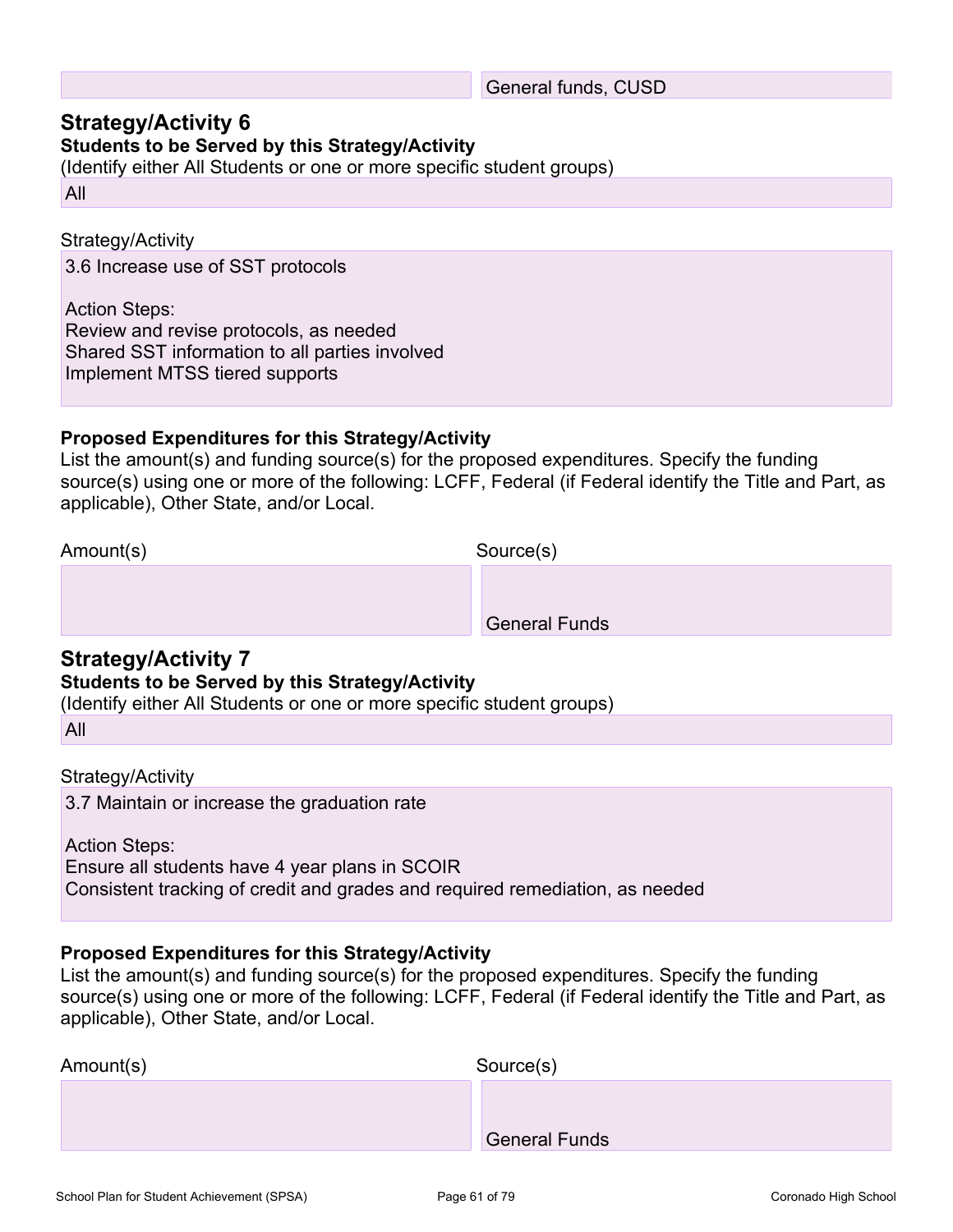## **Strategy/Activity 8**

**Students to be Served by this Strategy/Activity**

(Identify either All Students or one or more specific student groups)

#### All

Strategy/Activity

3.8 Continue to update CHS safety plan and hold appropriate safety drills annually

Action Steps:

Vet plan with School Site Council

Implement practice drills in conjunction with community safety authorities to determine needs Implement feedback and outcome from previous years.

Determine need for additional supports which may be helpful or necessary

Hold annual staff emergency procedures training and hold run, hide, fight trainings for staff Continue to implement out of class protocols ex. halls, bathroom passes, check out system

### **Proposed Expenditures for this Strategy/Activity**

List the amount(s) and funding source(s) for the proposed expenditures. Specify the funding source(s) using one or more of the following: LCFF, Federal (if Federal identify the Title and Part, as applicable), Other State, and/or Local.

Amount(s) Source(s)

CUSD, General Funds

## **Annual Review**

#### **SPSA Year Reviewed: 2020-21**

Respond to the following prompts relative to this goal. If the school is in the first year of implementing the goal, an analysis is not required and this section may be deleted.

## **ANALYSIS**

Describe the overall implementation of the strategies/activities and the overall effectiveness of the strategies/activities to achieve the articulated goal.

D and F list has decreased minimally with new bell schedule. Continuation of revamped support classes and more personalized plans will support increase achievement (lower D/F list). Streamlined supports are in process and have been put into place for student academic interventions as well as developing a school community of connectedness. All safety drill were successfully held.

Briefly describe any major differences between the intended implementation and/or the budgeted expenditures to implement the strategies/activities to meet the articulated goal.

Attendance tracking challenges due to COVID19 and new 4x4 schedule presented academic shift challenges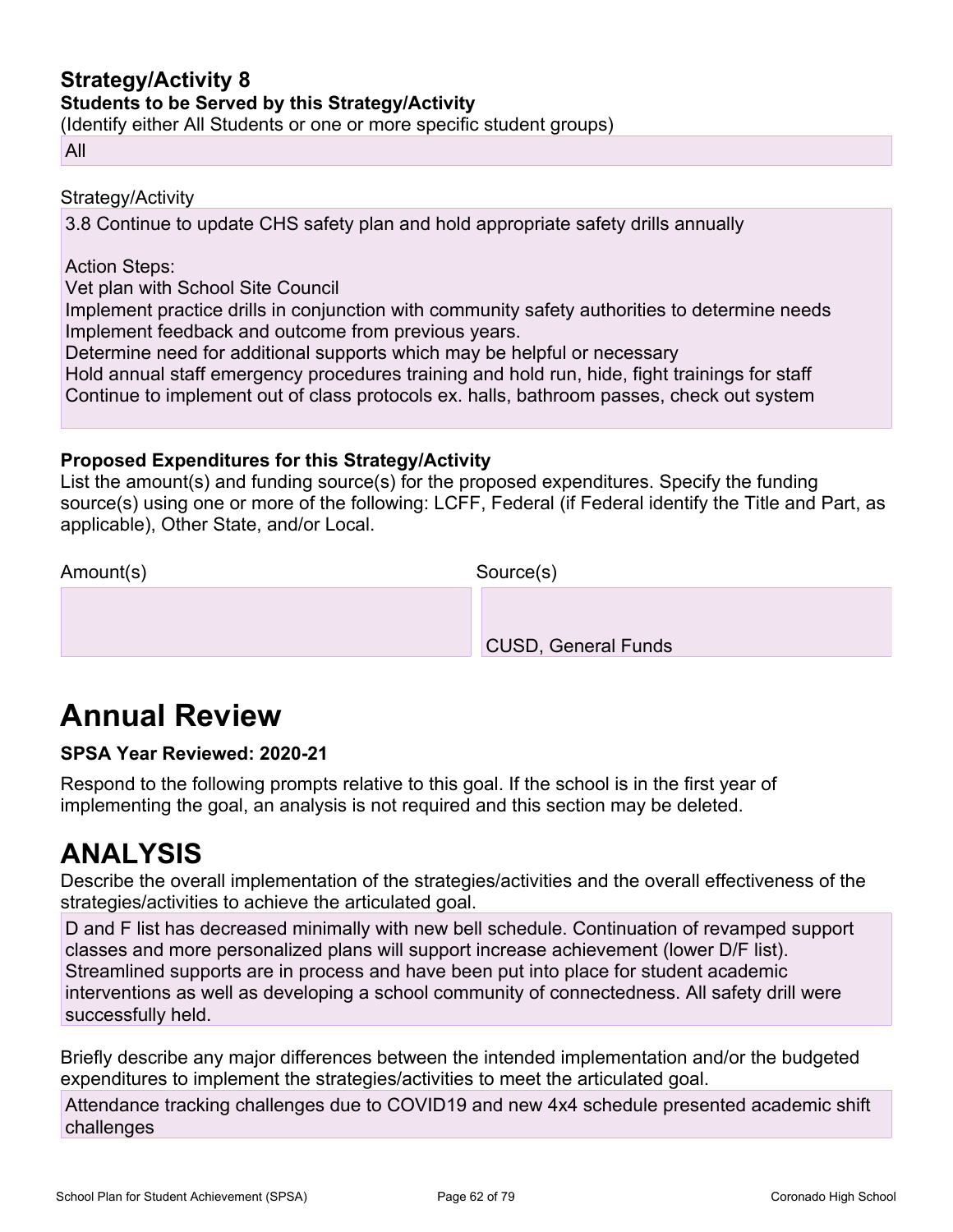Describe any changes that will be made to this goal, the annual outcomes, metrics, or strategies/activities to achieve this goal as a result of this analysis. Identify where those changes can be found in the SPSA.

New bell schedule will be implemented due to AB 328 and will include a once-a-week homeroom.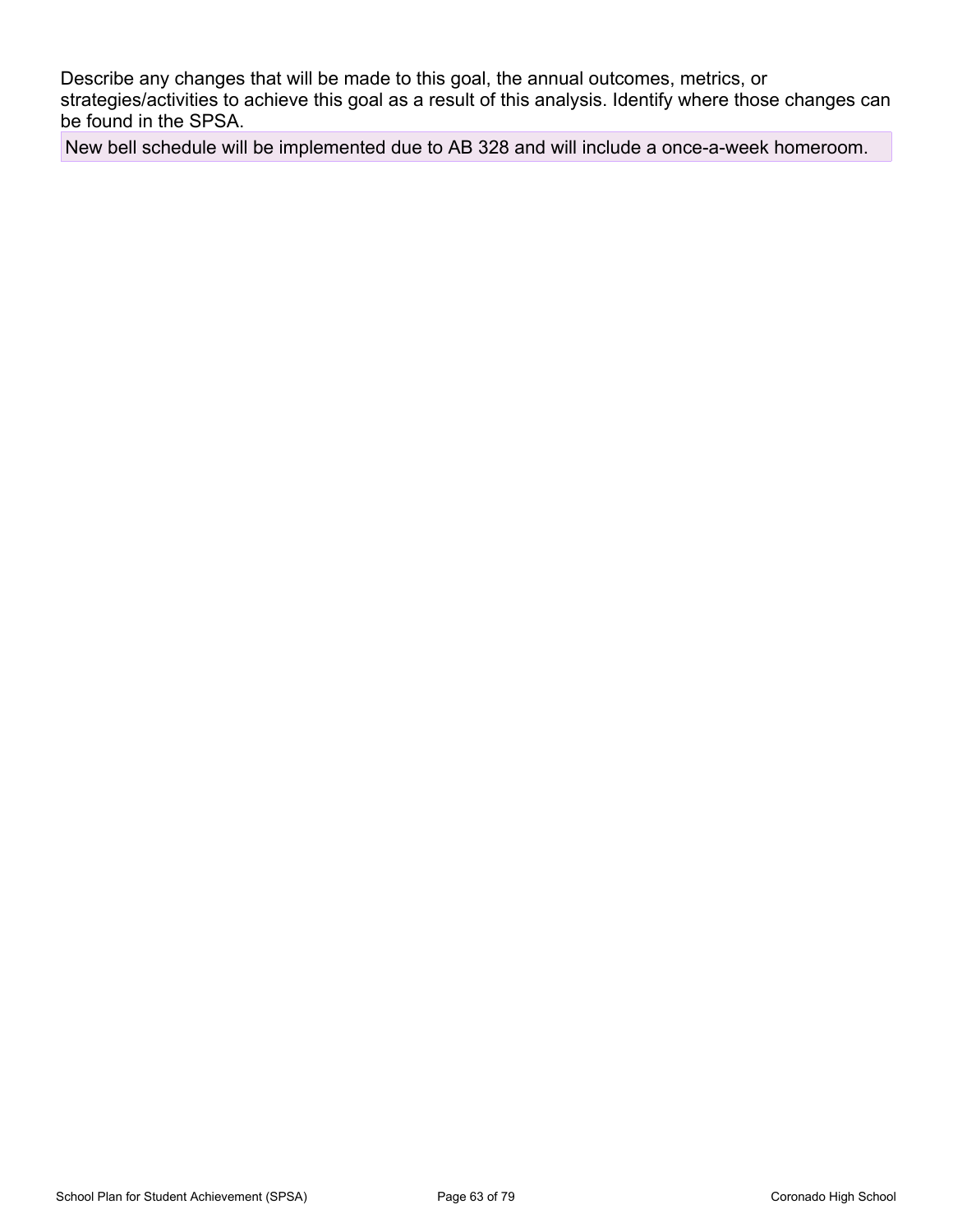## **Budget Summary**

Complete the table below. Schools may include additional information. Adjust the table as needed. The Budget Summary is required for schools funded through the ConApp, and/or that receive funds from the LEA for Comprehensive Support and Improvement (CSI).

## **Budget Summary**

| <b>Description</b>                                                      | Amount |
|-------------------------------------------------------------------------|--------|
| Total Funds Provided to the School Through the Consolidated Application | \$0    |
| Total Federal Funds Provided to the School from the LEA for CSI         | \$0    |
| Total Funds Budgeted for Strategies to Meet the Goals in the SPSA       | \$     |
|                                                                         |        |

## **Other Federal, State, and Local Funds**

List the additional Federal programs that the school is including in the schoolwide program. Adjust the table as needed. If the school is not operating a Title I schoolwide program this section is not applicable and may be deleted.

| <b>Federal Programs</b> | <b>Allocation (\$)</b> |
|-------------------------|------------------------|
|                         |                        |

Subtotal of additional federal funds included for this school: \$

List the State and local programs that the school is including in the schoolwide program. Duplicate the table as needed.

| <b>State or Local Programs</b>                                | <b>Allocation (\$)</b> |
|---------------------------------------------------------------|------------------------|
| Subtotal of state or local funds included for this school: \$ |                        |

Total of federal, state, and/or local funds for this school: \$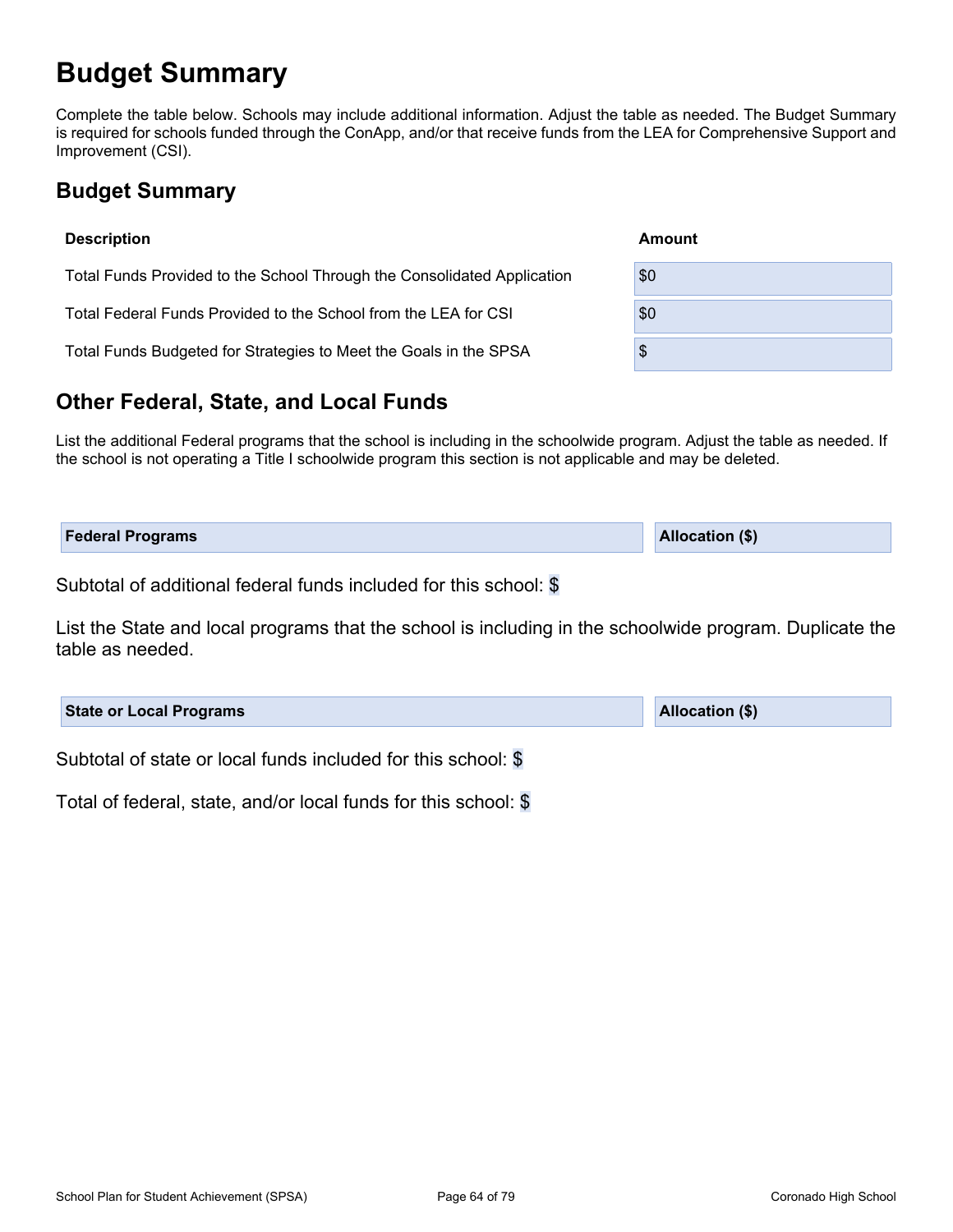## **Budgeted Funds and Expenditures in this Plan**

The tables below are provided to help the school track expenditures as they relate to funds budgeted to the school.

## **Funds Budgeted to the School by Funding Source**

| <b>Funding Source</b>                                      | <b>Amount</b>             | <b>Balance</b> |  |  |
|------------------------------------------------------------|---------------------------|----------------|--|--|
| <b>General Fund</b>                                        | \$169,211.00              | 169,211.00     |  |  |
| <b>Expenditures by Funding Source</b>                      |                           |                |  |  |
| <b>Funding Source</b>                                      | <b>Amount</b>             |                |  |  |
| <b>Expenditures by Budget Reference</b>                    |                           |                |  |  |
| <b>Budget Reference</b>                                    | <b>Amount</b>             |                |  |  |
| <b>Expenditures by Budget Reference and Funding Source</b> |                           |                |  |  |
| <b>Budget Reference</b>                                    | <b>Funding Source</b>     | <b>Amount</b>  |  |  |
| <b>Expenditures by Goal</b>                                |                           |                |  |  |
| <b>Goal Number</b>                                         | <b>Total Expenditures</b> |                |  |  |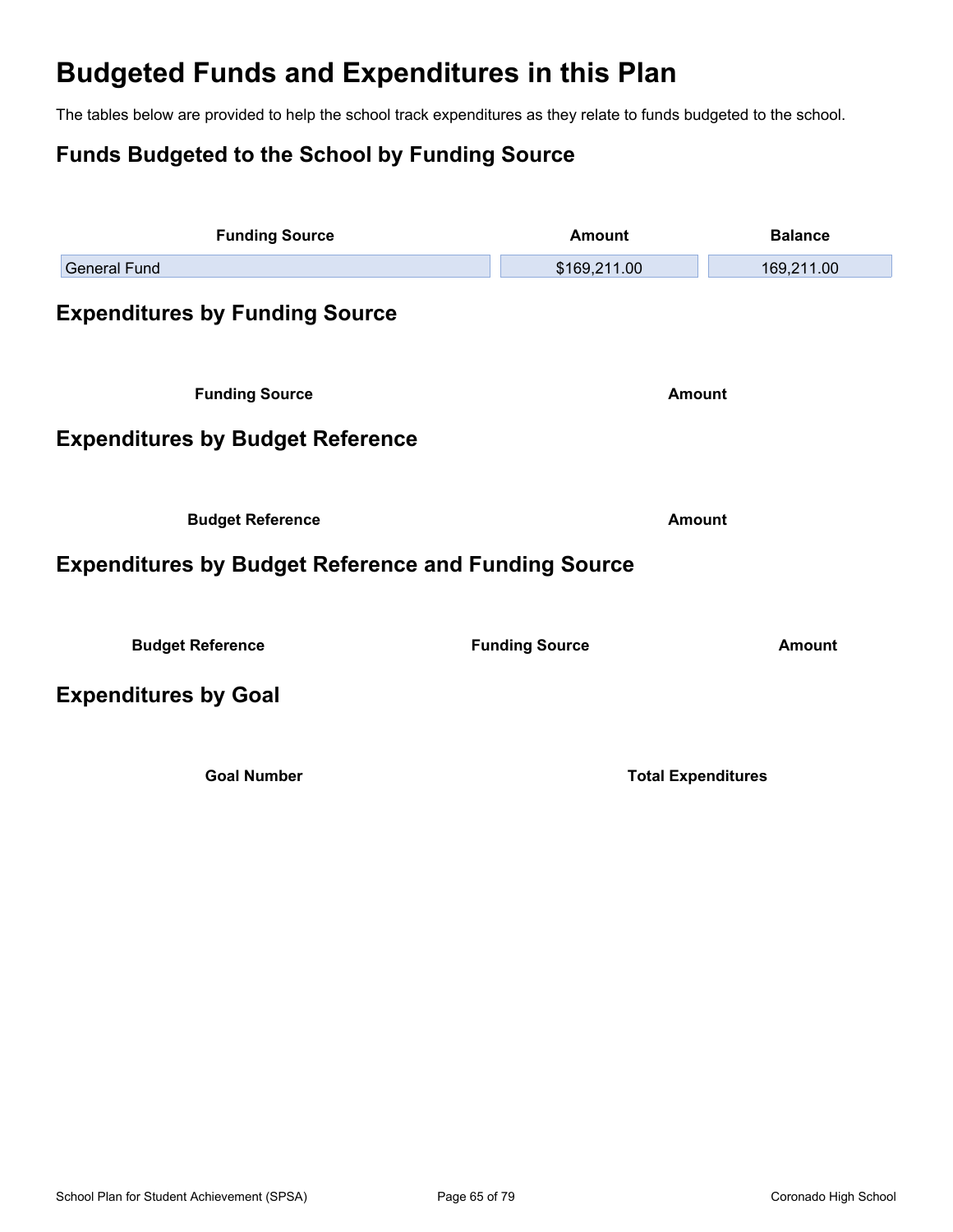## **School Site Council Membership**

California Education Code describes the required composition of the School Site Council (SSC). The SSC shall be composed of the principal and representatives of: teachers selected by teachers at the school; other school personnel selected by other school personnel at the school; parents of pupils attending the school selected by such parents; and, in secondary schools, pupils selected by pupils attending the school. The current make-up of the SSC is as follows:

- 1 School Principal
- 2 Classroom Teachers
- 1 Other School Staff
- 2 Parent or Community Members
- 2 Secondary Students

| <b>Name of Members</b> | <b>Role</b>                       |
|------------------------|-----------------------------------|
| Lorena Rodriguez       | <b>Classroom Teacher</b>          |
| Kristen Caputo         | <b>Classroom Teacher</b>          |
| Kristen Ereno          | <b>Other School Staff</b>         |
| <b>Joy Howard</b>      | <b>Other School Staff</b>         |
| Kathy Redding          | <b>Parent or Community Member</b> |
| Liz Riebe              | <b>Parent or Community Member</b> |
| Zoe Searles            | <b>Secondary Student</b>          |
| Jaxon Alpert           | <b>Secondary Student</b>          |
| Karin Mellina          | Principal                         |
|                        |                                   |

At elementary schools, the school site council must be constituted to ensure parity between (a) the principal, classroom teachers, and other school personnel, and (b) parents of students attending the school or other community members. Classroom teachers must comprise a majority of persons represented under section (a). At secondary schools there must be, in addition, equal numbers of parents or other community members selected by parents, and students. Members must be selected by their peer group.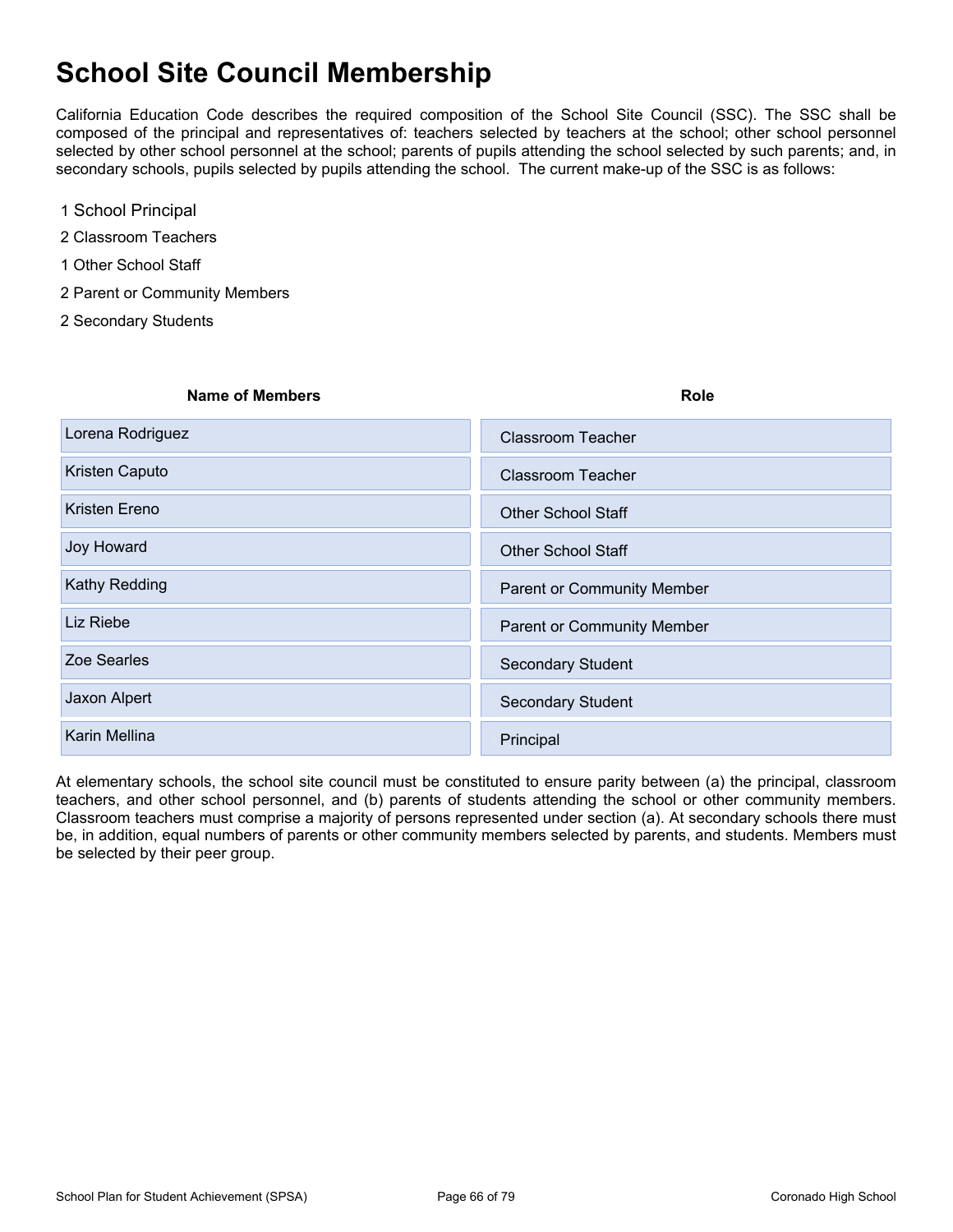## **Recommendations and Assurances**

The School Site Council (SSC) recommends this school plan and proposed expenditures to the district governing board for approval and assures the board of the following:

The SSC is correctly constituted and was formed in accordance with district governing board policy and state law.

The SSC reviewed its responsibilities under state law and district governing board policies, including those board policies relating to material changes in the School Plan for Student Achievement (SPSA) requiring board approval.

The SSC sought and considered all recommendations from the following groups or committees before adopting this plan:

#### **Signature Committee or Advisory Group Name**

The SSC reviewed the content requirements for school plans of programs included in this SPSA and believes all such content requirements have been met, including those found in district governing board policies and in the local educational agency plan.

This SPSA is based on a thorough analysis of student academic performance. The actions proposed herein form a sound, comprehensive, coordinated plan to reach stated school goals to improve student academic performance.

This SPSA was adopted by the SSC at a public meeting on April 19, 2022.

Attested:

Principal, Karin Mellina on April 19, 2022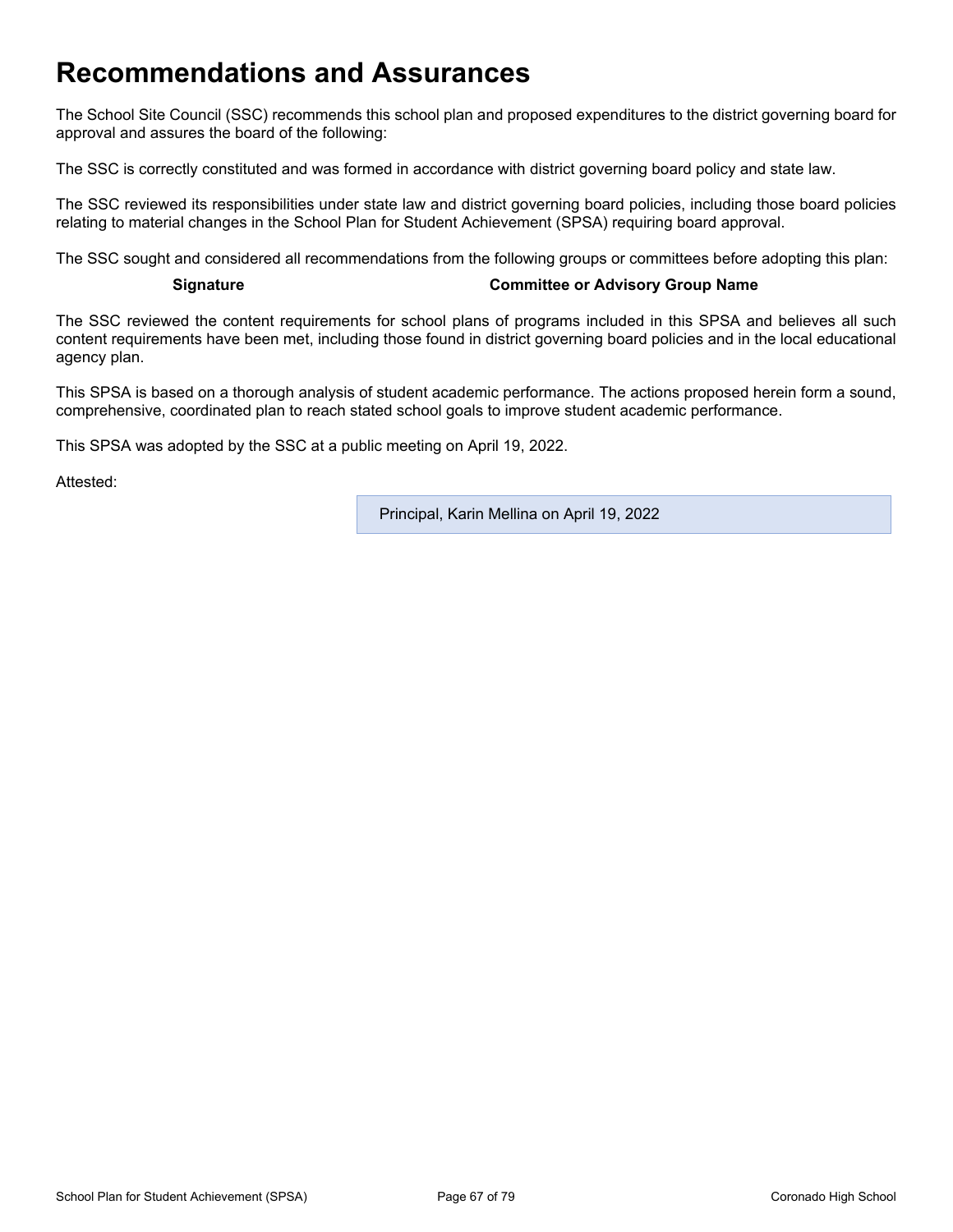## **Instructions**

The School Plan for Student Achievement (SPSA) is a strategic plan that maximizes the resources available to the school while minimizing duplication of effort with the ultimate goal of increasing student achievement. SPSA development should be aligned with and inform the Local Control and Accountability Plan process.

The SPSA consolidates all school-level planning efforts into one plan for programs funded through the consolidated application (ConApp), and for federal school improvement programs, including schoolwide programs, Comprehensive Support and Improvement (CSI), Targeted Support and Improvement (TSI), and Additional Targeted Support and Improvement (ATSI), pursuant to California Education Code (EC) Section 64001 and the Elementary and Secondary Education Act as amended by the Every Student Succeeds Act (ESSA). This template is designed to meet schoolwide program planning requirements. It also notes how to meet CSI, TSI, or ATSI requirements, as applicable.

California's ESSA State Plan supports the state's approach to improving student group performance through the utilization of federal resources. Schools use the SPSA to document their approach to maximizing the impact of federal investments in support of underserved students. The implementation of ESSA in California presents an opportunity for schools to innovate with their federally-funded programs and align them with the priority goals of the school and the LEA that are being realized under the state's Local Control Funding Formula (LCFF).

The LCFF provides schools and LEAs flexibility to design programs and provide services that meet the needs of students in order to achieve readiness for college, career, and lifelong learning. The SPSA planning process supports continuous cycles of action, reflection, and improvement. Consistent with EC 65001, the Schoolsite Council (SSC) is required to develop and annually review the SPSA, establish an annual budget, and make modifications to the plan that reflect changing needs and priorities, as applicable.

For questions related to specific sections of the template, please see instructions below:

## **Instructions: Linked Table of Contents**

**The SPSA template meets the requirements of schoolwide planning (SWP). Each section also contains a notation of how to meet CSI, TSI, or ATSI requirements.** 

[Goals, Strategies, & Proposed Expenditures](#page-69-0)

[Planned Strategies/Activities](#page-69-1)

**[Annual Review and Update](#page-70-0)** 

[Stakeholder Involvement](#page-68-0)

[Budget Summary](#page-71-0)

[Appendix A: Plan Requirements for Title I Schoolwide Programs](#page-73-0)

[Appendix B: Plan Requirements for Schools to Meet Federal School Improvement Planning](#page-76-0)  **[Requirements](#page-76-0)** 

[Appendix C: Select State and Federal Programs](#page-78-0)

For additional questions or technical assistance related to LEA and school planning, please contact the Local Agency Systems Support Office, at [LCFF@cde.ca.gov.](mailto:%20LCFF@cde.ca.gov)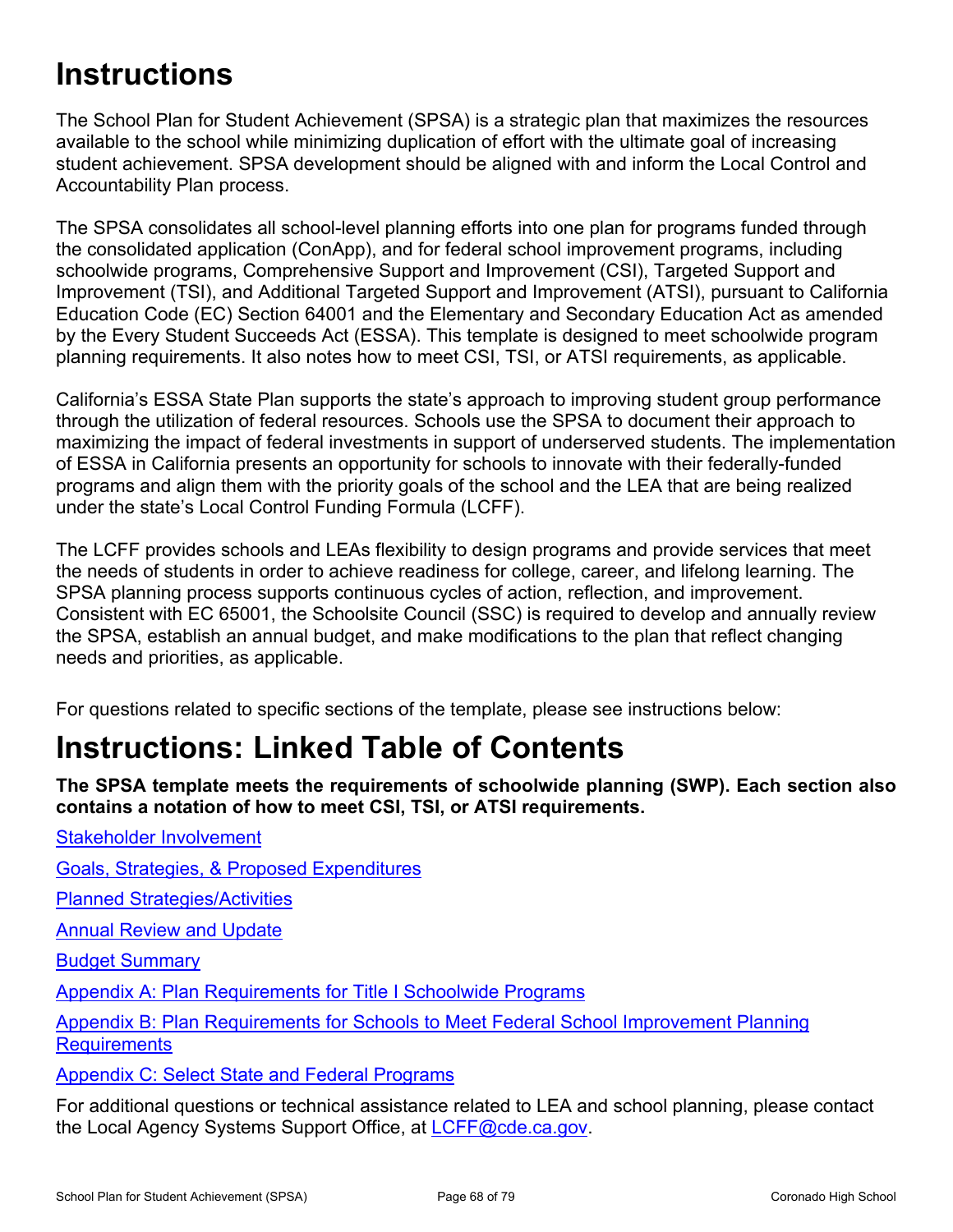For programmatic or policy questions regarding Title I schoolwide planning, please contact the local educational agency, or the CDE's Title I Policy and Program Guidance Office at [TITLEI@cde.ca.gov](mailto:%20TITLEI@cde.ca.gov).

For questions or technical assistance related to meeting federal school improvement planning requirements (for CSI, TSI, and ATSI), please contact the CDE's School Improvement and Support Office at [SISO@cde.ca.gov.](mailto:%20SISO@cde.ca.gov)

## **Purpose and Description**

Schools identified for Comprehensive Support and Improvement (CSI), Targeted Support and Improvement (TSI), or Additional Targeted Support and Improvement (ATSI) must respond to the following prompts. A school that has not been identified for CSI, TSI, or ATSI may delete the Purpose and Description prompts.

## **Purpose**

Briefly describe the purpose of this plan by selecting from Schoolwide Program, Comprehensive Support and Improvement, Targeted Support and Improvement, or Additional Targeted Support and Improvement)

## **Description**

Briefly describe the school's plan for effectively meeting ESSA requirements in alignment with the Local Control and Accountability Plan and other federal, state, and local programs.

## <span id="page-68-0"></span>**Stakeholder Involvement**

Meaningful involvement of parents, students, and other stakeholders is critical to the development of the SPSA and the budget process. Schools must share the SPSA with school site-level advisory groups, as applicable (e.g., English Learner Advisory committee, student advisory groups, tribes and tribal organizations present in the community, as appropriate, etc.) and seek input from these advisory groups in the development of the SPSA.

The Stakeholder Engagement process is an ongoing, annual process. Describe the process used to involve advisory committees, parents, students, school faculty and staff, and the community in the development of the SPSA and the annual review and update.

*[This section meets the requirements for TSI and ATSI.]*

*[When completing this section for CSI, the LEA shall partner with the school in the development and implementation of this plan.]*

## **Resource Inequities**

Schools eligible for CSI or ATSI must identify resource inequities, which may include a review of LEAand school-level budgeting as a part of the required needs assessment. Identified resource inequities must be addressed through implementation of the CSI or ATSI plan. Briefly identify and describe any resource inequities identified as a result of the required needs assessment and summarize how the identified resource inequities are addressed in the SPSA.

*[This section meets the requirements for CSI and ATSI. If the school is not identified for CSI or ATSI this section is not applicable and may be deleted.]*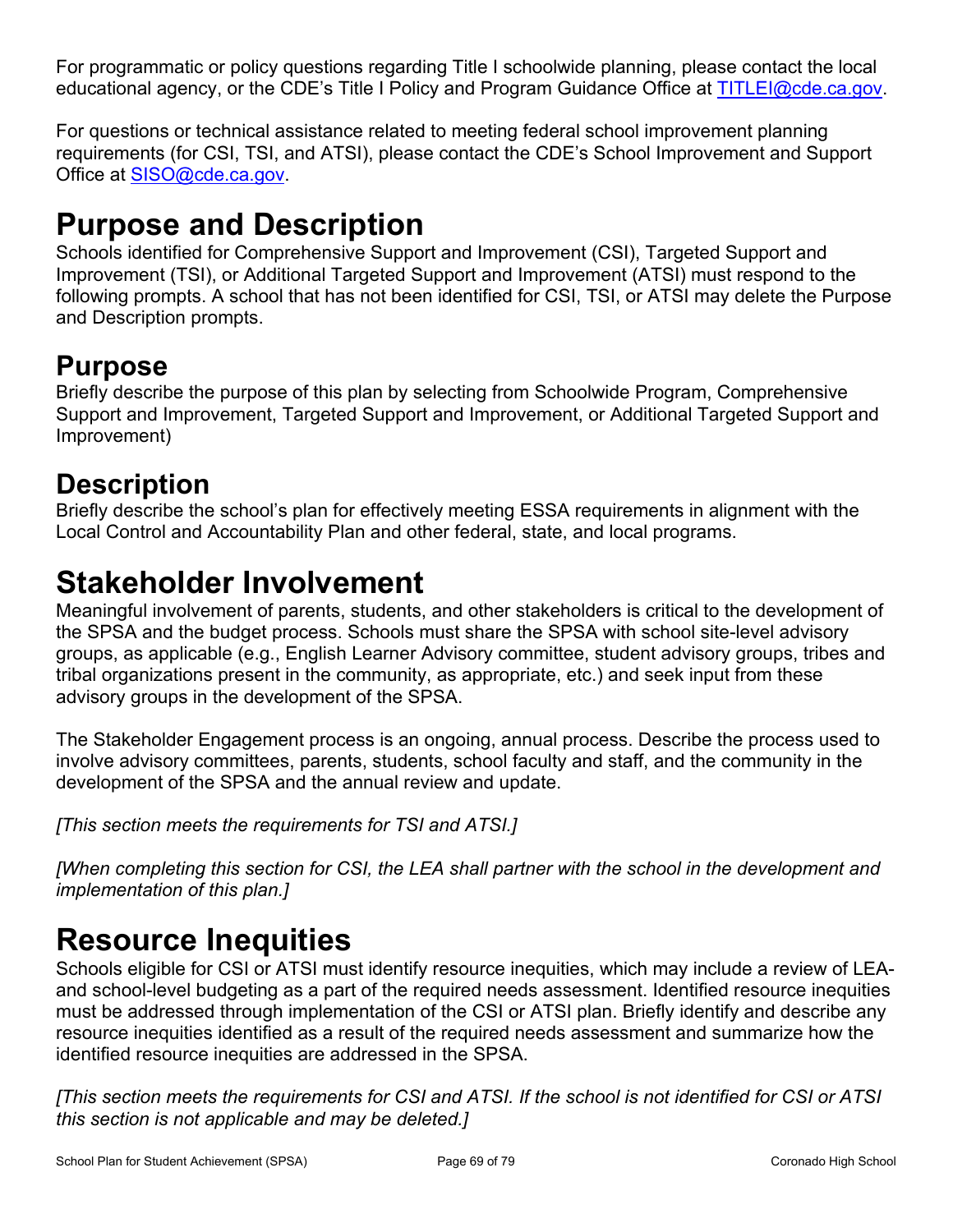# <span id="page-69-0"></span>**Goals, Strategies, Expenditures, & Annual Review**

In this section a school provides a description of the annual goals to be achieved by the school. This section also includes descriptions of the specific planned strategies/activities a school will take to meet the identified goals, and a description of the expenditures required to implement the specific strategies and activities.

## **Goal**

State the goal. A goal is a broad statement that describes the desired result to which all strategies/activities are directed. A goal answers the question: What is the school seeking to achieve?

It can be helpful to use a framework for writing goals such the S.M.A.R.T. approach. A S.M.A.R.T. goal is one that is **S**pecific, **M**easurable, **A**chievable, **R**ealistic, and **T**ime-bound. A level of specificity is needed in order to measure performance relative to the goal as well as to assess whether it is reasonably achievable. Including time constraints, such as milestone dates, ensures a realistic approach that supports student success.

A school may number the goals using the "Goal #" for ease of reference.

*[When completing this section for CSI, TSI, and ATSI, improvement goals shall align to the goals, actions, and services in the LEA LCAP.]*

## **Identified Need**

Describe the basis for establishing the goal. The goal should be based upon an analysis of verifiable state data, including local and state indicator data from the California School Dashboard (Dashboard) and data from the School Accountability Report Card, including local data voluntarily collected by districts to measure pupil achievement.

*[Completing this section fully addresses all relevant federal planning requirements]*

## **Annual Measurable Outcomes**

Identify the metric(s) and/or state indicator(s) that the school will use as a means of evaluating progress toward accomplishing the goal. A school may identify metrics for specific student groups. Include in the baseline column the most recent data associated with the metric or indicator available at the time of adoption of the SPSA. The most recent data associated with a metric or indicator includes data reported in the annual update of the SPSA. In the subsequent Expected Outcome column, identify the progress the school intends to make in the coming year.

*[When completing this section for CSI the school must include school-level metrics related to the metrics that led to the school's identification.]*

*[When completing this section for TSI/ATSI the school must include metrics related to the specific student group(s) that led to the school's identification.]* 

## <span id="page-69-1"></span>**Strategies/Activities**

Describe the strategies and activities being provided to meet the described goal. A school may number the strategy/activity using the "Strategy/Activity #" for ease of reference.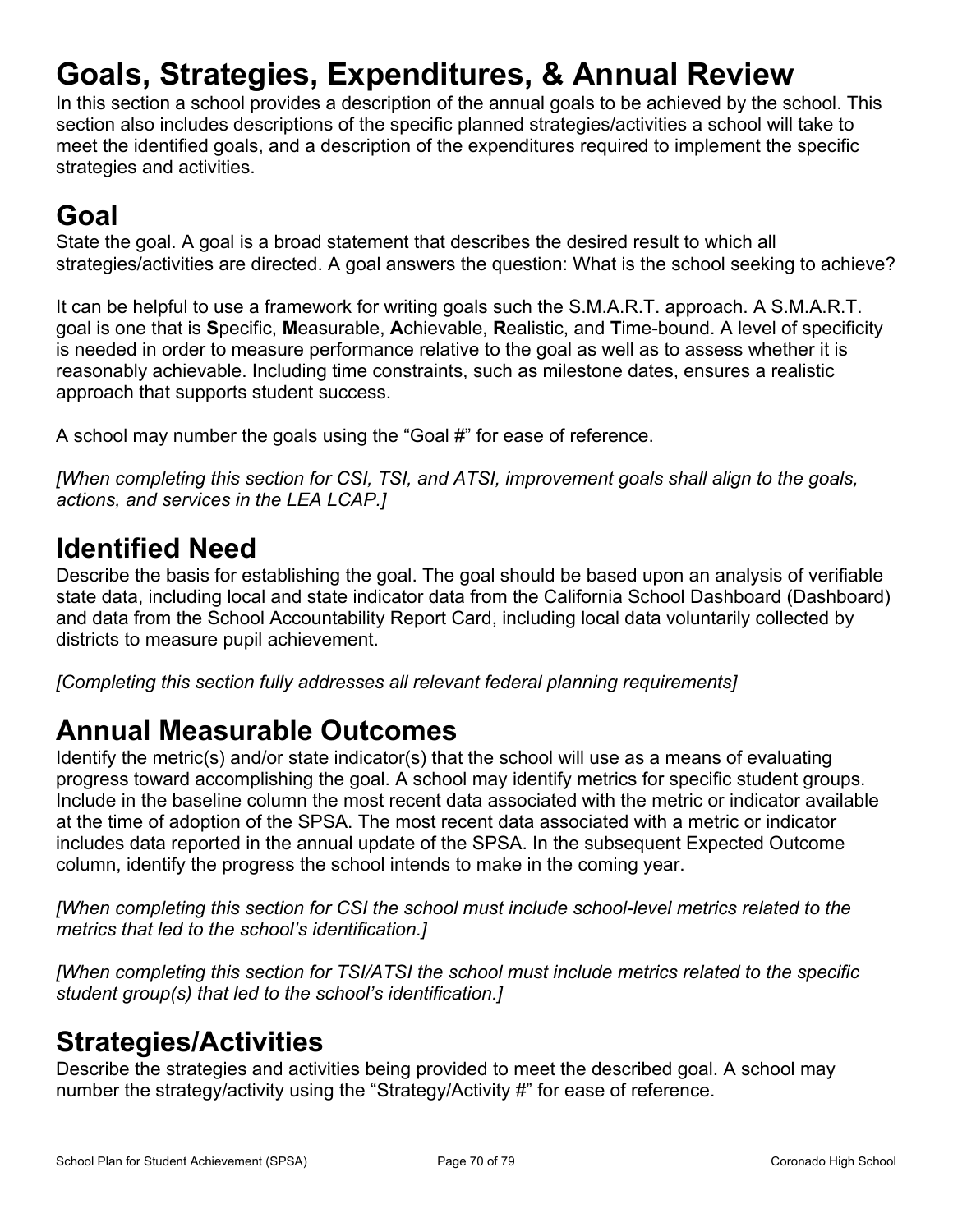Planned strategies/activities address the findings of the needs assessment consistent with state priorities and resource inequities, which may have been identified through a review of the local educational agency's budgeting, its local control and accountability plan, and school-level budgeting, if applicable.

*[When completing this section for CSI, TSI, and ATSI, this plan shall include evidence-based interventions and align to the goals, actions, and services in the LEA LCAP.]*

*[When completing this section for CSI and ATSI, this plan shall address through implementation, identified resource inequities, which may have been identified through a review of LEA- and schoollevel budgeting.]*

## **Students to be Served by this Strategy/Activity**

Indicate in this box which students will benefit from the strategies/activities by indicating "All Students" or listing one or more specific student group(s) to be served.

*[This section meets the requirements for CSI.]*

*[When completing this section for TSI and ATSI, at a minimum, the student groups to be served shall include the student groups that are consistently underperforming, for which the school received the TSI or ATSI designation. For TSI, a school may focus on all students or the student group(s) that led to identification based on the evidence-based interventions selected.]*

## **Proposed Expenditures for this Strategy/Activity**

For each strategy/activity, list the amount(s) and funding source(s) for the proposed expenditures for the school year to implement these strategies/activities. Specify the funding source(s) using one or more of the following: LCFF, Federal (if Federal, identify the Title and Part, as applicable), Other State, and/or Local.

Proposed expenditures that are included more than once in a SPSA should be indicated as a duplicated expenditure and include a reference to the goal and strategy/activity where the expenditure first appears in the SPSA. Pursuant to Education Code, Section 64001(g)(3)(C), proposed expenditures, based on the projected resource allocation from the governing board or governing body of the LEA, to address the findings of the needs assessment consistent with the state priorities including identifying resource inequities which may include a review of the LEA's budgeting, its LCAP, and school-level budgeting, if applicable.

*[This section meets the requirements for CSI, TSI, and ATSI.]*

*[NOTE: Federal funds for CSI shall not be used in schools identified for TSI or ATSI. In addition, funds for CSI shall not be used to hire additional permanent staff.]*

# <span id="page-70-0"></span>**Annual Review**

In the following Analysis prompts, identify any material differences between what was planned and what actually occurred as well as significant changes in strategies/activities and/ or expenditures from the prior year. This annual review and analysis should be the basis for decision-making and updates to the plan.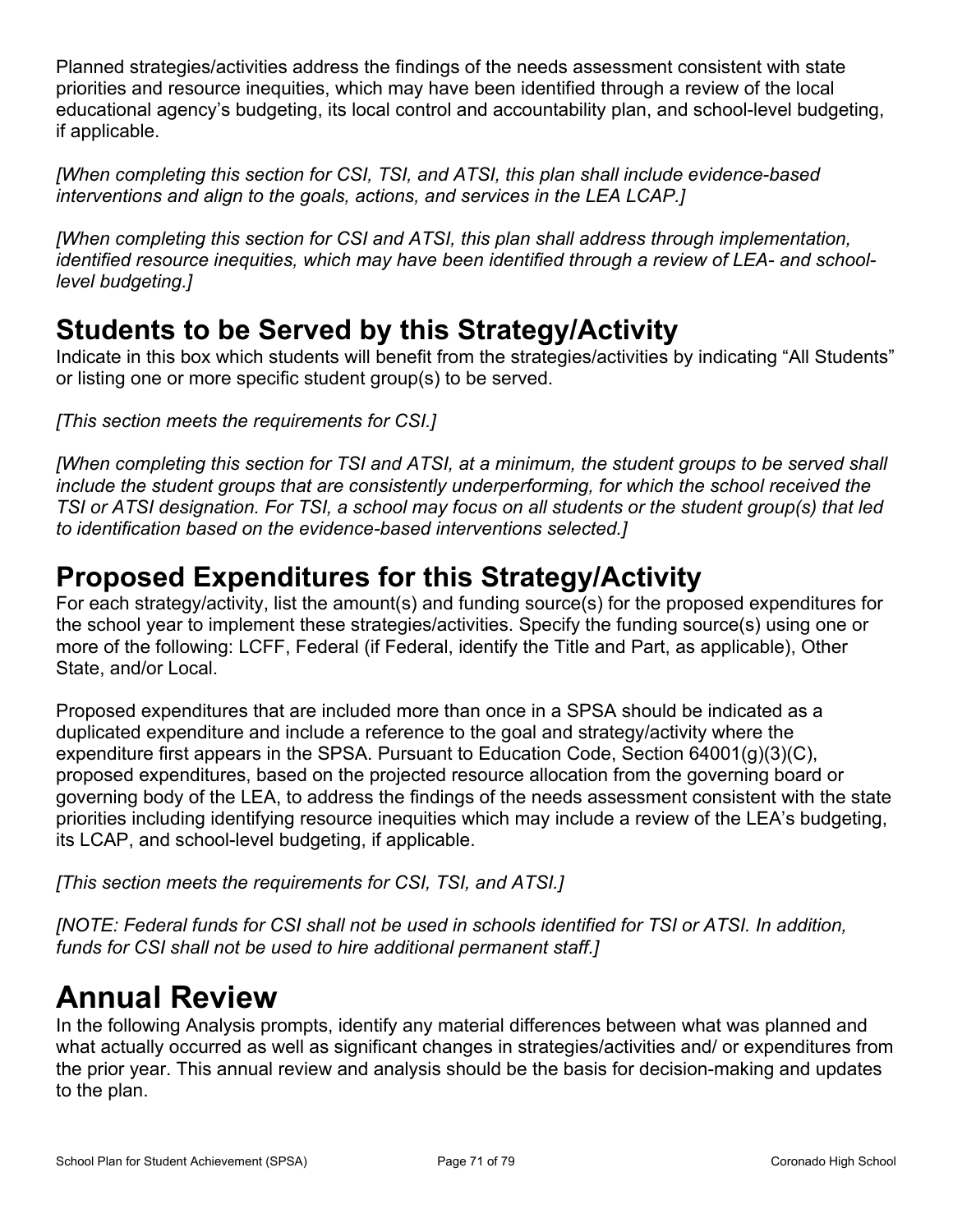## **Analysis**

Using actual outcome data, including state indicator data from the Dashboard, analyze whether the planned strategies/activities were effective in achieving the goal. Respond to the prompts as instructed. Respond to the following prompts relative to this goal. If the school is in the first year of implementing the goal the Annual Review section is not required and this section may be deleted.

- Describe the overall implementation of the strategies/activities and the overall effectiveness of the strategies/activities to achieve the articulated goal.
- Briefly describe any major differences between either/or the intended implementation or the budgeted expenditures to implement the strategies/activities to meet the articulated goal.
- Describe any changes that will be made to the goal, expected annual measurable outcomes, metrics/indicators, or strategies/activities to achieve this goal as a result of this analysis and analysis of the data provided in the Dashboard, as applicable. Identify where those changes can be found in the SPSA.

*[When completing this section for CSI, TSI, or ATSI, any changes made to the goals, annual measurable outcomes, metrics/indicators, or strategies/activities, shall meet the CSI, TSI, or ATSI planning requirements. CSI, TSI, and ATSI planning requirements are listed under each section of the Instructions. For example, as a result of the Annual Review and Update, if changes are made to a goal(s), see the Goal section for CSI, TSI, and ATSI planning requirements.]* 

## <span id="page-71-0"></span>**Budget Summary**

In this section a school provides a brief summary of the funding allocated to the school through the ConApp and/or other funding sources as well as the total amount of funds for proposed expenditures described in the SPSA. The Budget Summary is required for schools funded through the ConApp and that receive federal funds for CSI. If the school is not operating a Title I schoolwide program this section is not applicable and may be deleted.

*From its total allocation for CSI, the LEA may distribute funds across its schools that meet the criteria for CSI to support implementation of this plan. In addition, the LEA may retain a portion of its total allocation to support LEA-level expenditures that are directly related to serving schools eligible for CSI.*

## **Budget Summary**

A school receiving funds allocated through the ConApp should complete the Budget Summary as follows:

- Total Funds Provided to the School Through the Consolidated Application: This amount is the total amount of funding provided to the school through the ConApp for the school year. The school year means the fiscal year for which a SPSA is adopted or updated.
- Total Funds Budgeted for Strategies to Meet the Goals in the SPSA: This amount is the total of the proposed expenditures from all sources of funds associated with the strategies/activities reflected in the SPSA. To the extent strategies/activities and/or proposed expenditures are listed in the SPSA under more than one goal, the expenditures should be counted only once.

A school receiving federal funds for CSI should complete the Budget Summary as follows: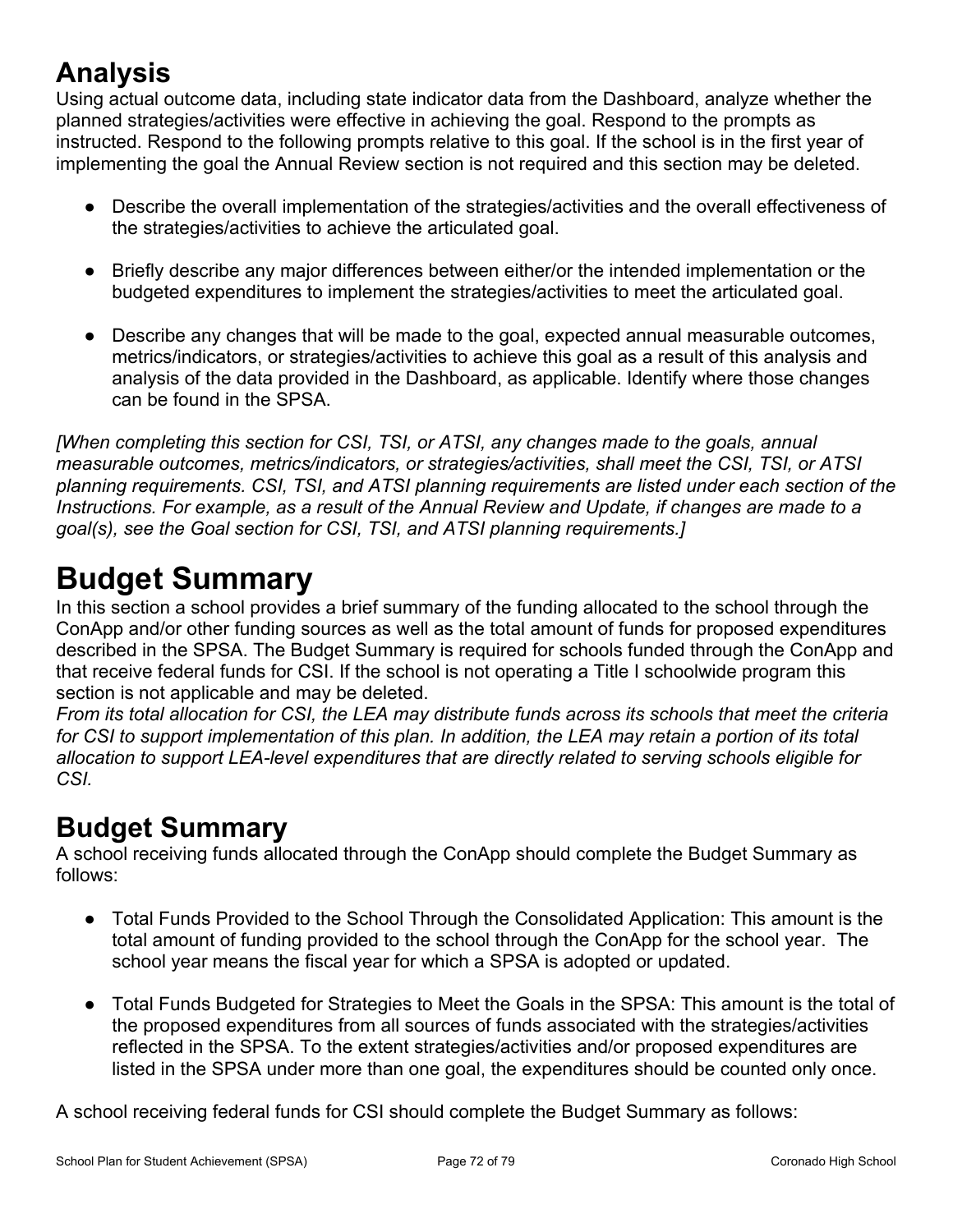● Total Federal Funds Provided to the School from the LEA for CSI: This amount is the total amount of funding provided to the school from the LEA.

*[NOTE: Federal funds for CSI shall not be used in schools eligible for TSI or ATSI. In addition, funds for CSI shall not be used to hire additional permanent staff.]*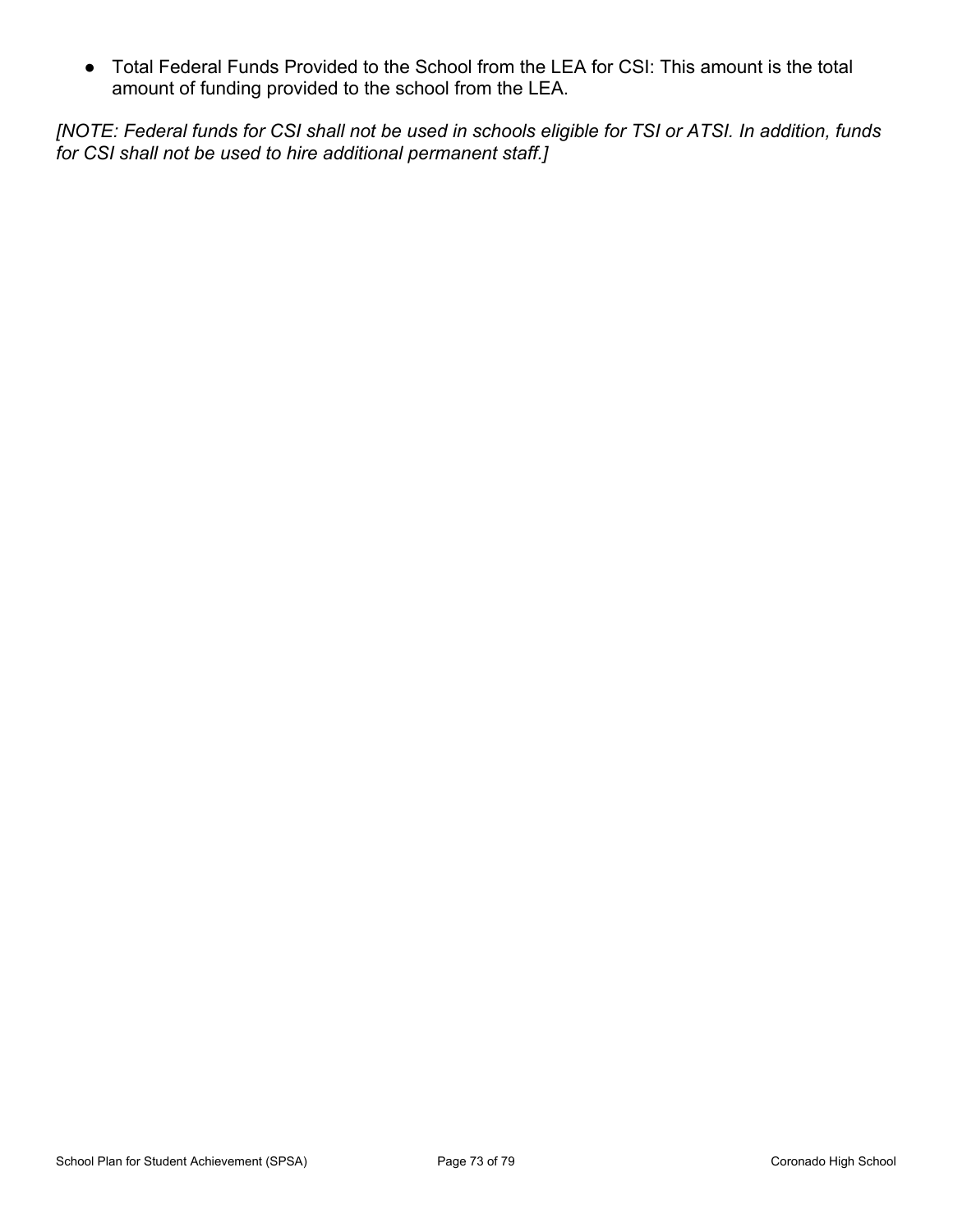# **Appendix A: Plan Requirements**

# **Schoolwide Program Requirements**

This School Plan for Student Achievement (SPSA) template meets the requirements of a schoolwide program plan. The requirements below are for planning reference.

A school that operates a schoolwide program and receives funds allocated through the ConApp is required to develop a SPSA. The SPSA, including proposed expenditures of funds allocated to the school through the ConApp, must be reviewed annually and updated by the SSC. The content of a SPSA must be aligned with school goals for improving student achievement.

### **Requirements for Development of the Plan**

- I. The development of the SPSA shall include both of the following actions:
	- A. Administration of a comprehensive needs assessment that forms the basis of the school's goals contained in the SPSA.
		- 1. The comprehensive needs assessment of the entire school shall:
			- a. Include an analysis of verifiable state data, consistent with all state priorities as noted in Sections 52060 and 52066, and informed by all indicators described in Section 1111(c)(4)(B) of the federal Every Student Succeeds Act, including pupil performance against state-determined long-term goals. The school may include data voluntarily developed by districts to measure pupil outcomes (described in the Identified Need); and
			- b. Be based on academic achievement information about all students in the school, including all groups under §200.13(b)(7) and migratory children as defined in section 1309(2) of the ESEA, relative to the State's academic standards under §200.1 to
				- i. Help the school understand the subjects and skills for which teaching and learning need to be improved; and
				- ii. Identify the specific academic needs of students and groups of students who are not yet achieving the State's academic standards; and
				- iii. Assess the needs of the school relative to each of the components of the schoolwide program under §200.28.
				- iv. Develop the comprehensive needs assessment with the participation of individuals who will carry out the schoolwide program plan.
				- v. Document how it conducted the needs assessment, the results it obtained, and the conclusions it drew from those results.
	- B. Identification of the process for evaluating and monitoring the implementation of the SPSA and progress towards accomplishing the goals set forth in the SPSA (described in the Expected Annual Measurable Outcomes and Annual Review and Update).

### **Requirements for the Plan**

- II. The SPSA shall include the following:
	- A. Goals set to improve pupil outcomes, including addressing the needs of student groups as identified through the needs assessment.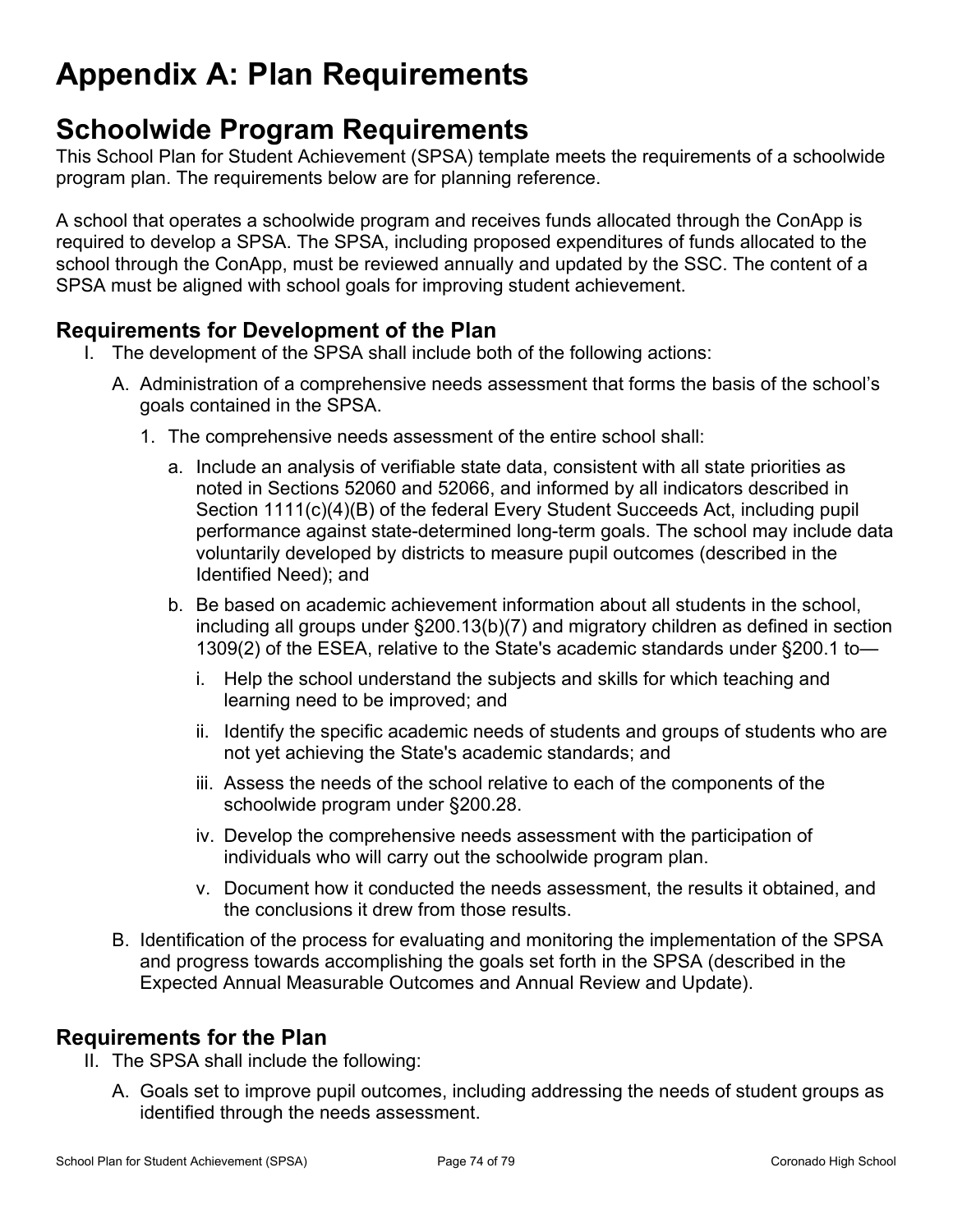- B. Evidence-based strategies, actions, or services (described in Strategies and Activities)
	- 1. A description of the strategies that the school will be implementing to address school needs, including a description of how such strategies will-
		- a. provide opportunities for all children including each of the subgroups of students to meet the challenging state academic standards
		- b. use methods and instructional strategies that:
			- i. strengthen the academic program in the school,
			- ii. increase the amount and quality of learning time, and
			- iii. provide an enriched and accelerated curriculum, which may include programs, activities, and courses necessary to provide a well-rounded education.
		- c. Address the needs of all children in the school, but particularly the needs of those at risk of not meeting the challenging State academic standards, so that all students demonstrate at least proficiency on the State's academic standards through activities which may include:
			- i. strategies to improve students' skills outside the academic subject areas;
			- ii. preparation for and awareness of opportunities for postsecondary education and the workforce;
			- iii. implementation of a schoolwide tiered model to prevent and address problem behavior;
			- iv. professional development and other activities for teachers, paraprofessionals, and other school personnel to improve instruction and use of data; and
			- v. strategies for assisting preschool children in the transition from early childhood education programs to local elementary school programs.
- C. Proposed expenditures, based on the projected resource allocation from the governing board or body of the local educational agency (may include funds allocated via the ConApp, federal funds for CSI, any other state or local funds allocated to the school), to address the findings of the needs assessment consistent with the state priorities, including identifying resource inequities, which may include a review of the LEAs budgeting, it's LCAP, and school-level budgeting, if applicable (described in Proposed Expenditures and Budget Summary). Employees of the schoolwide program may be deemed funded by a single cost objective.
- D. A description of how the school will determine if school needs have been met (described in the Expected Annual Measurable Outcomes and the Annual Review and Update).
	- 1. Annually evaluate the implementation of, and results achieved by, the schoolwide program, using data from the State's annual assessments and other indicators of academic achievement;
	- 2. Determine whether the schoolwide program has been effective in increasing the achievement of students in meeting the State's academic standards, particularly for those students who had been furthest from achieving the standards; and
	- 3. Revise the plan, as necessary, based on the results of the evaluation, to ensure continuous improvement of students in the schoolwide program.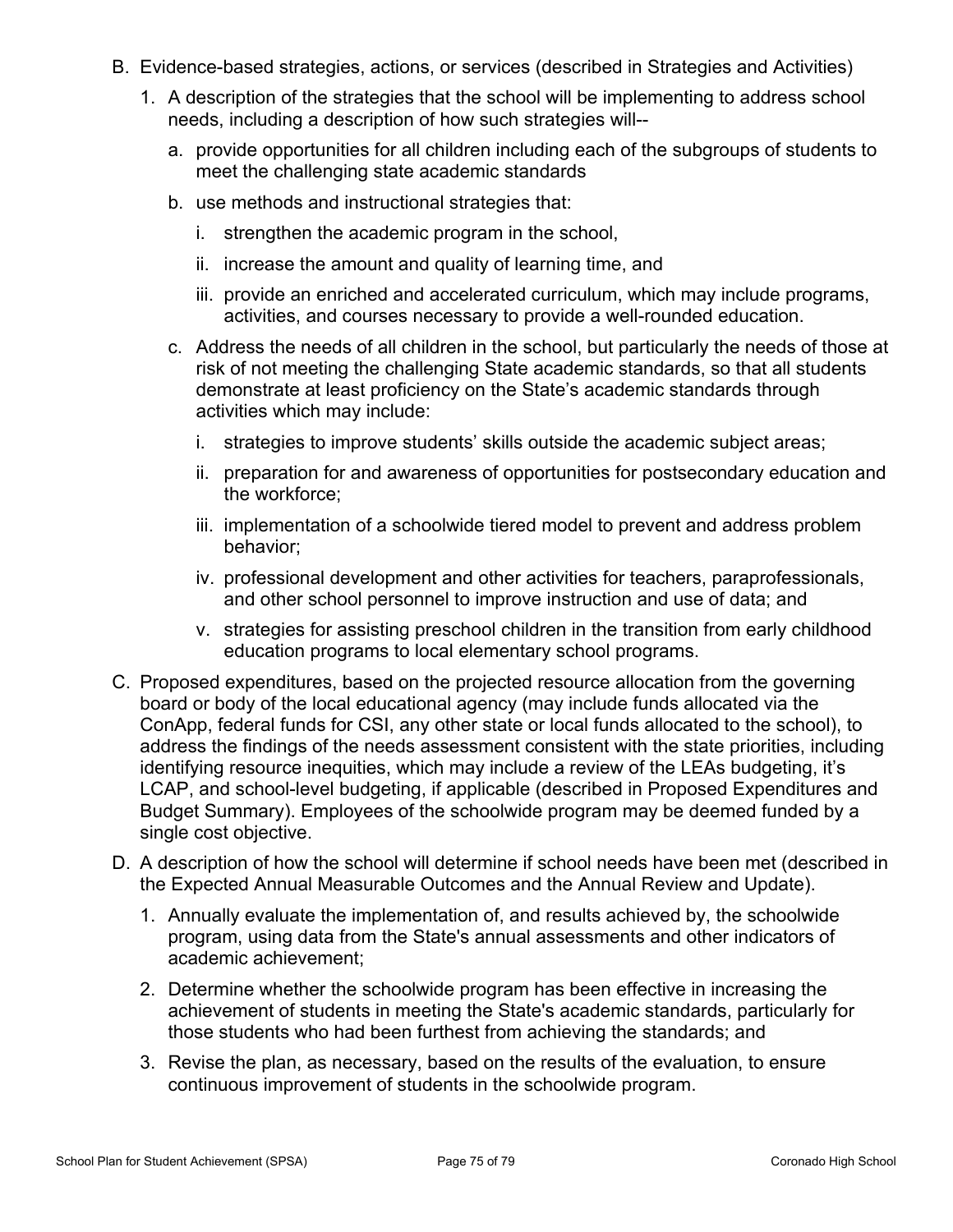- E. A description of how the school will ensure parental involvement in the planning, review, and improvement of the schoolwide program plan (described in Stakeholder Involvement and/or Strategies/Activities).
- F. A description of the activities the school will include to ensure that students who experience difficulty attaining proficient or advanced levels of academic achievement standards will be provided with effective, timely additional support, including measures to
	- 1. Ensure that those students' difficulties are identified on a timely basis; and
	- 2. Provide sufficient information on which to base effective assistance to those students.
- G. For an elementary school, a description of how the school will assist preschool students in the successful transition from early childhood programs to the school.
- H. A description of how the school will use resources to carry out these components (described in the Proposed Expenditures for Strategies/Activities).
- I. A description of any other activities and objectives as established by the SSC (described in the Strategies/Activities).

Authority Cited: S Title 34 of the Code of Federal Regulations (34 CFR), sections 200.25-26, and 200.29, and sections-1114(b)(7)(A)(i)-(iii) and 1118(b) of the ESEA. EC sections 6400 et. seq.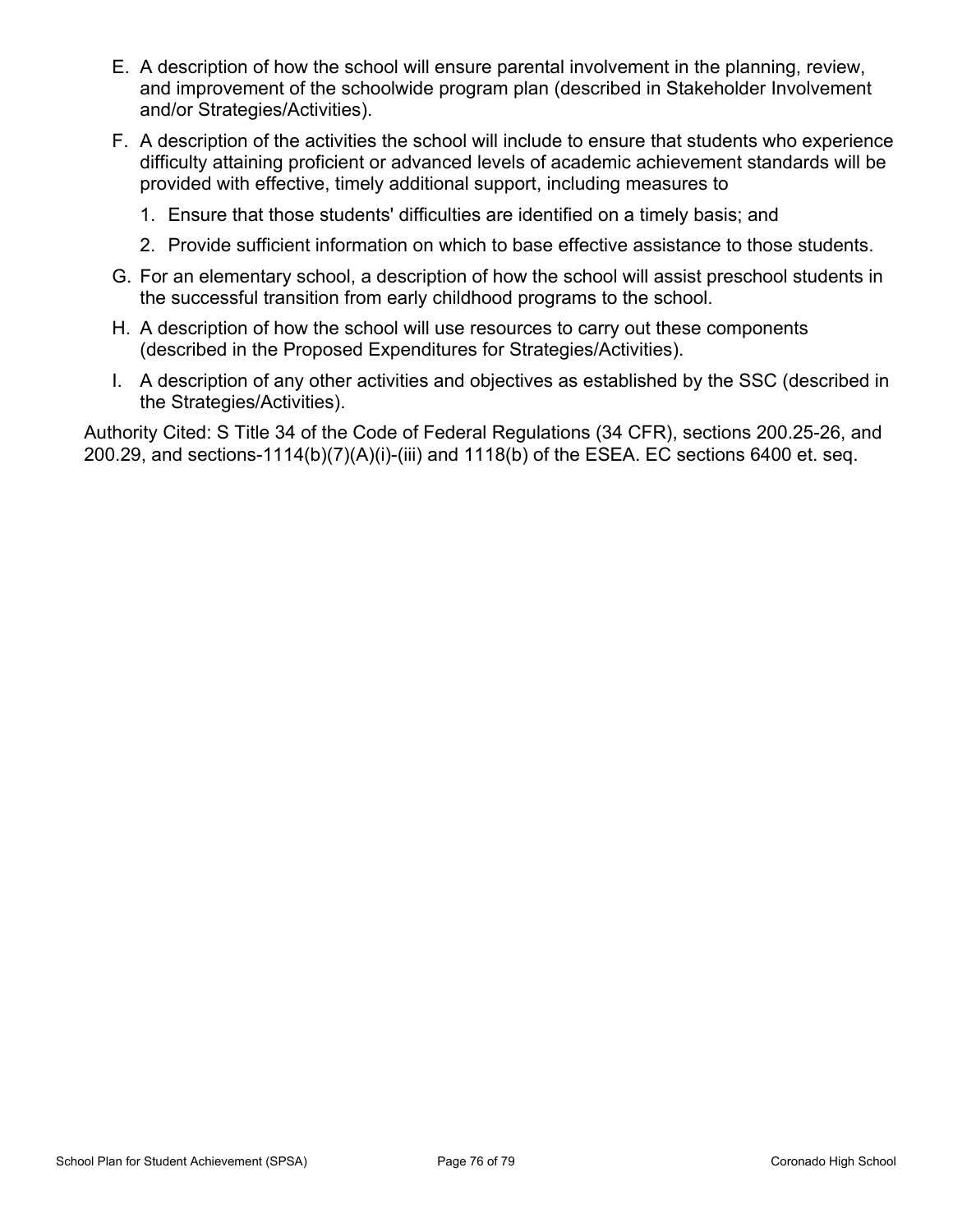# **Appendix B:**

### **Plan Requirements for School to Meet Federal School Improvement Planning Requirements**

For questions or technical assistance related to meeting Federal School Improvement Planning Requirements, please contact the CDE's School Improvement and Support Office at [SISO@cde.ca.gov.](mailto:%20SISO@cde.ca.gov.)

### **Comprehensive Support and Improvement**

The LEA shall partner with stakeholders (including principals and other school leaders, teachers, and parents) to locally develop and implement the CSI plan for the school to improve student outcomes, and specifically address the metrics that led to eligibility for CSI (Stakeholder Involvement).

The CSI plan shall:

- 1. Be informed by all state indicators, including student performance against state-determined long-term goals (Goal, Identified Need, Expected Annual Measurable Outcomes, Annual Review and Update, as applicable);
- 2. Include evidence-based interventions (Strategies/Activities, Annual Review and Update, as applicable) (For resources related to evidence-based interventions, see the U.S. Department of Education's "Using Evidence to Strengthen Education Investments" at [https://www2.ed.gov/policy/elsec/leg/essa/guidanceuseseinvestment.pdf\)](https://www2.ed.gov/policy/elsec/leg/essa/guidanceuseseinvestment.pdf);
- 3. Be based on a school-level needs assessment (Goal, Identified Need, Expected Annual Measurable Outcomes, Annual Review and Update, as applicable); and
- 4. Identify resource inequities, which may include a review of LEA- and school-level budgeting, to be addressed through implementation of the CSI plan (Goal, Identified Need, Expected Annual Measurable Outcomes, Planned Strategies/Activities; and Annual Review and Update, as applicable).

Authority Cited: Sections 1003(e)(1)(A), 1003(i), 1111(c)(4)(B), and 1111(d)(1) of the ESSA.

#### **Targeted Support and Improvement**

In partnership with stakeholders (including principals and other school leaders, teachers, and parents) the school shall develop and implement a school-level TSI plan to improve student outcomes for each subgroup of students that was the subject of identification (Stakeholder Involvement).

The TSI plan shall:

- 1. Be informed by all state indicators, including student performance against state-determined long-term goals (Goal, Identified Need, Expected Annual Measurable Outcomes, Annual Review and Update, as applicable); and
- 2. Include evidence-based interventions (Planned Strategies/Activities, Annual Review and Update, as applicable). (For resources related to evidence-based interventions, see the U.S. Department of Education's "Using Evidence to Strengthen Education Investments" <https://www2.ed.gov/policy/elsec/leg/essa/guidanceuseseinvestment.pdf.>)

Authority Cited: Sections 1003(e)(1)(B), 1003(i), 1111(c)(4)(B) and 1111(d)(2) of the ESSA.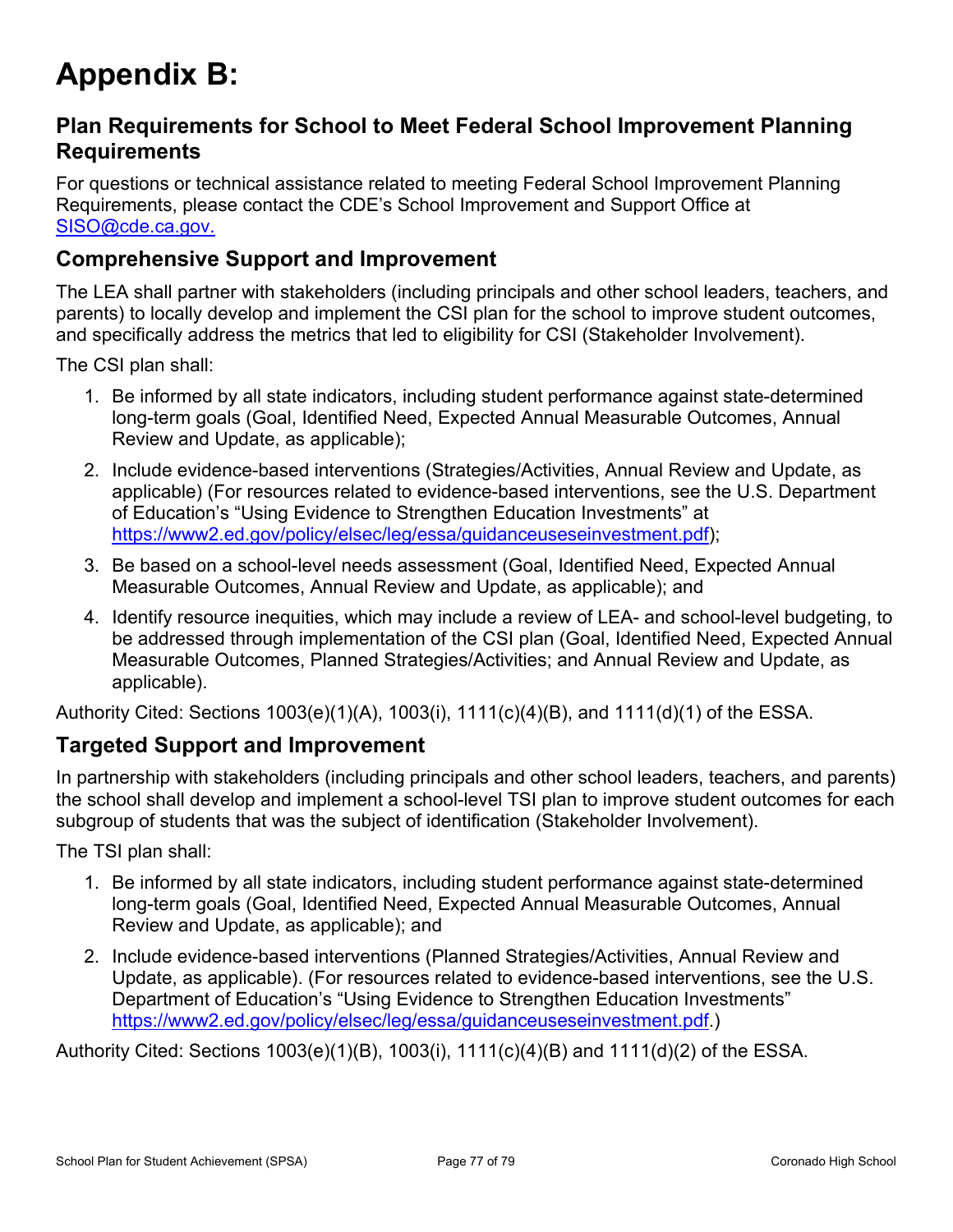### **Additional Targeted Support and Improvement**

A school identified for ATSI shall:

1. Identify resource inequities, which may include a review of LEA- and school-level budgeting, which will be addressed through implementation of its TSI plan (Goal, Identified Need, Expected Annual Measurable Outcomes, Planned Strategies/Activities, and Annual Review and Update, as applicable).

Authority Cited: Sections 1003(e)(1)(B), 1003(i), 1111(c)(4)(B), and 1111(d)(2)(c) of the ESSA.

#### **Single School Districts and Charter Schools Identified for School Improvement**

Single school districts (SSDs) or charter schools that are identified for CSI, TSI, or ATSI, shall develop a SPSA that addresses the applicable requirements above as a condition of receiving funds (EC Section 64001[a] as amended by Assembly Bill [AB] 716, effective January 1, 2019).

However, a SSD or a charter school may streamline the process by combining state and federal requirements into one document which may include the local control and accountability plan (LCAP) and all federal planning requirements, provided that the combined plan is able to demonstrate that the legal requirements for each of the plans is met (EC Section 52062[a] as amended by AB 716, effective January 1, 2019).

Planning requirements for single school districts and charter schools choosing to exercise this option are available in the LCAP Instructions.

Authority Cited: EC sections 52062(a) and 64001(a), both as amended by AB 716, effective January 1, 2019.